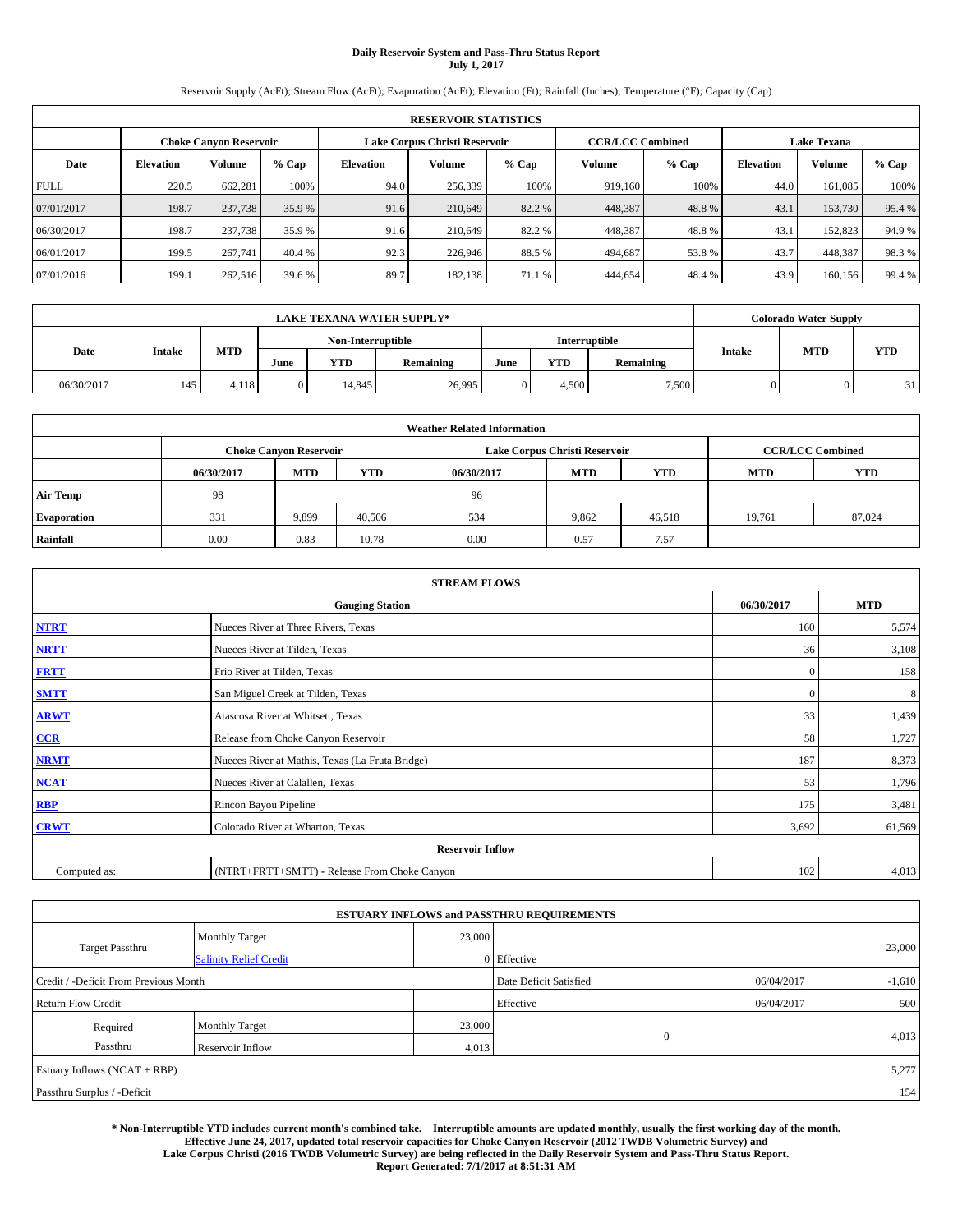# **Daily Reservoir System and Pass-Thru Status Report July 2, 2017**

Reservoir Supply (AcFt); Stream Flow (AcFt); Evaporation (AcFt); Elevation (Ft); Rainfall (Inches); Temperature (°F); Capacity (Cap)

|             | <b>RESERVOIR STATISTICS</b> |                               |        |           |                               |        |                         |         |                  |                    |        |  |
|-------------|-----------------------------|-------------------------------|--------|-----------|-------------------------------|--------|-------------------------|---------|------------------|--------------------|--------|--|
|             |                             | <b>Choke Canyon Reservoir</b> |        |           | Lake Corpus Christi Reservoir |        | <b>CCR/LCC Combined</b> |         |                  | <b>Lake Texana</b> |        |  |
| Date        | <b>Elevation</b>            | <b>Volume</b>                 | % Cap  | Elevation | Volume                        | % Cap  | Volume                  | $%$ Cap | <b>Elevation</b> | <b>Volume</b>      | % Cap  |  |
| <b>FULL</b> | 220.5                       | 662.281                       | 100%   | 94.0      | 256,339                       | 100%   | 919,160                 | 100%    | 44.0             | 161,085            | 100%   |  |
| 07/02/2017  | 198.8                       | 239,125                       | 36.1 % | 91.5      | 208,819                       | 81.5 % | 447,944                 | 48.7%   | 43.1             | 153,730            | 95.4%  |  |
| 07/01/2017  | 198.7                       | 237,738                       | 35.9 % | 91.6      | 210.649                       | 82.2 % | 448.387                 | 48.8%   | 43.2             | 153,730            | 95.4 % |  |
| 06/02/2017  | 199.5                       | 267.287                       | 40.3 % | 92.3      | 226,946                       | 88.5%  | 494,233                 | 53.8%   | 43.5             | 447,944            | 97.1 % |  |
| 07/02/2016  | 199.0                       | 260,583                       | 39.3 % | 89.6      | 180,817                       | 70.5 % | 441,400                 | 48.0%   | 43.9             | 160,156            | 99.4 % |  |

|            | <b>LAKE TEXANA WATER SUPPLY*</b> |     |                                    |            |           |      |            |           |        |            | <b>Colorado Water Supply</b> |  |  |
|------------|----------------------------------|-----|------------------------------------|------------|-----------|------|------------|-----------|--------|------------|------------------------------|--|--|
|            |                                  |     | Interruptible<br>Non-Interruptible |            |           |      |            |           |        |            |                              |  |  |
| Date       | Intake                           | MTD | June                               | <b>YTD</b> | Remaining | June | <b>YTD</b> | Remaining | Intake | <b>MTD</b> | <b>YTD</b>                   |  |  |
| 07/01/2017 | 137                              | 137 | 0                                  | 10.864     | 30,976    |      | 4.500      | 7,500     |        |            | 31                           |  |  |

| <b>Weather Related Information</b> |            |                               |            |            |                               |            |            |                         |  |  |
|------------------------------------|------------|-------------------------------|------------|------------|-------------------------------|------------|------------|-------------------------|--|--|
|                                    |            | <b>Choke Canyon Reservoir</b> |            |            | Lake Corpus Christi Reservoir |            |            | <b>CCR/LCC Combined</b> |  |  |
|                                    | 07/01/2017 | <b>MTD</b>                    | <b>YTD</b> | 07/01/2017 | <b>MTD</b>                    | <b>YTD</b> | <b>MTD</b> | <b>YTD</b>              |  |  |
| <b>Air Temp</b>                    | 97         |                               |            | 95         |                               |            |            |                         |  |  |
| <b>Evaporation</b>                 | 356        | 356                           | 40,862     | 468        | 468                           | 46,986     | 824        | 87,848                  |  |  |
| Rainfall                           | 0.00       | 0.00                          | 10.78      | 0.00       | 0.00                          | 7.57       |            |                         |  |  |

| <b>STREAM FLOWS</b> |                                                 |            |                |  |  |  |  |  |  |
|---------------------|-------------------------------------------------|------------|----------------|--|--|--|--|--|--|
|                     | <b>Gauging Station</b>                          | 07/01/2017 | <b>MTD</b>     |  |  |  |  |  |  |
| <b>NTRT</b>         | Nueces River at Three Rivers, Texas             | 132        | 132            |  |  |  |  |  |  |
| <b>NRTT</b>         | Nueces River at Tilden, Texas                   | 24         | 24             |  |  |  |  |  |  |
| <b>FRTT</b>         | Frio River at Tilden, Texas                     | $\Omega$   | $\overline{0}$ |  |  |  |  |  |  |
| <b>SMTT</b>         | San Miguel Creek at Tilden, Texas               | $\Omega$   | $\overline{0}$ |  |  |  |  |  |  |
| <b>ARWT</b>         | Atascosa River at Whitsett, Texas               | 24         | 24             |  |  |  |  |  |  |
| CCR                 | Release from Choke Canyon Reservoir             | 58         | 58             |  |  |  |  |  |  |
| <b>NRMT</b>         | Nueces River at Mathis, Texas (La Fruta Bridge) | 170        | 170            |  |  |  |  |  |  |
| <b>NCAT</b>         | Nueces River at Calallen, Texas                 | $\Omega$   | $\overline{0}$ |  |  |  |  |  |  |
| <b>RBP</b>          | Rincon Bayou Pipeline                           | 118        | 118            |  |  |  |  |  |  |
| <b>CRWT</b>         | Colorado River at Wharton, Texas                | 3,553      | 3,553          |  |  |  |  |  |  |
|                     | <b>Reservoir Inflow</b>                         |            |                |  |  |  |  |  |  |
| Computed as:        | (NTRT+FRTT+SMTT) - Release From Choke Canyon    | 74         | 74             |  |  |  |  |  |  |

| <b>ESTUARY INFLOWS and PASSTHRU REQUIREMENTS</b> |                               |       |                        |            |                |  |  |  |  |  |
|--------------------------------------------------|-------------------------------|-------|------------------------|------------|----------------|--|--|--|--|--|
|                                                  | <b>Monthly Target</b>         | 4,500 |                        |            |                |  |  |  |  |  |
| <b>Target Passthru</b>                           | <b>Salinity Relief Credit</b> |       | 0 Effective            |            | 4,500          |  |  |  |  |  |
| Credit / -Deficit From Previous Month            |                               |       | Date Deficit Satisfied |            | 154            |  |  |  |  |  |
| <b>Return Flow Credit</b>                        |                               |       | Effective              | 07/01/2017 | 500            |  |  |  |  |  |
| Required                                         | <b>Monthly Target</b>         | 4,500 |                        |            |                |  |  |  |  |  |
| Passthru                                         | Reservoir Inflow              | 74    | $\mathbf{0}$           |            | 74             |  |  |  |  |  |
| Estuary Inflows (NCAT + RBP)                     |                               |       |                        |            | 118            |  |  |  |  |  |
| Passthru Surplus / -Deficit                      |                               |       |                        |            | $\overline{0}$ |  |  |  |  |  |

**\* Non-Interruptible YTD includes current month's combined take. Interruptible amounts are updated monthly, usually the first working day of the month. Effective June 24, 2017, updated total reservoir capacities for Choke Canyon Reservoir (2012 TWDB Volumetric Survey) and Lake Corpus Christi (2016 TWDB Volumetric Survey) are being reflected in the Daily Reservoir System and Pass-Thru Status Report. Report Generated: 7/2/2017 at 8:43:49 AM**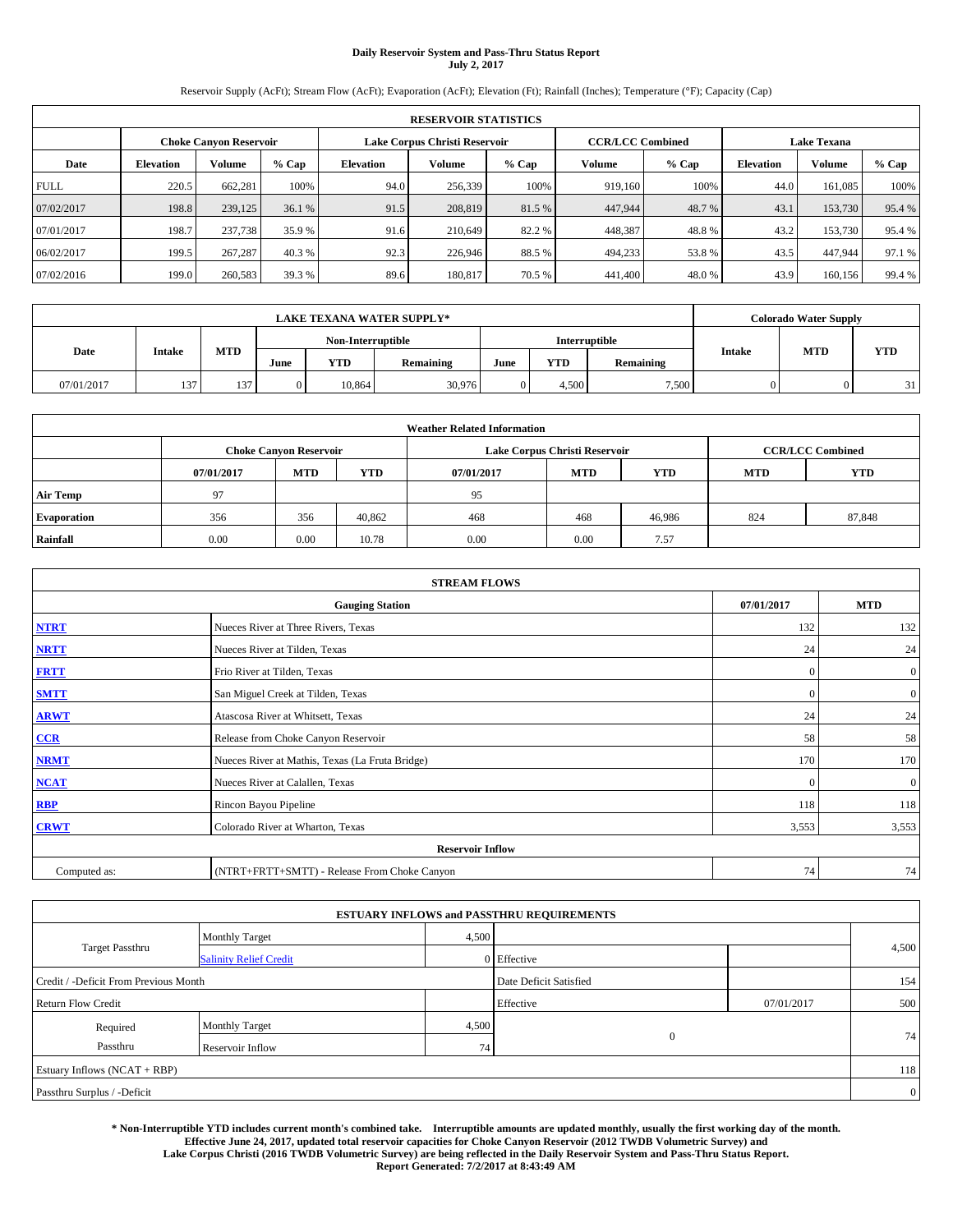# **Daily Reservoir System and Pass-Thru Status Report July 3, 2017**

Reservoir Supply (AcFt); Stream Flow (AcFt); Evaporation (AcFt); Elevation (Ft); Rainfall (Inches); Temperature (°F); Capacity (Cap)

|             | <b>RESERVOIR STATISTICS</b> |                               |        |           |                               |        |                         |         |                    |               |        |
|-------------|-----------------------------|-------------------------------|--------|-----------|-------------------------------|--------|-------------------------|---------|--------------------|---------------|--------|
|             |                             | <b>Choke Canyon Reservoir</b> |        |           | Lake Corpus Christi Reservoir |        | <b>CCR/LCC Combined</b> |         | <b>Lake Texana</b> |               |        |
| Date        | <b>Elevation</b>            | <b>Volume</b>                 | % Cap  | Elevation | Volume                        | % Cap  | Volume                  | $%$ Cap | <b>Elevation</b>   | <b>Volume</b> | % Cap  |
| <b>FULL</b> | 220.5                       | 662.281                       | 100%   | 94.0      | 256,339                       | 100%   | 919,160                 | 100%    | 44.0               | 161,085       | 100%   |
| 07/03/2017  | 198.7                       | 237,738                       | 35.9 % | 91.5      | 208,819                       | 81.5 % | 446,557                 | 48.6 %  | 43.1               | 153,730       | 95.4%  |
| 07/02/2017  | 198.8                       | 239,125                       | 36.1 % | 91.5      | 208,819                       | 81.5 % | 447.944                 | 48.7 %  | 43.2               | 153,730       | 95.4 % |
| 06/03/2017  | 199.4                       | 266,681                       | 40.2 % | 92.2      | 225,538                       | 88.0%  | 492.219                 | 53.6 %  | 43.5               | 446.557       | 97.1 % |
| 07/03/2016  | 199.0                       | 259,995                       | 39.2 % | 89.5      | 179,171                       | 69.9 % | 439,166                 | 47.8%   | 43.9               | 160,156       | 99.4 % |

|            | <b>LAKE TEXANA WATER SUPPLY*</b> |      |                   |            |                  |      |               |           |        |            | <b>Colorado Water Supply</b> |  |  |
|------------|----------------------------------|------|-------------------|------------|------------------|------|---------------|-----------|--------|------------|------------------------------|--|--|
|            |                                  |      | Non-Interruptible |            |                  |      | Interruptible |           |        |            |                              |  |  |
| Date       | Intake                           | MTD  | June              | <b>YTD</b> | <b>Remaining</b> | June | <b>YTD</b>    | Remaining | Intake | <b>MTD</b> | <b>YTD</b>                   |  |  |
| 07/02/2017 | 136                              | 2731 | 0                 | 1.000      | 30,840           | 0    | 4.500         | 7,500     |        |            | 31                           |  |  |

| <b>Weather Related Information</b> |            |                               |            |            |                                                      |                         |       |        |  |  |
|------------------------------------|------------|-------------------------------|------------|------------|------------------------------------------------------|-------------------------|-------|--------|--|--|
|                                    |            | <b>Choke Canyon Reservoir</b> |            |            | Lake Corpus Christi Reservoir                        | <b>CCR/LCC Combined</b> |       |        |  |  |
|                                    | 07/02/2017 | <b>MTD</b>                    | <b>YTD</b> | 07/02/2017 | <b>MTD</b><br><b>YTD</b><br><b>YTD</b><br><b>MTD</b> |                         |       |        |  |  |
| <b>Air Temp</b>                    | 100        |                               |            | 94         |                                                      |                         |       |        |  |  |
| <b>Evaporation</b>                 | 403        | 759                           | 41.265     | 424        | 892                                                  | 47,410                  | 1,651 | 88,675 |  |  |
| Rainfall                           | 0.00       | 0.00                          | 10.78      | 0.00       | 0.00                                                 | 7.57                    |       |        |  |  |

| <b>STREAM FLOWS</b> |                                                 |            |                |  |  |  |  |  |  |
|---------------------|-------------------------------------------------|------------|----------------|--|--|--|--|--|--|
|                     | 07/02/2017                                      | <b>MTD</b> |                |  |  |  |  |  |  |
| <b>NTRT</b>         | Nueces River at Three Rivers, Texas             | 110        | 242            |  |  |  |  |  |  |
| <b>NRTT</b>         | Nueces River at Tilden, Texas                   | 19         | 44             |  |  |  |  |  |  |
| <b>FRTT</b>         | Frio River at Tilden, Texas                     | $\bf{0}$   | $\overline{0}$ |  |  |  |  |  |  |
| <b>SMTT</b>         | San Miguel Creek at Tilden, Texas               | $\Omega$   | $\overline{0}$ |  |  |  |  |  |  |
| <b>ARWT</b>         | Atascosa River at Whitsett, Texas               | 17         | 41             |  |  |  |  |  |  |
| $CCR$               | Release from Choke Canyon Reservoir             | 58         | 115            |  |  |  |  |  |  |
| <b>NRMT</b>         | Nueces River at Mathis, Texas (La Fruta Bridge) | 169        | 339            |  |  |  |  |  |  |
| <b>NCAT</b>         | Nueces River at Calallen, Texas                 | $\sim$     | $\overline{2}$ |  |  |  |  |  |  |
| RBP                 | Rincon Bayou Pipeline                           | $\Omega$   | 118            |  |  |  |  |  |  |
| <b>CRWT</b>         | Colorado River at Wharton, Texas                | 2,521      | 6,074          |  |  |  |  |  |  |
|                     | <b>Reservoir Inflow</b>                         |            |                |  |  |  |  |  |  |
| Computed as:        | (NTRT+FRTT+SMTT) - Release From Choke Canyon    | 53         | 127            |  |  |  |  |  |  |

|                                       |                               |       | <b>ESTUARY INFLOWS and PASSTHRU REQUIREMENTS</b> |            |                |
|---------------------------------------|-------------------------------|-------|--------------------------------------------------|------------|----------------|
|                                       | <b>Monthly Target</b>         | 4,500 |                                                  |            |                |
| <b>Target Passthru</b>                | <b>Salinity Relief Credit</b> |       | 0 Effective                                      |            | 4,500          |
| Credit / -Deficit From Previous Month |                               |       | Date Deficit Satisfied                           |            | 154            |
| <b>Return Flow Credit</b>             |                               |       | Effective                                        | 07/01/2017 | 500            |
| Required                              | Monthly Target                | 4,500 |                                                  |            |                |
| Passthru                              | Reservoir Inflow              | 127   | $\mathbf{0}$                                     |            | 127            |
| Estuary Inflows (NCAT + RBP)          |                               |       |                                                  |            | 120            |
| Passthru Surplus / -Deficit           |                               |       |                                                  |            | $\overline{0}$ |

**\* Non-Interruptible YTD includes current month's combined take. Interruptible amounts are updated monthly, usually the first working day of the month. Effective June 24, 2017, updated total reservoir capacities for Choke Canyon Reservoir (2012 TWDB Volumetric Survey) and Lake Corpus Christi (2016 TWDB Volumetric Survey) are being reflected in the Daily Reservoir System and Pass-Thru Status Report. Report Generated: 7/3/2017 at 8:17:48 AM**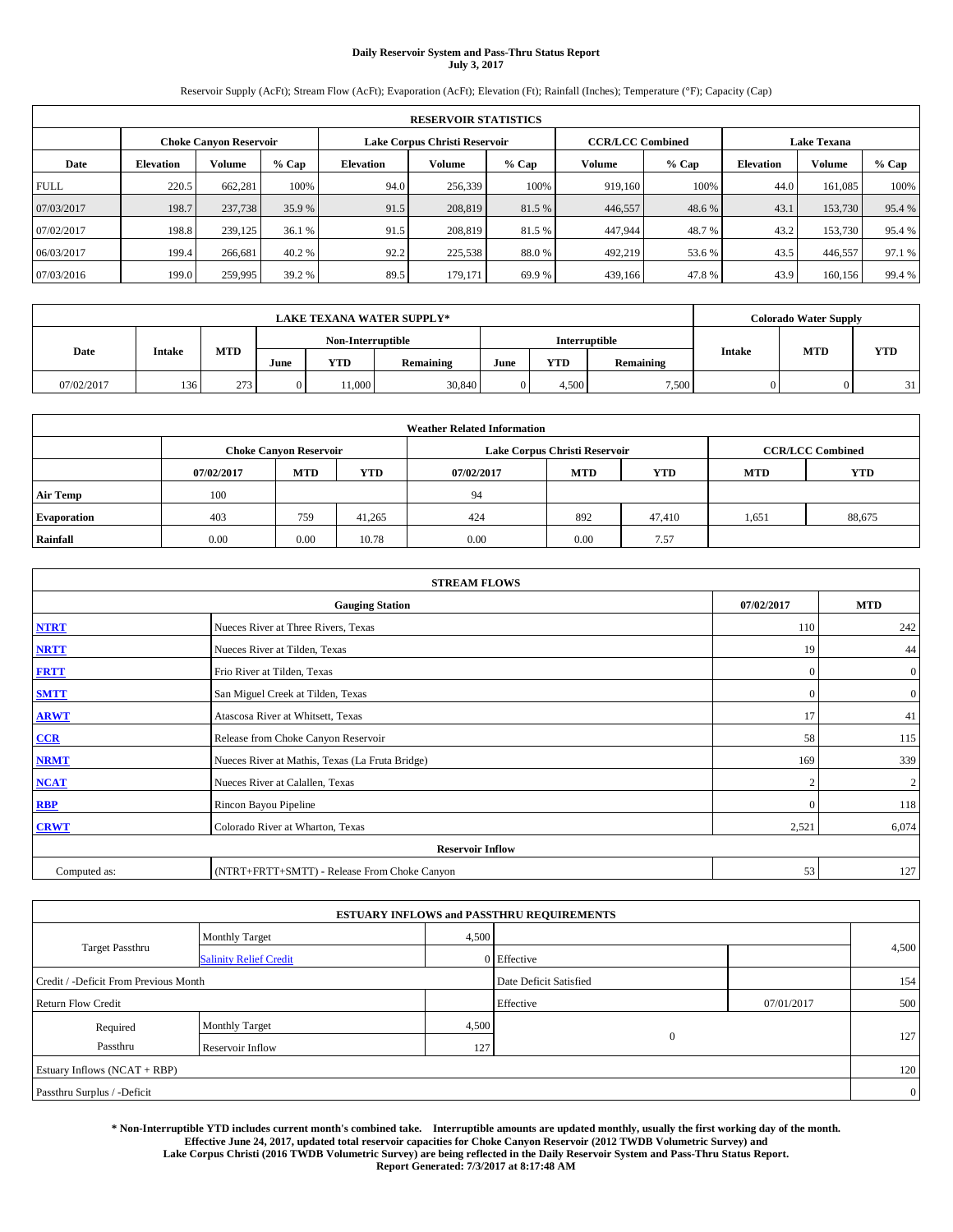# **Daily Reservoir System and Pass-Thru Status Report July 4, 2017**

Reservoir Supply (AcFt); Stream Flow (AcFt); Evaporation (AcFt); Elevation (Ft); Rainfall (Inches); Temperature (°F); Capacity (Cap)

| <b>RESERVOIR STATISTICS</b> |                  |                               |        |           |                               |        |                         |         |                    |               |        |
|-----------------------------|------------------|-------------------------------|--------|-----------|-------------------------------|--------|-------------------------|---------|--------------------|---------------|--------|
|                             |                  | <b>Choke Canyon Reservoir</b> |        |           | Lake Corpus Christi Reservoir |        | <b>CCR/LCC Combined</b> |         | <b>Lake Texana</b> |               |        |
| Date                        | <b>Elevation</b> | <b>Volume</b>                 | % Cap  | Elevation | Volume                        | % Cap  | Volume                  | $%$ Cap | <b>Elevation</b>   | <b>Volume</b> | % Cap  |
| <b>FULL</b>                 | 220.5            | 662.281                       | 100%   | 94.0      | 256,339                       | 100%   | 919,160                 | 100%    | 44.0               | 161,085       | 100%   |
| 07/04/2017                  | 198.6            | 236,355                       | 35.7 % | 91.5      | 206,995                       | 80.8%  | 443,350                 | 48.2%   | 43.1               | 152,823       | 94.9%  |
| 07/03/2017                  | 198.7            | 237,738                       | 35.9 % | 91.5      | 208,819                       | 81.5 % | 446.557                 | 48.6 %  | 43.2               | 153,730       | 95.4 % |
| 06/04/2017                  | 199.4            | 266.984                       | 40.3 % | 92.2      | 224,659                       | 87.6 % | 491.643                 | 53.5 %  | 43.5               | 443,350       | 97.1 % |
| 07/04/2016                  | 198.9            | 259,702                       | 39.2 % | 89.4      | 177,693                       | 69.3 % | 437,395                 | 47.6 %  | 43.9               | 160,156       | 99.4 % |

| <b>LAKE TEXANA WATER SUPPLY*</b> |               |     |      |                   |                  |      |               |           |  | <b>Colorado Water Supply</b> |            |
|----------------------------------|---------------|-----|------|-------------------|------------------|------|---------------|-----------|--|------------------------------|------------|
|                                  |               |     |      | Non-Interruptible |                  |      | Interruptible |           |  |                              | <b>YTD</b> |
| Date                             | <b>Intake</b> | MTD | June | <b>YTD</b>        | <b>Remaining</b> | June | <b>YTD</b>    | Remaining |  | <b>MTD</b><br>Intake         |            |
| 07/03/2017                       | 136           | 409 | 0    | 1,136             | 30,704           |      | 4.500         | 7,500     |  |                              | 31         |

| <b>Weather Related Information</b> |            |                               |            |            |                               |                         |            |            |  |
|------------------------------------|------------|-------------------------------|------------|------------|-------------------------------|-------------------------|------------|------------|--|
|                                    |            | <b>Choke Canyon Reservoir</b> |            |            | Lake Corpus Christi Reservoir | <b>CCR/LCC Combined</b> |            |            |  |
|                                    | 07/03/2017 | <b>MTD</b>                    | <b>YTD</b> | 07/03/2017 | <b>MTD</b>                    | <b>YTD</b>              | <b>MTD</b> | <b>YTD</b> |  |
| <b>Air Temp</b>                    | 100        |                               |            | -98        |                               |                         |            |            |  |
| <b>Evaporation</b>                 | 362        | 1,121                         | 41.627     | 488        | 1,380                         | 47,898                  | 2,501      | 89,525     |  |
| Rainfall                           | 0.00       | 0.00                          | 10.78      | 0.00       | 0.00                          | 7.57                    |            |            |  |

| <b>STREAM FLOWS</b> |                                                 |              |                |  |  |  |  |  |  |
|---------------------|-------------------------------------------------|--------------|----------------|--|--|--|--|--|--|
|                     | 07/03/2017                                      | <b>MTD</b>   |                |  |  |  |  |  |  |
| <b>NTRT</b>         | Nueces River at Three Rivers, Texas             | 99           | 341            |  |  |  |  |  |  |
| <b>NRTT</b>         | Nueces River at Tilden, Texas                   | 15           | 59             |  |  |  |  |  |  |
| <b>FRTT</b>         | Frio River at Tilden, Texas                     | $\mathbf{0}$ | $\mathbf{0}$   |  |  |  |  |  |  |
| <b>SMTT</b>         | San Miguel Creek at Tilden, Texas               | $\mathbf{0}$ | $\overline{0}$ |  |  |  |  |  |  |
| <b>ARWT</b>         | Atascosa River at Whitsett, Texas               | 16           | 57             |  |  |  |  |  |  |
| $CCR$               | Release from Choke Canyon Reservoir             | 58           | 173            |  |  |  |  |  |  |
| <b>NRMT</b>         | Nueces River at Mathis, Texas (La Fruta Bridge) | 167          | 506            |  |  |  |  |  |  |
| <b>NCAT</b>         | Nueces River at Calallen, Texas                 | 5            | $\tau$         |  |  |  |  |  |  |
| RBP                 | Rincon Bayou Pipeline                           | $\mathbf{0}$ | 118            |  |  |  |  |  |  |
| <b>CRWT</b>         | Colorado River at Wharton, Texas                | 1,981        | 8,055          |  |  |  |  |  |  |
|                     | <b>Reservoir Inflow</b>                         |              |                |  |  |  |  |  |  |
| Computed as:        | (NTRT+FRTT+SMTT) - Release From Choke Canyon    | 41           | 168            |  |  |  |  |  |  |

|                                       |                               |       | <b>ESTUARY INFLOWS and PASSTHRU REQUIREMENTS</b> |            |                |
|---------------------------------------|-------------------------------|-------|--------------------------------------------------|------------|----------------|
|                                       | <b>Monthly Target</b>         | 4,500 |                                                  |            |                |
| <b>Target Passthru</b>                | <b>Salinity Relief Credit</b> |       | 0 Effective                                      |            | 4,500          |
| Credit / -Deficit From Previous Month |                               |       | Date Deficit Satisfied                           |            | 154            |
| <b>Return Flow Credit</b>             |                               |       | Effective                                        | 07/01/2017 | 500            |
| Required                              | <b>Monthly Target</b>         | 4,500 |                                                  |            |                |
| Passthru                              | Reservoir Inflow              | 168   | $\mathbf{0}$                                     |            | 168            |
| Estuary Inflows (NCAT + RBP)          |                               |       |                                                  |            | 125            |
| Passthru Surplus / -Deficit           |                               |       |                                                  |            | $\overline{0}$ |

**\* Non-Interruptible YTD includes current month's combined take. Interruptible amounts are updated monthly, usually the first working day of the month. Effective June 24, 2017, updated total reservoir capacities for Choke Canyon Reservoir (2012 TWDB Volumetric Survey) and Lake Corpus Christi (2016 TWDB Volumetric Survey) are being reflected in the Daily Reservoir System and Pass-Thru Status Report. Report Generated: 7/4/2017 at 8:37:25 AM**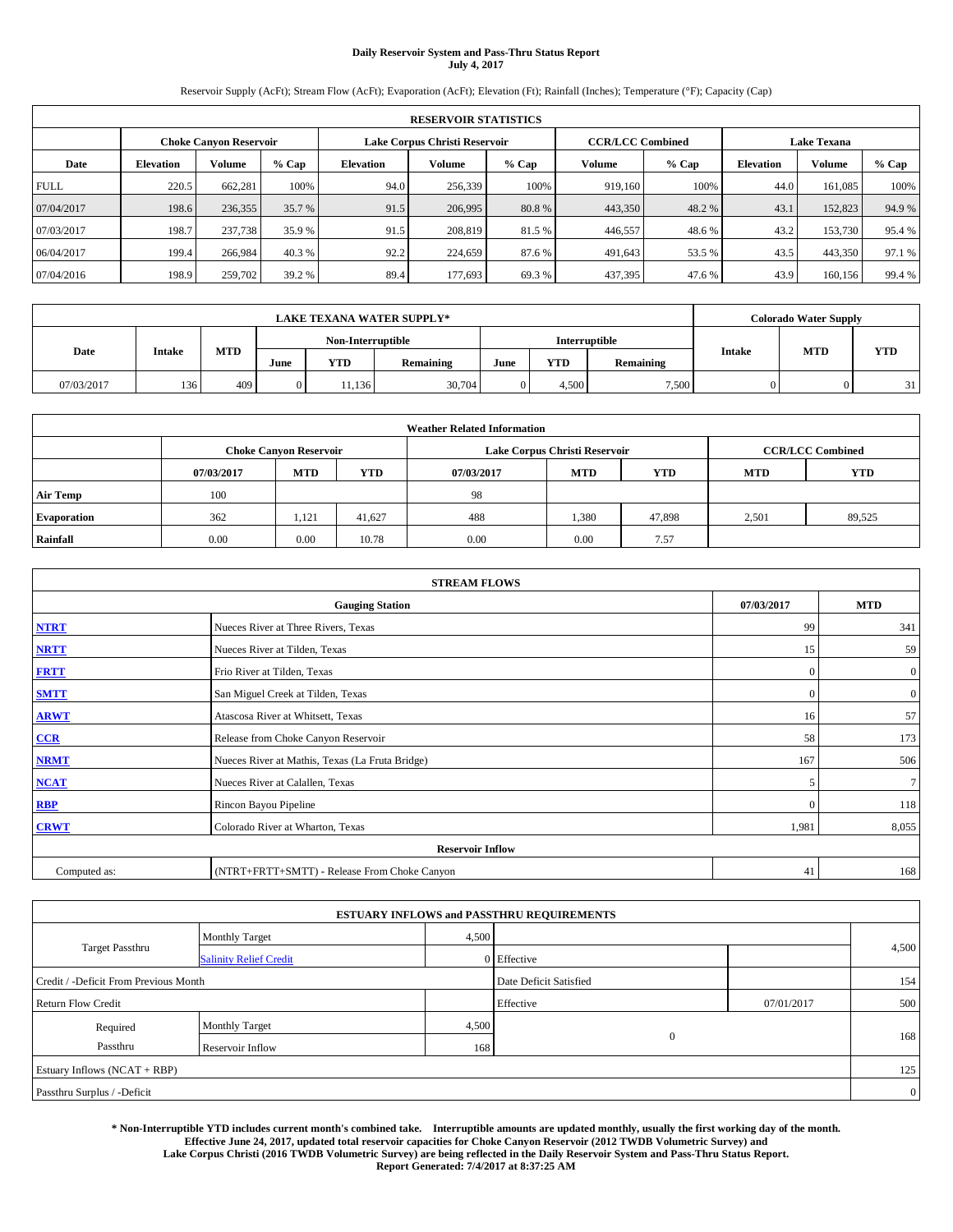# **Daily Reservoir System and Pass-Thru Status Report July 5, 2017**

Reservoir Supply (AcFt); Stream Flow (AcFt); Evaporation (AcFt); Elevation (Ft); Rainfall (Inches); Temperature (°F); Capacity (Cap)

| <b>RESERVOIR STATISTICS</b> |                  |                               |        |                  |                               |        |                         |         |                    |         |        |
|-----------------------------|------------------|-------------------------------|--------|------------------|-------------------------------|--------|-------------------------|---------|--------------------|---------|--------|
|                             |                  | <b>Choke Canvon Reservoir</b> |        |                  | Lake Corpus Christi Reservoir |        | <b>CCR/LCC Combined</b> |         | <b>Lake Texana</b> |         |        |
| Date                        | <b>Elevation</b> | <b>Volume</b>                 | % Cap  | <b>Elevation</b> | Volume                        | % Cap  | Volume                  | $%$ Cap | <b>Elevation</b>   | Volume  | % Cap  |
| <b>FULL</b>                 | 220.5            | 662.281                       | 100%   | 94.0             | 256,339                       | 100%   | 919,160                 | 100%    | 44.0               | 161,085 | 100%   |
| 07/05/2017                  | 198.7            | 237,738                       | 35.9 % | 91.4             | 206,995                       | 80.8%  | 444,733                 | 48.4 %  | 43.1               | 152,823 | 94.9%  |
| 07/04/2017                  | 198.6            | 236,355                       | 35.7 % | 91.5             | 206,995                       | 80.8%  | 443,350                 | 48.2 %  | 43.1               | 152,823 | 94.9 % |
| 06/05/2017                  | 199.4            | 266,231                       | 40.2 % | 92.2             | 225,362                       | 87.9 % | 491,593                 | 53.5 %  | 43.5               | 444,733 | 97.1 % |
| 07/05/2016                  | 198.9            | 259,114                       | 39.1 % | 89.3             | 176,057                       | 68.7%  | 435,171                 | 47.3 %  | 43.9               | 160,156 | 99.4 % |

| <b>LAKE TEXANA WATER SUPPLY*</b> |        |     |      |                   |                  |               |            |                     |  | <b>Colorado Water Supply</b> |            |
|----------------------------------|--------|-----|------|-------------------|------------------|---------------|------------|---------------------|--|------------------------------|------------|
|                                  |        |     |      | Non-Interruptible |                  | Interruptible |            |                     |  |                              |            |
| Date                             | Intake | MTD | June | <b>YTD</b>        | <b>Remaining</b> | June          | <b>YTD</b> | Intake<br>Remaining |  | <b>MTD</b>                   | <b>YTD</b> |
| 07/04/2017                       | 136    | 545 | 0    | 11.272            | 30,568           |               | 4.500      | 7,500               |  |                              | 31         |

| <b>Weather Related Information</b> |            |                               |            |            |                                                      |                         |       |        |  |  |
|------------------------------------|------------|-------------------------------|------------|------------|------------------------------------------------------|-------------------------|-------|--------|--|--|
|                                    |            | <b>Choke Canyon Reservoir</b> |            |            | Lake Corpus Christi Reservoir                        | <b>CCR/LCC Combined</b> |       |        |  |  |
|                                    | 07/04/2017 | <b>MTD</b>                    | <b>YTD</b> | 07/04/2017 | <b>MTD</b><br><b>YTD</b><br><b>YTD</b><br><b>MTD</b> |                         |       |        |  |  |
| <b>Air Temp</b>                    | 101        |                               |            | 97         |                                                      |                         |       |        |  |  |
| <b>Evaporation</b>                 | 379        | 1,500                         | 42,006     | 403        | 1,783                                                | 48,301                  | 3,283 | 90,307 |  |  |
| Rainfall                           | 0.00       | 0.00                          | 10.78      | 0.00       | 0.00                                                 | 7.57                    |       |        |  |  |

| <b>STREAM FLOWS</b> |                                                 |            |                |  |  |  |  |  |  |
|---------------------|-------------------------------------------------|------------|----------------|--|--|--|--|--|--|
|                     | 07/04/2017                                      | <b>MTD</b> |                |  |  |  |  |  |  |
| <b>NTRT</b>         | Nueces River at Three Rivers, Texas             | 92         | 433            |  |  |  |  |  |  |
| <b>NRTT</b>         | Nueces River at Tilden, Texas                   | 12         | 72             |  |  |  |  |  |  |
| <b>FRTT</b>         | Frio River at Tilden, Texas                     | $\Omega$   | $\overline{0}$ |  |  |  |  |  |  |
| <b>SMTT</b>         | San Miguel Creek at Tilden, Texas               | $\Omega$   | $\overline{0}$ |  |  |  |  |  |  |
| <b>ARWT</b>         | Atascosa River at Whitsett, Texas               | 14         | 70             |  |  |  |  |  |  |
| CCR                 | Release from Choke Canyon Reservoir             | 58         | 230            |  |  |  |  |  |  |
| <b>NRMT</b>         | Nueces River at Mathis, Texas (La Fruta Bridge) | 183        | 689            |  |  |  |  |  |  |
| <b>NCAT</b>         | Nueces River at Calallen, Texas                 | $\Omega$   | 7 <sup>1</sup> |  |  |  |  |  |  |
| <b>RBP</b>          | Rincon Bayou Pipeline                           | $\Omega$   | 118            |  |  |  |  |  |  |
| <b>CRWT</b>         | Colorado River at Wharton, Texas                | 1,586      | 9,641          |  |  |  |  |  |  |
|                     | <b>Reservoir Inflow</b>                         |            |                |  |  |  |  |  |  |
| Computed as:        | (NTRT+FRTT+SMTT) - Release From Choke Canyon    | 35         | 203            |  |  |  |  |  |  |

|                                       |                               |       | <b>ESTUARY INFLOWS and PASSTHRU REQUIREMENTS</b> |            |                |
|---------------------------------------|-------------------------------|-------|--------------------------------------------------|------------|----------------|
|                                       | <b>Monthly Target</b>         | 4,500 |                                                  |            |                |
| Target Passthru                       | <b>Salinity Relief Credit</b> |       | $0$ Effective                                    |            | 4,500          |
| Credit / -Deficit From Previous Month |                               |       | Date Deficit Satisfied                           |            | 154            |
| <b>Return Flow Credit</b>             |                               |       | Effective                                        | 07/01/2017 | 500            |
| Required                              | <b>Monthly Target</b>         | 4,500 |                                                  |            |                |
| Passthru                              | Reservoir Inflow              | 203   | $\overline{0}$                                   |            | 203            |
| Estuary Inflows (NCAT + RBP)          |                               |       |                                                  |            | 125            |
| Passthru Surplus / -Deficit           |                               |       |                                                  |            | $\overline{0}$ |

**\* Non-Interruptible YTD includes current month's combined take. Interruptible amounts are updated monthly, usually the first working day of the month. Effective June 24, 2017, updated total reservoir capacities for Choke Canyon Reservoir (2012 TWDB Volumetric Survey) and Lake Corpus Christi (2016 TWDB Volumetric Survey) are being reflected in the Daily Reservoir System and Pass-Thru Status Report. Report Generated: 7/5/2017 at 8:07:43 AM**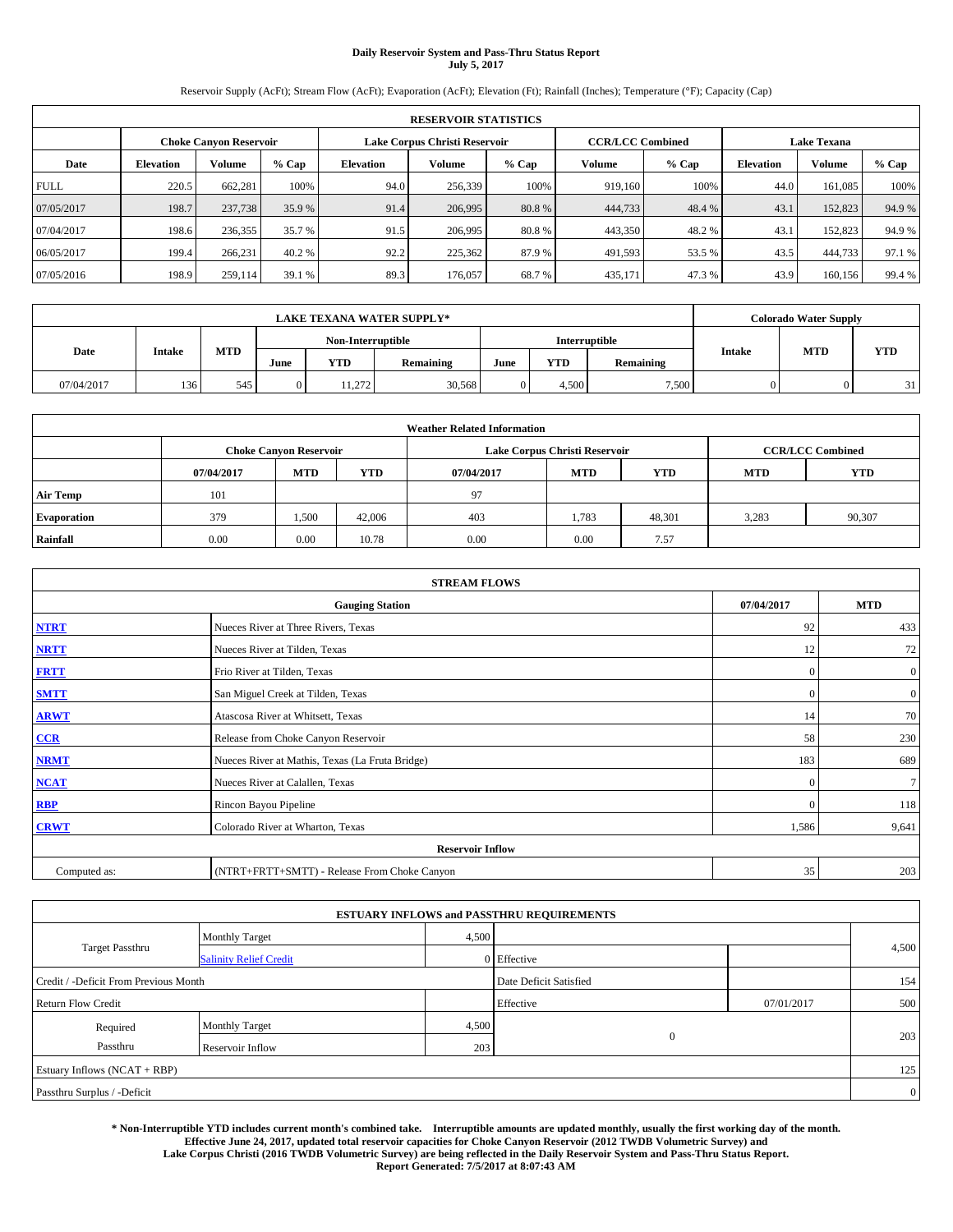# **Daily Reservoir System and Pass-Thru Status Report July 6, 2017**

Reservoir Supply (AcFt); Stream Flow (AcFt); Evaporation (AcFt); Elevation (Ft); Rainfall (Inches); Temperature (°F); Capacity (Cap)

| <b>RESERVOIR STATISTICS</b> |                  |                        |        |           |                               |         |         |                                                                                                                                                                                                                                                      |      |         |        |
|-----------------------------|------------------|------------------------|--------|-----------|-------------------------------|---------|---------|------------------------------------------------------------------------------------------------------------------------------------------------------------------------------------------------------------------------------------------------------|------|---------|--------|
|                             |                  | Choke Canvon Reservoir |        |           | Lake Corpus Christi Reservoir |         |         | <b>Lake Texana</b><br><b>CCR/LCC Combined</b><br>Volume<br>$%$ Cap<br><b>Elevation</b><br>100%<br>44.0<br>919.160<br>161.085<br>444,733<br>48.4 %<br>42.9<br>151,018<br>444,733<br>48.4 %<br>43.1<br>152,823<br>53.4 %<br>444,733<br>490,969<br>43.6 |      |         |        |
| Date                        | <b>Elevation</b> | Volume                 | % Cap  | Elevation | Volume                        | $%$ Cap | Volume  |                                                                                                                                                                                                                                                      |      |         | % Cap  |
| <b>FULL</b>                 | 220.5            | 662.281                | 100%   | 94.0      | 256,339                       | 100%    |         |                                                                                                                                                                                                                                                      |      |         | 100%   |
| 07/06/2017                  | 198.7            | 237,738                | 35.9 % | 91.4      | 206,995                       | 80.8%   |         |                                                                                                                                                                                                                                                      |      |         | 93.8%  |
| 07/05/2017                  | 198.7            | 237,738                | 35.9 % | 91.4      | 206,995                       | 80.8%   |         |                                                                                                                                                                                                                                                      |      |         | 94.9%  |
| 06/06/2017                  | 199.4            | 265,783                | 40.1 % | 92.2      | 225,186                       | 87.8%   |         |                                                                                                                                                                                                                                                      |      |         | 97.7 % |
| 07/06/2016                  | 198.9            | 258,526                | 39.0 % | 89.3      | 174,915                       | 68.2%   | 433,441 | 47.2 %                                                                                                                                                                                                                                               | 43.8 | 159,229 | 98.8%  |

|            | <b>LAKE TEXANA WATER SUPPLY*</b> |     |                                           |            |                  |      |            |           | <b>Colorado Water Supply</b> |            |            |
|------------|----------------------------------|-----|-------------------------------------------|------------|------------------|------|------------|-----------|------------------------------|------------|------------|
|            | <b>Intake</b>                    |     | Non-Interruptible<br><b>Interruptible</b> |            |                  |      |            |           |                              |            |            |
| Date       |                                  | MTD | June                                      | <b>YTD</b> | <b>Remaining</b> | June | <b>YTD</b> | Remaining | Intake                       | <b>MTD</b> | <b>YTD</b> |
| 07/05/2017 | 136                              | 681 | 4.118                                     | 19.673     | 22.167           |      | 4.500      | 7,500     |                              |            | 31         |

| <b>Weather Related Information</b> |            |                                                                                  |        |      |                               |        |       |                         |  |  |
|------------------------------------|------------|----------------------------------------------------------------------------------|--------|------|-------------------------------|--------|-------|-------------------------|--|--|
|                                    |            | <b>Choke Canyon Reservoir</b>                                                    |        |      | Lake Corpus Christi Reservoir |        |       | <b>CCR/LCC Combined</b> |  |  |
|                                    | 07/05/2017 | <b>YTD</b><br><b>MTD</b><br><b>MTD</b><br><b>YTD</b><br>07/05/2017<br><b>MTD</b> |        |      |                               |        |       |                         |  |  |
| <b>Air Temp</b>                    | 100        |                                                                                  |        | 97   |                               |        |       |                         |  |  |
| <b>Evaporation</b>                 | 403        | 1,903                                                                            | 42,409 | 244  | 2,027                         | 48,545 | 3,930 | 90,954                  |  |  |
| Rainfall                           | 0.00       | 0.00                                                                             | 10.78  | 0.00 | 0.00                          | 7.57   |       |                         |  |  |

| <b>STREAM FLOWS</b> |                                                 |              |                  |  |  |  |  |  |  |
|---------------------|-------------------------------------------------|--------------|------------------|--|--|--|--|--|--|
|                     | <b>Gauging Station</b>                          | 07/05/2017   | <b>MTD</b>       |  |  |  |  |  |  |
| <b>NTRT</b>         | Nueces River at Three Rivers, Texas             | 86           | 519              |  |  |  |  |  |  |
| <b>NRTT</b>         | Nueces River at Tilden, Texas                   | 10           | 82               |  |  |  |  |  |  |
| <b>FRTT</b>         | Frio River at Tilden, Texas                     | $\mathbf{0}$ | $\boldsymbol{0}$ |  |  |  |  |  |  |
| <b>SMTT</b>         | San Miguel Creek at Tilden, Texas               | $\mathbf{0}$ | $\overline{0}$   |  |  |  |  |  |  |
| <b>ARWT</b>         | Atascosa River at Whitsett, Texas               | 11           | 81               |  |  |  |  |  |  |
| CCR                 | Release from Choke Canyon Reservoir             | 58           | 288              |  |  |  |  |  |  |
| <b>NRMT</b>         | Nueces River at Mathis, Texas (La Fruta Bridge) | 193          | 882              |  |  |  |  |  |  |
| <b>NCAT</b>         | Nueces River at Calallen, Texas                 | $\mathbf{0}$ | $7\phantom{.0}$  |  |  |  |  |  |  |
| RBP                 | Rincon Bayou Pipeline                           | $\Omega$     | 118              |  |  |  |  |  |  |
| <b>CRWT</b>         | Colorado River at Wharton, Texas                | 1,253        | 10,894           |  |  |  |  |  |  |
|                     | <b>Reservoir Inflow</b>                         |              |                  |  |  |  |  |  |  |
| Computed as:        | (NTRT+FRTT+SMTT) - Release From Choke Canyon    | 29           | 231              |  |  |  |  |  |  |

|                                       |                               |       | <b>ESTUARY INFLOWS and PASSTHRU REQUIREMENTS</b> |            |                |
|---------------------------------------|-------------------------------|-------|--------------------------------------------------|------------|----------------|
|                                       | <b>Monthly Target</b>         | 4,500 |                                                  |            |                |
| Target Passthru                       | <b>Salinity Relief Credit</b> |       | $0$ Effective                                    |            | 4,500          |
| Credit / -Deficit From Previous Month |                               |       | Date Deficit Satisfied                           |            | 154            |
| <b>Return Flow Credit</b>             |                               |       | Effective                                        | 07/01/2017 | 500            |
| Required                              | <b>Monthly Target</b>         | 4,500 |                                                  |            |                |
| Passthru                              | Reservoir Inflow              | 231   | $\overline{0}$                                   |            | 231            |
| Estuary Inflows (NCAT + RBP)          |                               |       |                                                  |            | 125            |
| Passthru Surplus / -Deficit           |                               |       |                                                  |            | $\overline{0}$ |

**\* Non-Interruptible YTD includes current month's combined take. Interruptible amounts are updated monthly, usually the first working day of the month. Effective June 24, 2017, updated total reservoir capacities for Choke Canyon Reservoir (2012 TWDB Volumetric Survey) and Lake Corpus Christi (2016 TWDB Volumetric Survey) are being reflected in the Daily Reservoir System and Pass-Thru Status Report. Report Generated: 7/6/2017 at 8:18:28 AM**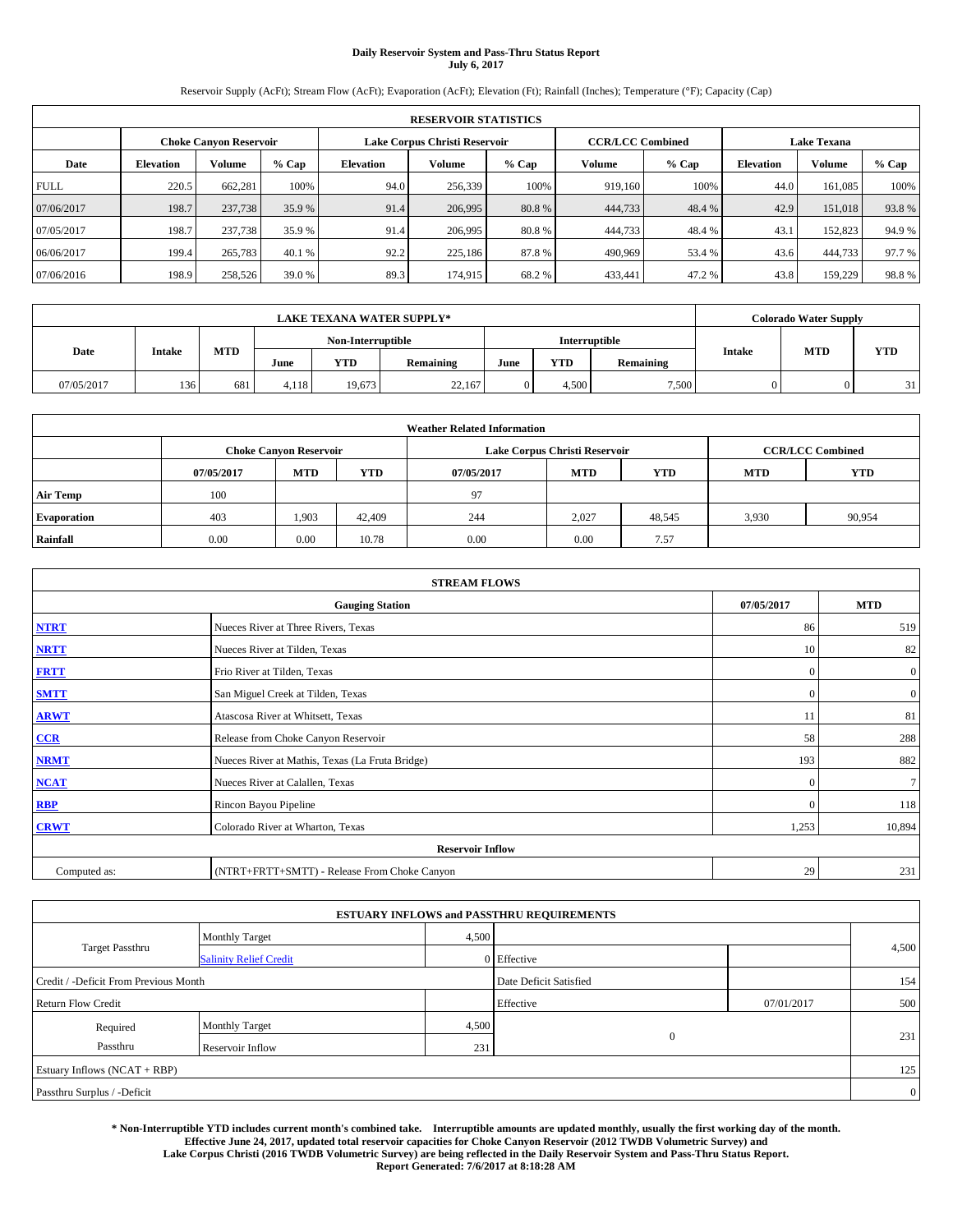# **Daily Reservoir System and Pass-Thru Status Report July 7, 2017**

Reservoir Supply (AcFt); Stream Flow (AcFt); Evaporation (AcFt); Elevation (Ft); Rainfall (Inches); Temperature (°F); Capacity (Cap)

|             | <b>RESERVOIR STATISTICS</b> |                               |        |           |                               |        |         |                                                                                                                              |      |         |        |
|-------------|-----------------------------|-------------------------------|--------|-----------|-------------------------------|--------|---------|------------------------------------------------------------------------------------------------------------------------------|------|---------|--------|
|             |                             | <b>Choke Canvon Reservoir</b> |        |           | Lake Corpus Christi Reservoir |        |         | <b>Lake Texana</b><br><b>CCR/LCC Combined</b><br>Volume<br>$%$ Cap<br><b>Elevation</b><br>100%<br>44.0<br>919,160<br>161,085 |      |         |        |
| Date        | <b>Elevation</b>            | <b>Volume</b>                 | % Cap  | Elevation | Volume                        | % Cap  | Volume  |                                                                                                                              |      |         | % Cap  |
| <b>FULL</b> | 220.5                       | 662.281                       | 100%   | 94.0      | 256,339                       | 100%   |         |                                                                                                                              |      |         | 100%   |
| 07/07/2017  | 198.6                       | 236,355                       | 35.7 % | 91.4      | 206,995                       | 80.8%  | 443,350 | 48.2%                                                                                                                        | 42.8 | 150,120 | 93.2%  |
| 07/06/2017  | 198.7                       | 237,738                       | 35.9 % | 91.4      | 206,995                       | 80.8%  | 444,733 | 48.4 %                                                                                                                       | 42.9 | 151,018 | 93.8%  |
| 06/07/2017  | 199.3                       | 265,335                       | 40.0 % | 92.2      | 224,659                       | 87.6 % | 489.994 | 53.3 %                                                                                                                       | 43.6 | 443,350 | 97.7 % |
| 07/07/2016  | 198.8                       | 258,233                       | 39.0%  | 89.2      | 174,426                       | 68.0%  | 432,659 | 47.1 %                                                                                                                       | 43.7 | 158,306 | 98.3%  |

|            | <b>LAKE TEXANA WATER SUPPLY*</b> |     |                   |            |                  |      |               |           | <b>Colorado Water Supply</b> |            |            |
|------------|----------------------------------|-----|-------------------|------------|------------------|------|---------------|-----------|------------------------------|------------|------------|
|            | <b>Intake</b>                    |     | Non-Interruptible |            |                  |      | Interruptible |           |                              |            |            |
| Date       |                                  | MTD | June              | <b>YTD</b> | <b>Remaining</b> | June | YTD           | Remaining | Intake                       | <b>MTD</b> | <b>YTD</b> |
| 07/06/2017 | 136                              | 817 | 4.118             | 19.809     | 22,031           |      | 4.500         | 7,500     |                              |            | 31         |

| <b>Weather Related Information</b> |            |                                                                                  |        |      |                               |        |       |                         |  |  |
|------------------------------------|------------|----------------------------------------------------------------------------------|--------|------|-------------------------------|--------|-------|-------------------------|--|--|
|                                    |            | <b>Choke Canyon Reservoir</b>                                                    |        |      | Lake Corpus Christi Reservoir |        |       | <b>CCR/LCC Combined</b> |  |  |
|                                    | 07/06/2017 | <b>YTD</b><br><b>MTD</b><br><b>MTD</b><br><b>YTD</b><br>07/06/2017<br><b>MTD</b> |        |      |                               |        |       |                         |  |  |
| <b>Air Temp</b>                    | 98         |                                                                                  |        | 95   |                               |        |       |                         |  |  |
| <b>Evaporation</b>                 | 330        | 2,233                                                                            | 42,739 | 414  | 2,441                         | 48,959 | 4,674 | 91,698                  |  |  |
| Rainfall                           | 0.00       | 0.00                                                                             | 10.78  | 0.05 | 0.05                          | 7.62   |       |                         |  |  |

| <b>STREAM FLOWS</b>     |                                                 |              |                  |  |  |  |  |  |  |
|-------------------------|-------------------------------------------------|--------------|------------------|--|--|--|--|--|--|
|                         | <b>Gauging Station</b>                          | 07/06/2017   | <b>MTD</b>       |  |  |  |  |  |  |
| <b>NTRT</b>             | Nueces River at Three Rivers, Texas             | 81           | 600              |  |  |  |  |  |  |
| <b>NRTT</b>             | Nueces River at Tilden, Texas                   | 8            | 89               |  |  |  |  |  |  |
| <b>FRTT</b>             | Frio River at Tilden, Texas                     | $\Omega$     | $\boldsymbol{0}$ |  |  |  |  |  |  |
| <b>SMTT</b>             | San Miguel Creek at Tilden, Texas               | $\mathbf{0}$ | $\mathbf{0}$     |  |  |  |  |  |  |
| <b>ARWT</b>             | Atascosa River at Whitsett, Texas               | 9            | 90               |  |  |  |  |  |  |
| $CCR$                   | Release from Choke Canyon Reservoir             | 58           | 345              |  |  |  |  |  |  |
| <b>NRMT</b>             | Nueces River at Mathis, Texas (La Fruta Bridge) | 204          | 1,086            |  |  |  |  |  |  |
| <b>NCAT</b>             | Nueces River at Calallen, Texas                 | $\Omega$     | $\tau$           |  |  |  |  |  |  |
| RBP                     | Rincon Bayou Pipeline                           | $\Omega$     | 118              |  |  |  |  |  |  |
| <b>CRWT</b>             | Colorado River at Wharton, Texas                | 1,028        | 11,922           |  |  |  |  |  |  |
| <b>Reservoir Inflow</b> |                                                 |              |                  |  |  |  |  |  |  |
| Computed as:            | (NTRT+FRTT+SMTT) - Release From Choke Canyon    | 23           | 255              |  |  |  |  |  |  |

|                                       |                               |       | <b>ESTUARY INFLOWS and PASSTHRU REQUIREMENTS</b> |            |                |
|---------------------------------------|-------------------------------|-------|--------------------------------------------------|------------|----------------|
|                                       | <b>Monthly Target</b>         | 4,500 |                                                  |            |                |
| <b>Target Passthru</b>                | <b>Salinity Relief Credit</b> |       | $0$ Effective                                    |            | 4,500          |
| Credit / -Deficit From Previous Month |                               |       | Date Deficit Satisfied                           |            | 154            |
| <b>Return Flow Credit</b>             |                               |       | Effective                                        | 07/01/2017 | 500            |
| Required                              | <b>Monthly Target</b>         | 4,500 |                                                  |            |                |
| Passthru                              | Reservoir Inflow              | 255   | $\overline{0}$                                   |            | 255            |
| Estuary Inflows (NCAT + RBP)          |                               |       |                                                  |            | 125            |
| Passthru Surplus / -Deficit           |                               |       |                                                  |            | $\overline{0}$ |

**\* Non-Interruptible YTD includes current month's combined take. Interruptible amounts are updated monthly, usually the first working day of the month. Effective June 24, 2017, updated total reservoir capacities for Choke Canyon Reservoir (2012 TWDB Volumetric Survey) and Lake Corpus Christi (2016 TWDB Volumetric Survey) are being reflected in the Daily Reservoir System and Pass-Thru Status Report. Report Generated: 7/7/2017 at 7:51:52 AM**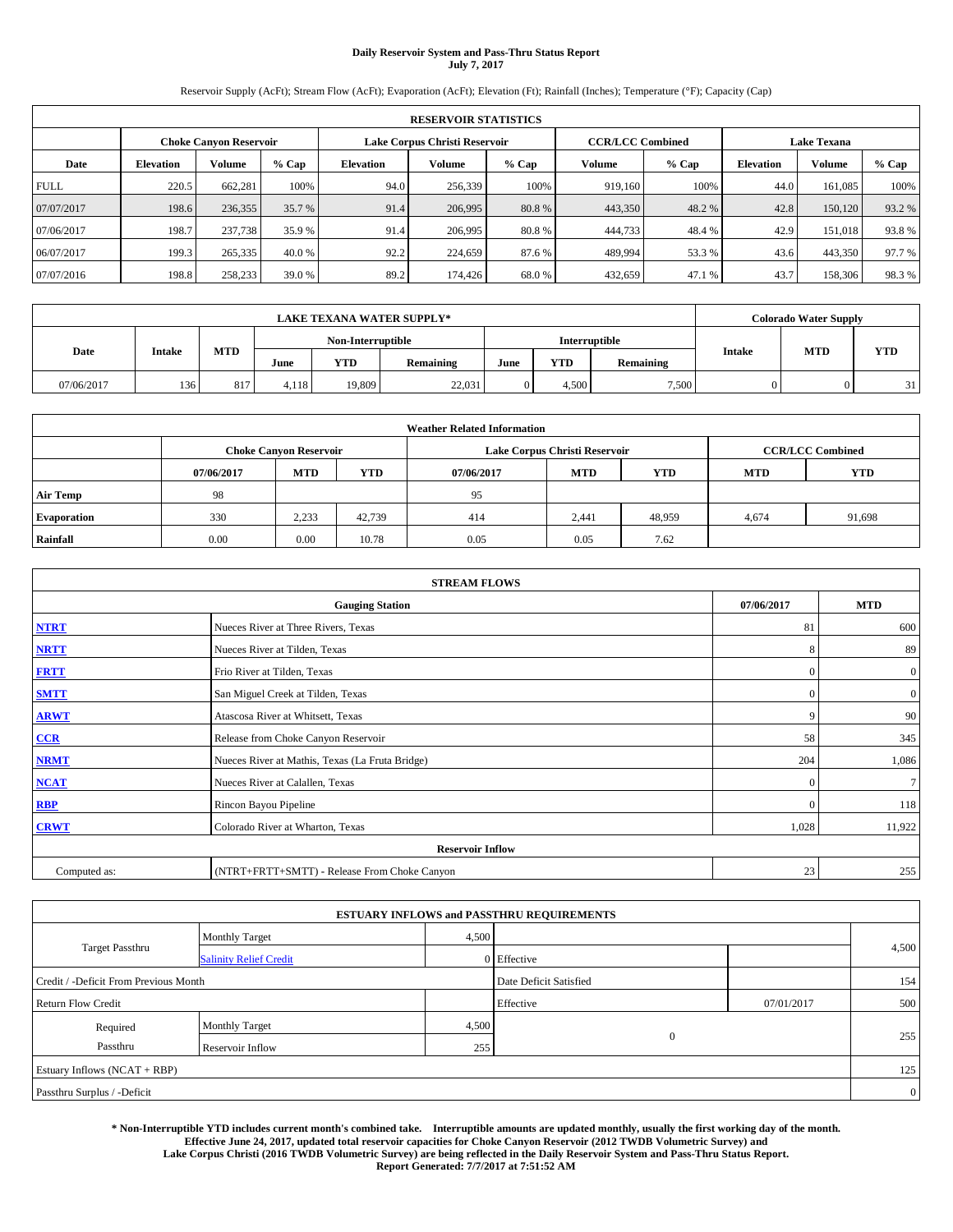# **Daily Reservoir System and Pass-Thru Status Report July 8, 2017**

Reservoir Supply (AcFt); Stream Flow (AcFt); Evaporation (AcFt); Elevation (Ft); Rainfall (Inches); Temperature (°F); Capacity (Cap)

| <b>RESERVOIR STATISTICS</b> |                  |                        |        |           |                               |         |                         |         |                                                                                                                   |         |        |
|-----------------------------|------------------|------------------------|--------|-----------|-------------------------------|---------|-------------------------|---------|-------------------------------------------------------------------------------------------------------------------|---------|--------|
|                             |                  | Choke Canvon Reservoir |        |           | Lake Corpus Christi Reservoir |         | <b>CCR/LCC Combined</b> |         | <b>Lake Texana</b><br>Volume<br><b>Elevation</b><br>100%<br>44.0<br>161.085<br>42.7<br>149.224<br>42.8<br>150,120 |         |        |
| Date                        | <b>Elevation</b> | Volume                 | % Cap  | Elevation | Volume                        | $%$ Cap | Volume                  | $%$ Cap |                                                                                                                   |         | % Cap  |
| <b>FULL</b>                 | 220.5            | 662.281                | 100%   | 94.0      | 256,339                       | 100%    | 919.160                 |         |                                                                                                                   |         | 100%   |
| 07/08/2017                  | 198.6            | 236,355                | 35.7 % | 91.4      | 206,995                       | 80.8%   | 443,350                 | 48.2 %  |                                                                                                                   |         | 92.6%  |
| 07/07/2017                  | 198.6            | 236,355                | 35.7 % | 91.4      | 206,995                       | 80.8%   | 443,350                 | 48.2 %  |                                                                                                                   |         | 93.2%  |
| 06/08/2017                  | 199.4            | 266,081                | 40.1 % | 92.1      | 223.957                       | 87.4 %  | 490.038                 | 53.3 %  | 43.6                                                                                                              | 443,350 | 97.7 % |
| 07/08/2016                  | 198.8            | 257,211                | 38.8%  | 89.1      | 172.314                       | 67.2%   | 429,525                 | 46.7 %  | 43.6                                                                                                              | 157,385 | 97.7 % |

|            | <b>LAKE TEXANA WATER SUPPLY*</b> |     |       |                   |                  |      |                      |           |        | <b>Colorado Water Supply</b> |            |
|------------|----------------------------------|-----|-------|-------------------|------------------|------|----------------------|-----------|--------|------------------------------|------------|
|            |                                  |     |       | Non-Interruptible |                  |      | <b>Interruptible</b> |           |        | <b>MTD</b>                   |            |
| Date       | <b>Intake</b>                    | MTD | June  | <b>YTD</b>        | <b>Remaining</b> | June | <b>YTD</b>           | Remaining | Intake |                              | <b>YTD</b> |
| 07/07/2017 | 136                              | 953 | 4.118 | 19.945            | 21.895           |      | 4.500                | 7,500     |        |                              | 31         |

|                    | <b>Weather Related Information</b> |                               |            |            |                               |                         |            |            |  |  |  |  |
|--------------------|------------------------------------|-------------------------------|------------|------------|-------------------------------|-------------------------|------------|------------|--|--|--|--|
|                    |                                    | <b>Choke Canyon Reservoir</b> |            |            | Lake Corpus Christi Reservoir | <b>CCR/LCC Combined</b> |            |            |  |  |  |  |
|                    | 07/07/2017                         | <b>MTD</b>                    | <b>YTD</b> | 07/07/2017 | <b>MTD</b>                    | <b>YTD</b>              | <b>MTD</b> | <b>YTD</b> |  |  |  |  |
| <b>Air Temp</b>    | 92                                 |                               |            | 95         |                               |                         |            |            |  |  |  |  |
| <b>Evaporation</b> | 217                                | 2,450                         | 42,956     | 308        | 2.749                         | 49.267                  | 5,199      | 92,223     |  |  |  |  |
| Rainfall           | 0.37                               | 0.37                          | 11.15      | 0.00       | 0.05                          | 7.62                    |            |            |  |  |  |  |

| <b>STREAM FLOWS</b> |                                                 |              |                  |  |  |  |  |  |
|---------------------|-------------------------------------------------|--------------|------------------|--|--|--|--|--|
|                     | <b>Gauging Station</b>                          | 07/07/2017   | <b>MTD</b>       |  |  |  |  |  |
| <b>NTRT</b>         | Nueces River at Three Rivers, Texas             | 78           | 678              |  |  |  |  |  |
| <b>NRTT</b>         | Nueces River at Tilden, Texas                   | 6            | 95               |  |  |  |  |  |
| <b>FRTT</b>         | Frio River at Tilden, Texas                     | $\mathbf{0}$ | $\boldsymbol{0}$ |  |  |  |  |  |
| <b>SMTT</b>         | San Miguel Creek at Tilden, Texas               | $\mathbf{0}$ | $\mathbf{0}$     |  |  |  |  |  |
| <b>ARWT</b>         | Atascosa River at Whitsett, Texas               | 8            | 98               |  |  |  |  |  |
| $CCR$               | Release from Choke Canyon Reservoir             | 58           | 403              |  |  |  |  |  |
| <b>NRMT</b>         | Nueces River at Mathis, Texas (La Fruta Bridge) | 226          | 1,312            |  |  |  |  |  |
| <b>NCAT</b>         | Nueces River at Calallen, Texas                 | $\Omega$     | $\tau$           |  |  |  |  |  |
| RBP                 | Rincon Bayou Pipeline                           | $\Omega$     | 118              |  |  |  |  |  |
| <b>CRWT</b>         | Colorado River at Wharton, Texas                | 923          | 12,845           |  |  |  |  |  |
|                     | <b>Reservoir Inflow</b>                         |              |                  |  |  |  |  |  |
| Computed as:        | (NTRT+FRTT+SMTT) - Release From Choke Canyon    | 21           | 276              |  |  |  |  |  |

|                                       |                               |       | <b>ESTUARY INFLOWS and PASSTHRU REQUIREMENTS</b> |            |                |
|---------------------------------------|-------------------------------|-------|--------------------------------------------------|------------|----------------|
|                                       | <b>Monthly Target</b>         | 4,500 |                                                  |            |                |
| Target Passthru                       | <b>Salinity Relief Credit</b> |       | $0$ Effective                                    |            | 4,500          |
| Credit / -Deficit From Previous Month |                               |       | Date Deficit Satisfied                           |            | 154            |
| <b>Return Flow Credit</b>             |                               |       | Effective                                        | 07/01/2017 | 500            |
| Required                              | <b>Monthly Target</b>         | 4,500 |                                                  |            |                |
| Passthru                              | Reservoir Inflow              | 276   | $\overline{0}$                                   |            | 276            |
| Estuary Inflows (NCAT + RBP)          |                               |       |                                                  |            | 125            |
| Passthru Surplus / -Deficit           |                               |       |                                                  |            | $\overline{0}$ |

**\* Non-Interruptible YTD includes current month's combined take. Interruptible amounts are updated monthly, usually the first working day of the month. Effective June 24, 2017, updated total reservoir capacities for Choke Canyon Reservoir (2012 TWDB Volumetric Survey) and Lake Corpus Christi (2016 TWDB Volumetric Survey) are being reflected in the Daily Reservoir System and Pass-Thru Status Report. Report Generated: 7/8/2017 at 7:57:57 AM**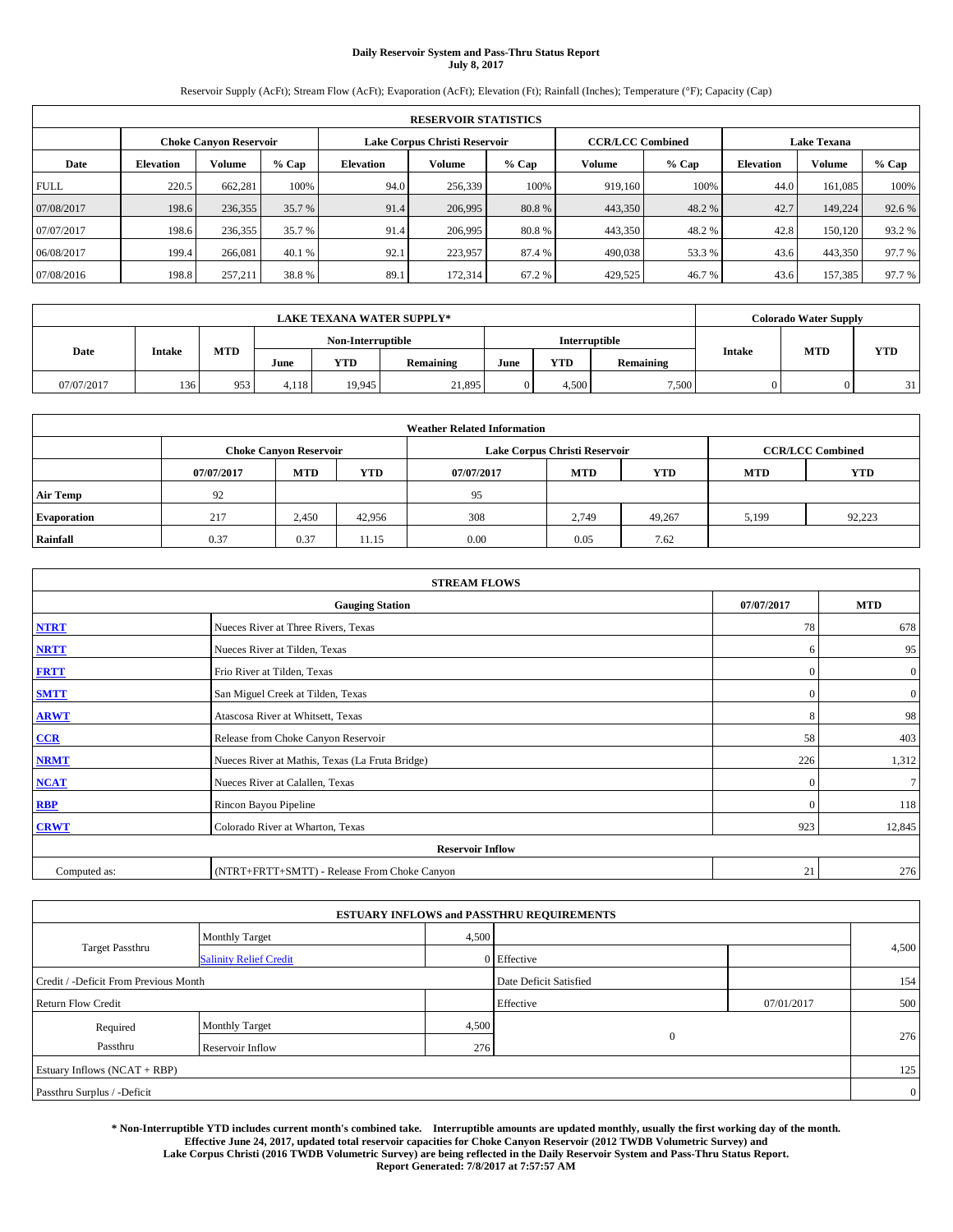# **Daily Reservoir System and Pass-Thru Status Report July 9, 2017**

Reservoir Supply (AcFt); Stream Flow (AcFt); Evaporation (AcFt); Elevation (Ft); Rainfall (Inches); Temperature (°F); Capacity (Cap)

|             | <b>RESERVOIR STATISTICS</b> |                        |        |           |                               |         |                         |         |                    |         |        |  |  |
|-------------|-----------------------------|------------------------|--------|-----------|-------------------------------|---------|-------------------------|---------|--------------------|---------|--------|--|--|
|             |                             | Choke Canvon Reservoir |        |           | Lake Corpus Christi Reservoir |         | <b>CCR/LCC Combined</b> |         | <b>Lake Texana</b> |         |        |  |  |
| Date        | <b>Elevation</b>            | Volume                 | % Cap  | Elevation | Volume                        | $%$ Cap | Volume                  | $%$ Cap | <b>Elevation</b>   | Volume  | % Cap  |  |  |
| <b>FULL</b> | 220.5                       | 662.281                | 100%   | 94.0      | 256,339                       | 100%    | 919.160                 | 100%    | 44.0               | 161.085 | 100%   |  |  |
| 07/09/2017  | 198.5                       | 234,978                | 35.5 % | 91.3      | 205,177                       | 80.0%   | 440,155                 | 47.9 %  | 42.7               | 149.224 | 92.6%  |  |  |
| 07/08/2017  | 198.6                       | 236,355                | 35.7 % | 91.4      | 206,995                       | 80.8%   | 443,350                 | 48.2 %  | 42.7               | 149.224 | 92.6 % |  |  |
| 06/09/2017  | 199.3                       | 264,291                | 39.9 % | 92.1      | 222,904                       | 87.0 %  | 487,195                 | 53.0 %  | 43.6               | 440,155 | 97.7 % |  |  |
| 07/09/2016  | 198.8                       | 257,066                | 38.8%  | 89.1      | 171.828                       | 67.0 %  | 428,894                 | 46.7 %  | 43.5               | 156,467 | 97.1 % |  |  |

|            | <b>LAKE TEXANA WATER SUPPLY*</b> |            |       |                   |           |      |            |               |               | <b>Colorado Water Supply</b> |            |
|------------|----------------------------------|------------|-------|-------------------|-----------|------|------------|---------------|---------------|------------------------------|------------|
|            |                                  |            |       | Non-Interruptible |           |      |            | Interruptible |               | <b>MTD</b>                   |            |
| Date       | <b>Intake</b>                    | <b>MTD</b> | June  | <b>YTD</b>        | Remaining | June | <b>YTD</b> | Remaining     | <b>Intake</b> |                              | <b>YTD</b> |
| 07/08/2017 | 136                              | 1.088      | 4.118 | 20,081            | 21,759    |      | 4.500      | 7,500         |               |                              | 31         |

|                    | <b>Weather Related Information</b> |                               |            |            |                               |                         |            |            |  |  |  |  |
|--------------------|------------------------------------|-------------------------------|------------|------------|-------------------------------|-------------------------|------------|------------|--|--|--|--|
|                    |                                    | <b>Choke Canyon Reservoir</b> |            |            | Lake Corpus Christi Reservoir | <b>CCR/LCC Combined</b> |            |            |  |  |  |  |
|                    | 07/08/2017                         | <b>MTD</b>                    | <b>YTD</b> | 07/08/2017 | <b>MTD</b>                    | <b>YTD</b>              | <b>MTD</b> | <b>YTD</b> |  |  |  |  |
| <b>Air Temp</b>    | 97                                 |                               |            | 96         |                               |                         |            |            |  |  |  |  |
| <b>Evaporation</b> | 280                                | 2.730                         | 43.236     | 433        | 3,182                         | 49,700                  | 5,912      | 92,936     |  |  |  |  |
| Rainfall           | 0.00                               | 0.37                          | 11.15      | 0.00       | 0.05                          | 7.62                    |            |            |  |  |  |  |

| <b>STREAM FLOWS</b> |                                                 |                |                  |  |  |  |  |  |
|---------------------|-------------------------------------------------|----------------|------------------|--|--|--|--|--|
|                     | <b>Gauging Station</b>                          | 07/08/2017     | <b>MTD</b>       |  |  |  |  |  |
| <b>NTRT</b>         | Nueces River at Three Rivers, Texas             | 76             | 755              |  |  |  |  |  |
| <b>NRTT</b>         | Nueces River at Tilden, Texas                   | $\overline{4}$ | 99               |  |  |  |  |  |
| <b>FRTT</b>         | Frio River at Tilden, Texas                     | $\mathbf{0}$   | $\boldsymbol{0}$ |  |  |  |  |  |
| <b>SMTT</b>         | San Miguel Creek at Tilden, Texas               | $\mathbf{0}$   | $\overline{0}$   |  |  |  |  |  |
| <b>ARWT</b>         | Atascosa River at Whitsett, Texas               | 5              | 103              |  |  |  |  |  |
| CCR                 | Release from Choke Canyon Reservoir             | 58             | 461              |  |  |  |  |  |
| <b>NRMT</b>         | Nueces River at Mathis, Texas (La Fruta Bridge) | 218            | 1,531            |  |  |  |  |  |
| <b>NCAT</b>         | Nueces River at Calallen, Texas                 | $\mathbf{0}$   | $\tau$           |  |  |  |  |  |
| RBP                 | Rincon Bayou Pipeline                           | $\Omega$       | 118              |  |  |  |  |  |
| <b>CRWT</b>         | Colorado River at Wharton, Texas                | 883            | 13,728           |  |  |  |  |  |
|                     | <b>Reservoir Inflow</b>                         |                |                  |  |  |  |  |  |
| Computed as:        | (NTRT+FRTT+SMTT) - Release From Choke Canyon    | 19             | 294              |  |  |  |  |  |

|                                       |                               |       | <b>ESTUARY INFLOWS and PASSTHRU REQUIREMENTS</b> |            |                |
|---------------------------------------|-------------------------------|-------|--------------------------------------------------|------------|----------------|
|                                       | <b>Monthly Target</b>         | 4,500 |                                                  |            |                |
| <b>Target Passthru</b>                | <b>Salinity Relief Credit</b> |       | 0 Effective                                      |            | 4,500          |
| Credit / -Deficit From Previous Month |                               |       | Date Deficit Satisfied                           |            | 154            |
| <b>Return Flow Credit</b>             |                               |       | Effective                                        | 07/01/2017 | 500            |
| Required                              | Monthly Target                | 4,500 |                                                  |            |                |
| Passthru                              | Reservoir Inflow              | 294   | $\overline{0}$                                   |            | 294            |
| Estuary Inflows (NCAT + RBP)          |                               |       |                                                  |            | 125            |
| Passthru Surplus / -Deficit           |                               |       |                                                  |            | $\overline{0}$ |

**\* Non-Interruptible YTD includes current month's combined take. Interruptible amounts are updated monthly, usually the first working day of the month. Effective June 24, 2017, updated total reservoir capacities for Choke Canyon Reservoir (2012 TWDB Volumetric Survey) and Lake Corpus Christi (2016 TWDB Volumetric Survey) are being reflected in the Daily Reservoir System and Pass-Thru Status Report. Report Generated: 7/9/2017 at 7:58:58 AM**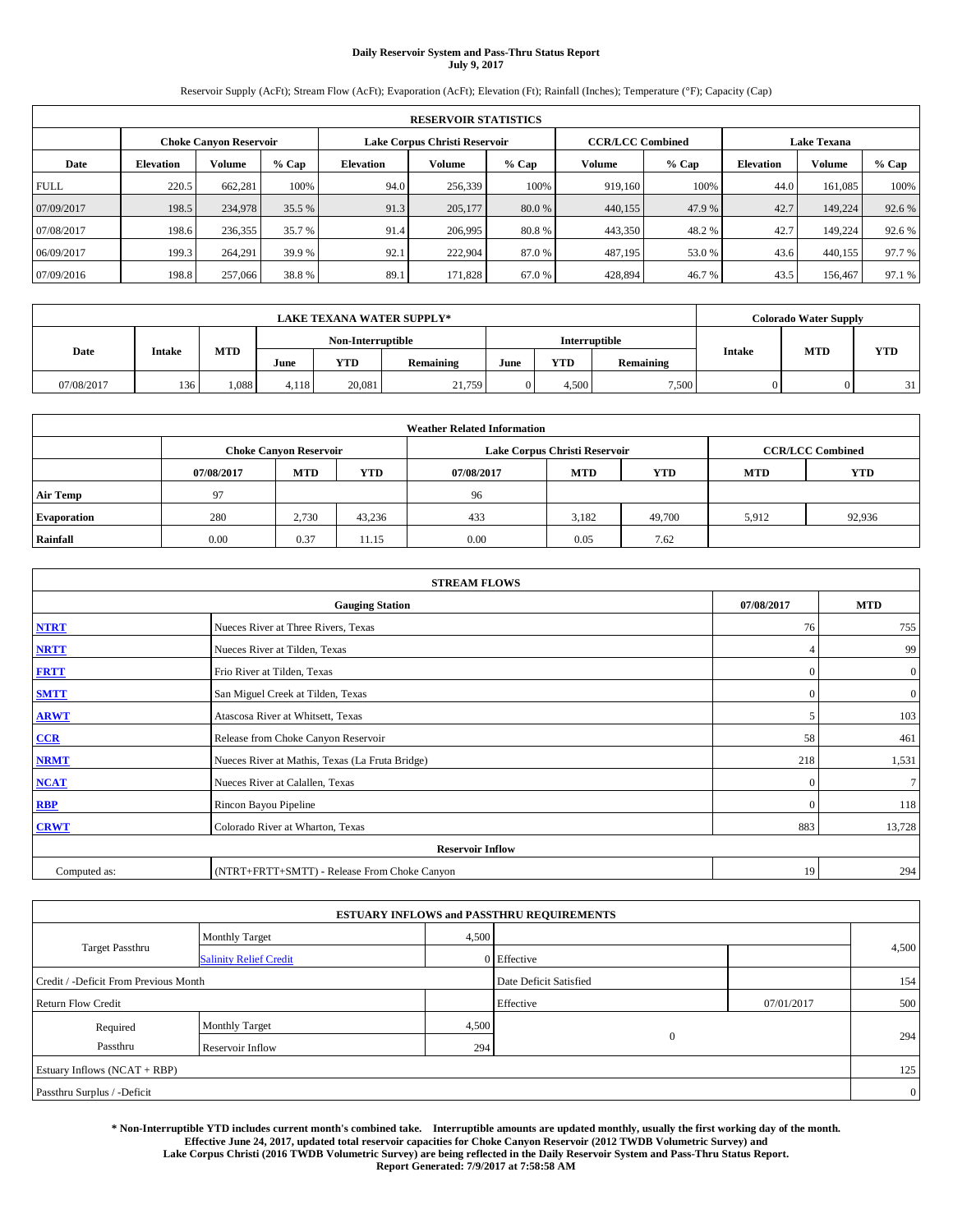# **Daily Reservoir System and Pass-Thru Status Report July 10, 2017**

Reservoir Supply (AcFt); Stream Flow (AcFt); Evaporation (AcFt); Elevation (Ft); Rainfall (Inches); Temperature (°F); Capacity (Cap)

|             | <b>RESERVOIR STATISTICS</b> |                        |        |                               |         |         |                         |         |                    |         |        |  |  |
|-------------|-----------------------------|------------------------|--------|-------------------------------|---------|---------|-------------------------|---------|--------------------|---------|--------|--|--|
|             |                             | Choke Canvon Reservoir |        | Lake Corpus Christi Reservoir |         |         | <b>CCR/LCC Combined</b> |         | <b>Lake Texana</b> |         |        |  |  |
| Date        | <b>Elevation</b>            | <b>Volume</b>          | % Cap  | Elevation                     | Volume  | $%$ Cap | Volume                  | $%$ Cap | <b>Elevation</b>   | Volume  | % Cap  |  |  |
| <b>FULL</b> | 220.5                       | 662.281                | 100%   | 94.0                          | 256,339 | 100%    | 919.160                 | 100%    | 44.0               | 161.085 | 100%   |  |  |
| 07/10/2017  | 198.5                       | 234,978                | 35.5 % | 91.3                          | 203,365 | 79.3 %  | 438,343                 | 47.7 %  | 42.7               | 149.224 | 92.6%  |  |  |
| 07/09/2017  | 198.5                       | 234,978                | 35.5 % | 91.3                          | 205,177 | 80.0 %  | 440,155                 | 47.9 %  | 42.7               | 149.224 | 92.6 % |  |  |
| 06/10/2017  | 199.3                       | 265,037                | 40.0 % | 92.1                          | 222,379 | 86.8%   | 487,416                 | 53.0 %  | 43.6               | 438,343 | 97.7 % |  |  |
| 07/10/2016  | 198.7                       | 256,343                | 38.7 % | 89.0                          | 170,535 | 66.5%   | 426,878                 | 46.4 %  | 43.5               | 156,467 | 97.1 % |  |  |

|            | <b>LAKE TEXANA WATER SUPPLY*</b> |            |       |                   |           |      |            |               |               | <b>Colorado Water Supply</b> |            |
|------------|----------------------------------|------------|-------|-------------------|-----------|------|------------|---------------|---------------|------------------------------|------------|
|            |                                  |            |       | Non-Interruptible |           |      |            | Interruptible |               | <b>MTD</b>                   |            |
| Date       | <b>Intake</b>                    | <b>MTD</b> | June  | <b>YTD</b>        | Remaining | June | <b>YTD</b> | Remaining     | <b>Intake</b> |                              | <b>YTD</b> |
| 07/09/2017 | 135                              | 1.224      | 4.118 | 20.216            | 21,624    |      | 4.500      | 7,500         |               |                              | 31         |

|                    | <b>Weather Related Information</b> |                               |            |            |                               |                         |            |            |  |  |  |  |
|--------------------|------------------------------------|-------------------------------|------------|------------|-------------------------------|-------------------------|------------|------------|--|--|--|--|
|                    |                                    | <b>Choke Canyon Reservoir</b> |            |            | Lake Corpus Christi Reservoir | <b>CCR/LCC Combined</b> |            |            |  |  |  |  |
|                    | 07/09/2017                         | <b>MTD</b>                    | <b>YTD</b> | 07/09/2017 | <b>MTD</b>                    | <b>YTD</b>              | <b>MTD</b> | <b>YTD</b> |  |  |  |  |
| <b>Air Temp</b>    | 99                                 |                               |            | 97         |                               |                         |            |            |  |  |  |  |
| <b>Evaporation</b> | 360                                | 3,090                         | 43,596     | 422        | 3,604                         | 50.122                  | 6,694      | 93,718     |  |  |  |  |
| Rainfall           | 0.00                               | 0.37                          | 11.15      | 0.00       | 0.05                          | 7.62                    |            |            |  |  |  |  |

| <b>STREAM FLOWS</b> |                                                 |              |                  |  |  |  |  |  |  |
|---------------------|-------------------------------------------------|--------------|------------------|--|--|--|--|--|--|
|                     | <b>Gauging Station</b>                          |              |                  |  |  |  |  |  |  |
| <b>NTRT</b>         | Nueces River at Three Rivers, Texas             | 75           | 830              |  |  |  |  |  |  |
| <b>NRTT</b>         | Nueces River at Tilden, Texas                   | 3            | 103              |  |  |  |  |  |  |
| <b>FRTT</b>         | Frio River at Tilden, Texas                     | $\mathbf{0}$ | $\boldsymbol{0}$ |  |  |  |  |  |  |
| <b>SMTT</b>         | San Miguel Creek at Tilden, Texas               | $\mathbf{0}$ | $\overline{0}$   |  |  |  |  |  |  |
| <b>ARWT</b>         | Atascosa River at Whitsett, Texas               |              |                  |  |  |  |  |  |  |
| CCR                 | Release from Choke Canyon Reservoir             |              |                  |  |  |  |  |  |  |
| <b>NRMT</b>         | Nueces River at Mathis, Texas (La Fruta Bridge) | 212          | 1,743            |  |  |  |  |  |  |
| <b>NCAT</b>         | Nueces River at Calallen, Texas                 | 5            | 12               |  |  |  |  |  |  |
| RBP                 | Rincon Bayou Pipeline                           | $\Omega$     | 118              |  |  |  |  |  |  |
| <b>CRWT</b>         | Colorado River at Wharton, Texas                | 856          | 14,584           |  |  |  |  |  |  |
|                     | <b>Reservoir Inflow</b>                         |              |                  |  |  |  |  |  |  |
| Computed as:        | (NTRT+FRTT+SMTT) - Release From Choke Canyon    | 17           | 312              |  |  |  |  |  |  |

|                                       |                               |       | <b>ESTUARY INFLOWS and PASSTHRU REQUIREMENTS</b> |            |                |  |
|---------------------------------------|-------------------------------|-------|--------------------------------------------------|------------|----------------|--|
|                                       | <b>Monthly Target</b>         | 4,500 |                                                  |            |                |  |
| <b>Target Passthru</b>                | <b>Salinity Relief Credit</b> |       | 0 Effective                                      |            | 4,500          |  |
| Credit / -Deficit From Previous Month |                               |       | Date Deficit Satisfied                           |            | 154            |  |
| <b>Return Flow Credit</b>             |                               |       | Effective                                        | 07/01/2017 | 500            |  |
| Required                              | <b>Monthly Target</b>         | 4,500 |                                                  |            |                |  |
| Passthru                              | Reservoir Inflow              | 312   | $\mathbf{0}$                                     |            | 312            |  |
| Estuary Inflows (NCAT + RBP)          |                               |       |                                                  |            | 130            |  |
| Passthru Surplus / -Deficit           |                               |       |                                                  |            | $\overline{0}$ |  |

**\* Non-Interruptible YTD includes current month's combined take. Interruptible amounts are updated monthly, usually the first working day of the month. Effective June 24, 2017, updated total reservoir capacities for Choke Canyon Reservoir (2012 TWDB Volumetric Survey) and Lake Corpus Christi (2016 TWDB Volumetric Survey) are being reflected in the Daily Reservoir System and Pass-Thru Status Report. Report Generated: 7/10/2017 at 8:24:19 AM**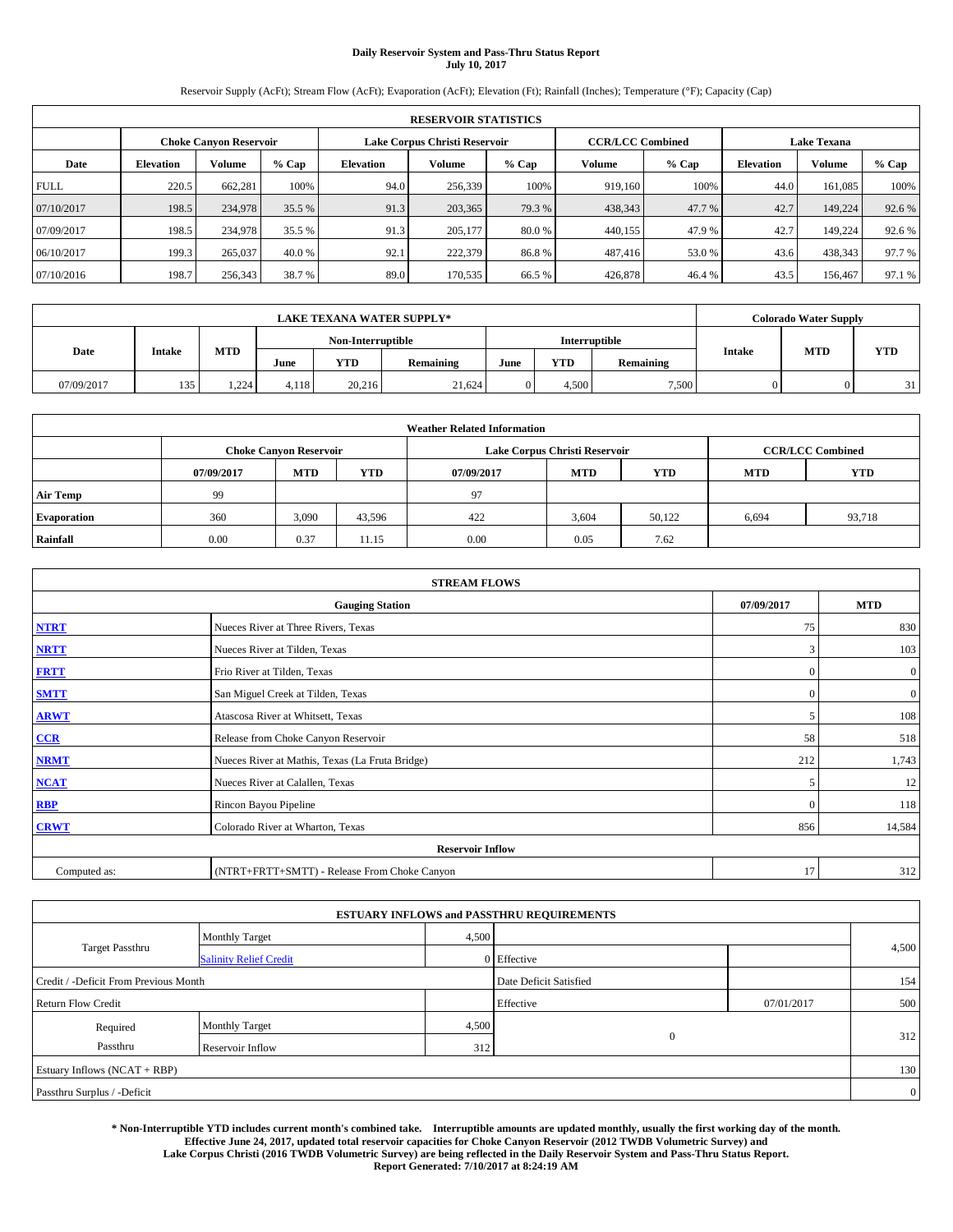# **Daily Reservoir System and Pass-Thru Status Report July 11, 2017**

Reservoir Supply (AcFt); Stream Flow (AcFt); Evaporation (AcFt); Elevation (Ft); Rainfall (Inches); Temperature (°F); Capacity (Cap)

| <b>RESERVOIR STATISTICS</b> |                  |                               |        |                  |                               |        |                         |         |                    |               |        |
|-----------------------------|------------------|-------------------------------|--------|------------------|-------------------------------|--------|-------------------------|---------|--------------------|---------------|--------|
|                             |                  | <b>Choke Canvon Reservoir</b> |        |                  | Lake Corpus Christi Reservoir |        | <b>CCR/LCC Combined</b> |         | <b>Lake Texana</b> |               |        |
| Date                        | <b>Elevation</b> | <b>Volume</b>                 | % Cap  | <b>Elevation</b> | Volume                        | % Cap  | Volume                  | $%$ Cap | <b>Elevation</b>   | <b>Volume</b> | % Cap  |
| <b>FULL</b>                 | 220.5            | 662.281                       | 100%   | 94.0             | 256,339                       | 100%   | 919.160                 | 100%    | 44.0               | 161,085       | 100%   |
| 07/11/2017                  | 198.5            | 234,978                       | 35.5 % | 91.2             | 203,365                       | 79.3 % | 438,343                 | 47.7 %  | 42.6               | 149.224       | 92.6%  |
| 07/10/2017                  | 198.5            | 234,978                       | 35.5 % | 91.3             | 203,365                       | 79.3 % | 438,343                 | 47.7 %  | 42.7               | 149.224       | 92.6 % |
| 06/11/2017                  | 199.3            | 264,589                       | 39.9 % | 92.1             | 222,379                       | 86.8%  | 486,968                 | 53.0%   | 43.6               | 438,343       | 97.7 % |
| 07/11/2016                  | 198.7            | 255,475                       | 38.5 % | 89.0             | 170.212                       | 66.4 % | 425.687                 | 46.3%   | 43.5               | 156,467       | 97.1 % |

| <b>LAKE TEXANA WATER SUPPLY*</b> |               |            |                   |        |                  |               |            |           | <b>Colorado Water Supply</b> |            |            |
|----------------------------------|---------------|------------|-------------------|--------|------------------|---------------|------------|-----------|------------------------------|------------|------------|
|                                  |               |            | Non-Interruptible |        |                  | Interruptible |            |           |                              |            |            |
| Date                             | <b>Intake</b> | <b>MTD</b> | June              | YTD    | <b>Remaining</b> | June          | <b>YTD</b> | Remaining | <b>Intake</b>                | <b>MTD</b> | <b>YTD</b> |
| 07/10/2017                       | 136           | 1,359      | 4.118             | 20.351 | 21,489           |               | 4.500      | 7.500     | 16                           |            | 47         |

| <b>Weather Related Information</b> |            |                               |            |            |                               |                         |            |            |  |  |  |
|------------------------------------|------------|-------------------------------|------------|------------|-------------------------------|-------------------------|------------|------------|--|--|--|
|                                    |            | <b>Choke Canyon Reservoir</b> |            |            | Lake Corpus Christi Reservoir | <b>CCR/LCC Combined</b> |            |            |  |  |  |
|                                    | 07/10/2017 | <b>MTD</b>                    | <b>YTD</b> | 07/10/2017 | <b>MTD</b>                    | <b>YTD</b>              | <b>MTD</b> | <b>YTD</b> |  |  |  |
| <b>Air Temp</b>                    | 99         |                               |            | -98        |                               |                         |            |            |  |  |  |
| <b>Evaporation</b>                 | 280        | 3,370                         | 43,876     | 559        | 4,163                         | 50,681                  | 7,533      | 94,557     |  |  |  |
| Rainfall                           | 0.00       | 0.37                          | 11.15      | 0.00       | 0.05                          | 7.62                    |            |            |  |  |  |

| <b>STREAM FLOWS</b> |                                                 |                |                  |  |  |  |  |  |  |
|---------------------|-------------------------------------------------|----------------|------------------|--|--|--|--|--|--|
|                     | <b>Gauging Station</b>                          |                |                  |  |  |  |  |  |  |
| <b>NTRT</b>         | Nueces River at Three Rivers, Texas             | 72             | 902              |  |  |  |  |  |  |
| <b>NRTT</b>         | Nueces River at Tilden, Texas                   | $\overline{2}$ | 105              |  |  |  |  |  |  |
| <b>FRTT</b>         | Frio River at Tilden, Texas                     | $\mathbf{0}$   | $\boldsymbol{0}$ |  |  |  |  |  |  |
| <b>SMTT</b>         | San Miguel Creek at Tilden, Texas               | $\mathbf{0}$   | $\overline{0}$   |  |  |  |  |  |  |
| <b>ARWT</b>         | Atascosa River at Whitsett, Texas               |                |                  |  |  |  |  |  |  |
| CCR                 | Release from Choke Canyon Reservoir             | 58             | 576              |  |  |  |  |  |  |
| <b>NRMT</b>         | Nueces River at Mathis, Texas (La Fruta Bridge) | 202            | 1,945            |  |  |  |  |  |  |
| <b>NCAT</b>         | Nueces River at Calallen, Texas                 | 23             | 35               |  |  |  |  |  |  |
| RBP                 | Rincon Bayou Pipeline                           | $\Omega$       | 118              |  |  |  |  |  |  |
| <b>CRWT</b>         | Colorado River at Wharton, Texas                | 915            | 15,499           |  |  |  |  |  |  |
|                     | <b>Reservoir Inflow</b>                         |                |                  |  |  |  |  |  |  |
| Computed as:        | (NTRT+FRTT+SMTT) - Release From Choke Canyon    | 14             | 326              |  |  |  |  |  |  |

|                                       |                               |       | <b>ESTUARY INFLOWS and PASSTHRU REQUIREMENTS</b> |            |                |
|---------------------------------------|-------------------------------|-------|--------------------------------------------------|------------|----------------|
|                                       | <b>Monthly Target</b>         | 4,500 |                                                  |            |                |
| Target Passthru                       | <b>Salinity Relief Credit</b> |       | $0$ Effective                                    |            | 4,500          |
| Credit / -Deficit From Previous Month |                               |       | Date Deficit Satisfied                           |            | 154            |
| <b>Return Flow Credit</b>             |                               |       | Effective                                        | 07/01/2017 | 500            |
| Required                              | <b>Monthly Target</b>         | 4,500 |                                                  |            |                |
| Passthru                              | Reservoir Inflow              | 326   | $\overline{0}$                                   |            | 326            |
| Estuary Inflows (NCAT + RBP)          |                               |       |                                                  |            | 152            |
| Passthru Surplus / -Deficit           |                               |       |                                                  |            | $\overline{0}$ |

**\* Non-Interruptible YTD includes current month's combined take. Interruptible amounts are updated monthly, usually the first working day of the month. Effective June 24, 2017, updated total reservoir capacities for Choke Canyon Reservoir (2012 TWDB Volumetric Survey) and Lake Corpus Christi (2016 TWDB Volumetric Survey) are being reflected in the Daily Reservoir System and Pass-Thru Status Report. Report Generated: 7/11/2017 at 8:42:56 AM**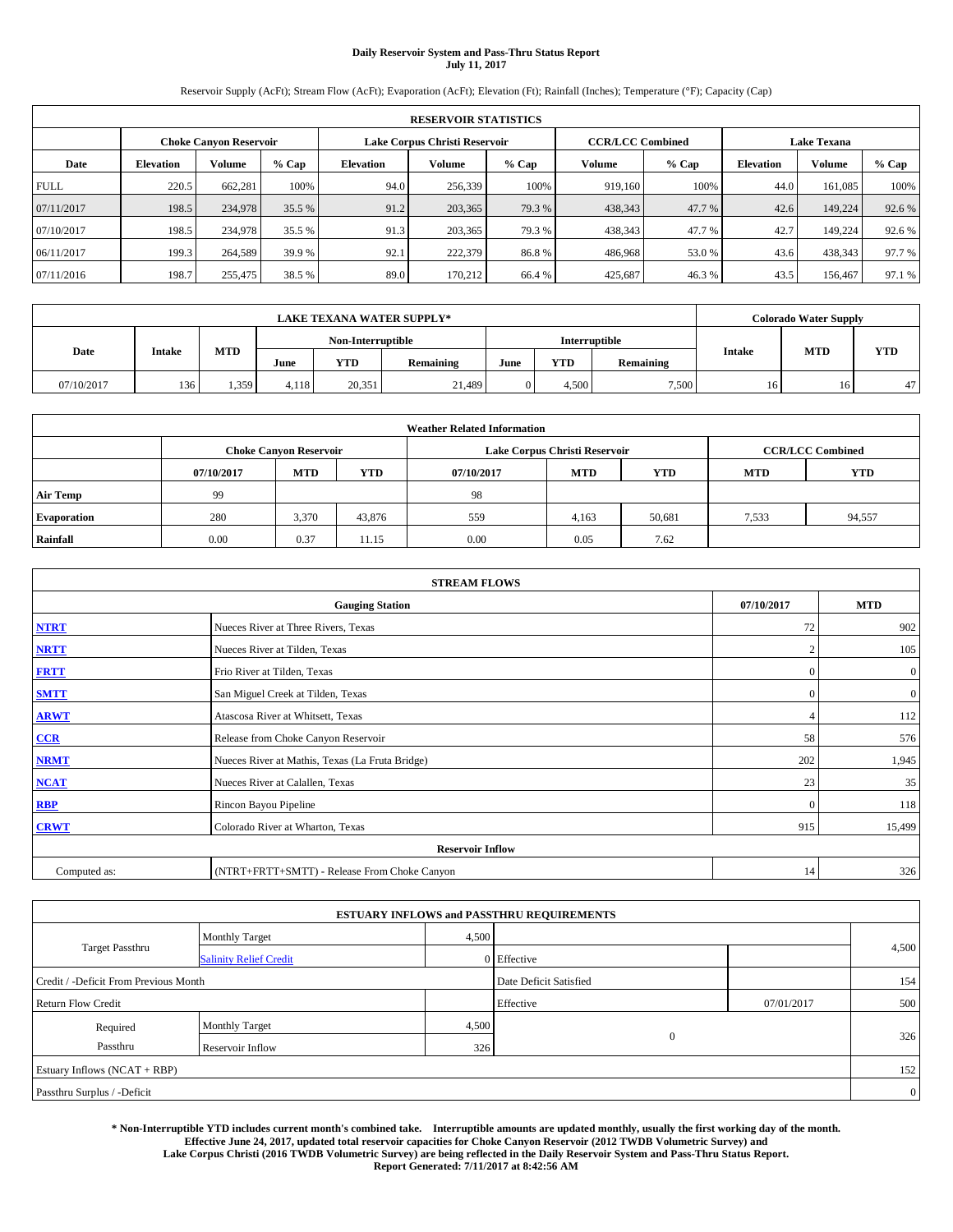# **Daily Reservoir System and Pass-Thru Status Report July 12, 2017**

Reservoir Supply (AcFt); Stream Flow (AcFt); Evaporation (AcFt); Elevation (Ft); Rainfall (Inches); Temperature (°F); Capacity (Cap)

| <b>RESERVOIR STATISTICS</b> |                  |                               |        |                  |                               |        |                         |         |                    |               |        |
|-----------------------------|------------------|-------------------------------|--------|------------------|-------------------------------|--------|-------------------------|---------|--------------------|---------------|--------|
|                             |                  | <b>Choke Canvon Reservoir</b> |        |                  | Lake Corpus Christi Reservoir |        | <b>CCR/LCC Combined</b> |         | <b>Lake Texana</b> |               |        |
| Date                        | <b>Elevation</b> | <b>Volume</b>                 | % Cap  | <b>Elevation</b> | Volume                        | % Cap  | Volume                  | $%$ Cap | <b>Elevation</b>   | <b>Volume</b> | % Cap  |
| <b>FULL</b>                 | 220.5            | 662.281                       | 100%   | 94.0             | 256,339                       | 100%   | 919.160                 | 100%    | 44.0               | 161,085       | 100%   |
| 07/12/2017                  | 198.4            | 233,606                       | 35.2 % | 91.2             | 203,365                       | 79.3 % | 436,971                 | 47.5 %  | 42.6               | 148,332       | 92.1 % |
| 07/11/2017                  | 198.5            | 234,978                       | 35.5 % | 91.2             | 203,365                       | 79.3 % | 438,343                 | 47.7 %  | 42.7               | 149.224       | 92.6 % |
| 06/12/2017                  | 199.3            | 264,142                       | 39.9 % | 92.0             | 221,853                       | 86.5 % | 485,995                 | 52.9 %  | 43.6               | 436,971       | 97.7 % |
| 07/12/2016                  | 198.6            | 254.897                       | 38.5 % | 88.9             | 169,728                       | 66.2%  | 424,625                 | 46.2 %  | 43.4               | 155,551       | 96.6%  |

| <b>LAKE TEXANA WATER SUPPLY*</b> |               |       |                   |        |                  |               |            |           | <b>Colorado Water Supply</b> |            |            |
|----------------------------------|---------------|-------|-------------------|--------|------------------|---------------|------------|-----------|------------------------------|------------|------------|
|                                  |               |       | Non-Interruptible |        |                  | Interruptible |            |           |                              |            |            |
| Date                             | <b>Intake</b> | MTD   | June              | YTD    | <b>Remaining</b> | June          | <b>YTD</b> | Remaining | <b>Intake</b>                | <b>MTD</b> | <b>YTD</b> |
| 07/11/2017                       | 136           | 4.495 | 4.118             | 20.487 | 21,353           |               | 4.500      | 7.500     | 23                           | 39         | 70         |

| <b>Weather Related Information</b> |            |                               |            |            |                               |                         |            |            |  |  |  |
|------------------------------------|------------|-------------------------------|------------|------------|-------------------------------|-------------------------|------------|------------|--|--|--|
|                                    |            | <b>Choke Canyon Reservoir</b> |            |            | Lake Corpus Christi Reservoir | <b>CCR/LCC Combined</b> |            |            |  |  |  |
|                                    | 07/11/2017 | <b>MTD</b>                    | <b>YTD</b> | 07/11/2017 | <b>MTD</b>                    | <b>YTD</b>              | <b>MTD</b> | <b>YTD</b> |  |  |  |
| <b>Air Temp</b>                    | 98         |                               |            | 97         |                               |                         |            |            |  |  |  |
| <b>Evaporation</b>                 | 479        | 3,849                         | 44,355     | 379        | 4,542                         | 51,060                  | 8,391      | 95,415     |  |  |  |
| Rainfall                           | 0.00       | 0.37                          | 11.15      | 0.00       | 0.05                          | 7.62                    |            |            |  |  |  |

| <b>STREAM FLOWS</b> |                                                 |              |                  |  |  |  |  |  |  |
|---------------------|-------------------------------------------------|--------------|------------------|--|--|--|--|--|--|
|                     | <b>Gauging Station</b>                          |              |                  |  |  |  |  |  |  |
| <b>NTRT</b>         | Nueces River at Three Rivers, Texas             | 68           | 969              |  |  |  |  |  |  |
| <b>NRTT</b>         | Nueces River at Tilden, Texas                   |              | 105              |  |  |  |  |  |  |
| <b>FRTT</b>         | Frio River at Tilden, Texas                     | $\mathbf{0}$ | $\boldsymbol{0}$ |  |  |  |  |  |  |
| <b>SMTT</b>         | San Miguel Creek at Tilden, Texas               | $\mathbf{0}$ | $\overline{0}$   |  |  |  |  |  |  |
| <b>ARWT</b>         | Atascosa River at Whitsett, Texas               |              |                  |  |  |  |  |  |  |
| CCR                 | Release from Choke Canyon Reservoir             | 58           | 633              |  |  |  |  |  |  |
| <b>NRMT</b>         | Nueces River at Mathis, Texas (La Fruta Bridge) | 200          | 2,146            |  |  |  |  |  |  |
| <b>NCAT</b>         | Nueces River at Calallen, Texas                 | 3            | 37               |  |  |  |  |  |  |
| RBP                 | Rincon Bayou Pipeline                           | $\Omega$     | 118              |  |  |  |  |  |  |
| <b>CRWT</b>         | Colorado River at Wharton, Texas                | 1,076        | 16,575           |  |  |  |  |  |  |
|                     | <b>Reservoir Inflow</b>                         |              |                  |  |  |  |  |  |  |
| Computed as:        | (NTRT+FRTT+SMTT) - Release From Choke Canyon    | 10           | 336              |  |  |  |  |  |  |

|                                       |                               |       | <b>ESTUARY INFLOWS and PASSTHRU REQUIREMENTS</b> |            |                |
|---------------------------------------|-------------------------------|-------|--------------------------------------------------|------------|----------------|
|                                       | <b>Monthly Target</b>         | 4,500 |                                                  |            |                |
| Target Passthru                       | <b>Salinity Relief Credit</b> |       | $0$ Effective                                    |            | 4,500          |
| Credit / -Deficit From Previous Month |                               |       | Date Deficit Satisfied                           |            | 154            |
| <b>Return Flow Credit</b>             |                               |       | Effective                                        | 07/01/2017 | 500            |
| Required                              | <b>Monthly Target</b>         | 4,500 |                                                  |            |                |
| Passthru                              | Reservoir Inflow              | 336   | $\overline{0}$                                   |            | 336            |
| Estuary Inflows (NCAT + RBP)          |                               |       |                                                  |            | 155            |
| Passthru Surplus / -Deficit           |                               |       |                                                  |            | $\overline{0}$ |

**\* Non-Interruptible YTD includes current month's combined take. Interruptible amounts are updated monthly, usually the first working day of the month. Effective June 24, 2017, updated total reservoir capacities for Choke Canyon Reservoir (2012 TWDB Volumetric Survey) and Lake Corpus Christi (2016 TWDB Volumetric Survey) are being reflected in the Daily Reservoir System and Pass-Thru Status Report.** 

**Report Generated: 7/12/2017 at 9:06:27 AM**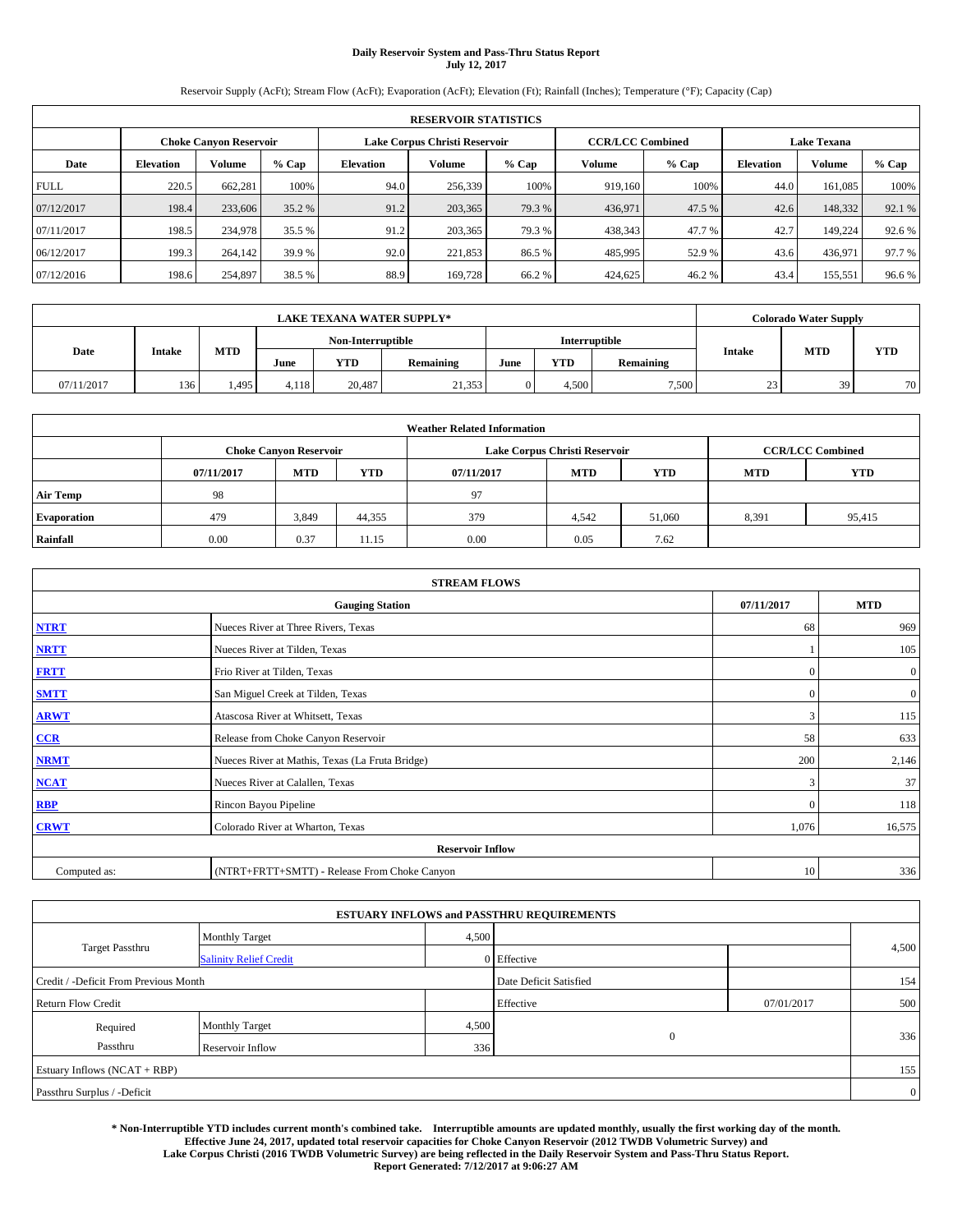# **Daily Reservoir System and Pass-Thru Status Report July 13, 2017**

Reservoir Supply (AcFt); Stream Flow (AcFt); Evaporation (AcFt); Elevation (Ft); Rainfall (Inches); Temperature (°F); Capacity (Cap)

|             | <b>RESERVOIR STATISTICS</b>   |               |        |                               |         |                                                |                         |        |               |                    |        |
|-------------|-------------------------------|---------------|--------|-------------------------------|---------|------------------------------------------------|-------------------------|--------|---------------|--------------------|--------|
|             | <b>Choke Canvon Reservoir</b> |               |        | Lake Corpus Christi Reservoir |         |                                                | <b>CCR/LCC Combined</b> |        |               | <b>Lake Texana</b> |        |
| Date        | <b>Elevation</b>              | <b>Volume</b> | % Cap  | <b>Elevation</b>              | Volume  | % Cap<br>$%$ Cap<br>Volume<br><b>Elevation</b> |                         |        | <b>Volume</b> | % Cap              |        |
| <b>FULL</b> | 220.5                         | 662.281       | 100%   | 94.0                          | 256,339 | 100%                                           | 919.160                 | 100%   | 44.0          | 161,085            | 100%   |
| 07/13/2017  | 198.5                         | 234,978       | 35.5 % | 91.2                          | 201,561 | 78.6 %                                         | 436,539                 | 47.5 % | 42.6          | 148,332            | 92.1 % |
| 07/12/2017  | 198.4                         | 233,606       | 35.2 % | 91.2                          | 203,365 | 79.3 %                                         | 436.971                 | 47.5 % | 42.6          | 148.332            | 92.1 % |
| 06/13/2017  | 199.2                         | 263.694       | 39.8%  | 92.0                          | 221,328 | 86.3%                                          | 485,022                 | 52.8%  | 43.5          | 436,539            | 97.1 % |
| 07/13/2016  | 198.6                         | 254,607       | 38.4 % | 88.9                          | 169,245 | 66.0%                                          | 423,852                 | 46.1 % | 43.4          | 155,551            | 96.6%  |

|            | <b>LAKE TEXANA WATER SUPPLY*</b> |            |                   |            |           |      |            |               |                    |            | <b>Colorado Water Supply</b> |  |  |
|------------|----------------------------------|------------|-------------------|------------|-----------|------|------------|---------------|--------------------|------------|------------------------------|--|--|
|            |                                  |            | Non-Interruptible |            |           |      |            | Interruptible |                    |            |                              |  |  |
| Date       | <b>Intake</b>                    | <b>MTD</b> | June              | <b>YTD</b> | Remaining | June | <b>YTD</b> | Remaining     | Intake             | <b>MTD</b> | <b>YTD</b>                   |  |  |
| 07/12/2017 | 136                              | 1.630      | 4.118             | 20.623     | 21,217    |      | 4.500      | 7,500         | $^{\circ}$ 1<br>41 | 60         | 93                           |  |  |

| <b>Weather Related Information</b> |            |                                                                                  |        |      |                               |                         |       |        |  |  |
|------------------------------------|------------|----------------------------------------------------------------------------------|--------|------|-------------------------------|-------------------------|-------|--------|--|--|
|                                    |            | <b>Choke Canyon Reservoir</b>                                                    |        |      | Lake Corpus Christi Reservoir | <b>CCR/LCC Combined</b> |       |        |  |  |
|                                    | 07/12/2017 | <b>MTD</b><br><b>YTD</b><br><b>MTD</b><br><b>YTD</b><br><b>MTD</b><br>07/12/2017 |        |      |                               |                         |       |        |  |  |
| <b>Air Temp</b>                    | 94         |                                                                                  |        | 94   |                               |                         |       |        |  |  |
| <b>Evaporation</b>                 | 272        | 4.121                                                                            | 44,627 | 399  | 4,941                         | 51,459                  | 9,062 | 96,086 |  |  |
| Rainfall                           | 0.00       | 0.37                                                                             | 11.15  | 0.00 | 0.05                          | 7.62                    |       |        |  |  |

| <b>STREAM FLOWS</b> |                                                 |              |                  |  |  |  |  |  |  |  |
|---------------------|-------------------------------------------------|--------------|------------------|--|--|--|--|--|--|--|
|                     | <b>Gauging Station</b>                          | 07/12/2017   | <b>MTD</b>       |  |  |  |  |  |  |  |
| <b>NTRT</b>         | Nueces River at Three Rivers, Texas             | 67           | 1,036            |  |  |  |  |  |  |  |
| <b>NRTT</b>         | Nueces River at Tilden, Texas                   | $\mathbf{0}$ | 105              |  |  |  |  |  |  |  |
| <b>FRTT</b>         | Frio River at Tilden, Texas                     | $\mathbf{0}$ | $\boldsymbol{0}$ |  |  |  |  |  |  |  |
| <b>SMTT</b>         | San Miguel Creek at Tilden, Texas               | $\mathbf{0}$ | $\overline{0}$   |  |  |  |  |  |  |  |
| <b>ARWT</b>         | Atascosa River at Whitsett, Texas               | 3            | 118              |  |  |  |  |  |  |  |
| CCR                 | Release from Choke Canyon Reservoir             | 58           | 691              |  |  |  |  |  |  |  |
| <b>NRMT</b>         | Nueces River at Mathis, Texas (La Fruta Bridge) | 200          | 2,346            |  |  |  |  |  |  |  |
| <b>NCAT</b>         | Nueces River at Calallen, Texas                 |              | 39               |  |  |  |  |  |  |  |
| RBP                 | Rincon Bayou Pipeline                           | $\Omega$     | 118              |  |  |  |  |  |  |  |
| <b>CRWT</b>         | Colorado River at Wharton, Texas                | 1,201        | 17,776           |  |  |  |  |  |  |  |
|                     | <b>Reservoir Inflow</b>                         |              |                  |  |  |  |  |  |  |  |
| Computed as:        | (NTRT+FRTT+SMTT) - Release From Choke Canyon    | 9            | 345              |  |  |  |  |  |  |  |

|                                       |                               |       | <b>ESTUARY INFLOWS and PASSTHRU REQUIREMENTS</b> |            |                |
|---------------------------------------|-------------------------------|-------|--------------------------------------------------|------------|----------------|
|                                       | <b>Monthly Target</b>         | 4,500 |                                                  |            |                |
| <b>Target Passthru</b>                | <b>Salinity Relief Credit</b> |       | $0$ Effective                                    |            | 4,500          |
| Credit / -Deficit From Previous Month |                               |       | Date Deficit Satisfied                           |            | 154            |
| <b>Return Flow Credit</b>             |                               |       | Effective                                        | 07/01/2017 | 500            |
| Required                              | <b>Monthly Target</b>         | 4,500 |                                                  |            |                |
| Passthru                              | Reservoir Inflow              | 345   | $\overline{0}$                                   |            | 345            |
| Estuary Inflows (NCAT + RBP)          |                               |       |                                                  |            | 157            |
| Passthru Surplus / -Deficit           |                               |       |                                                  |            | $\overline{0}$ |

**\* Non-Interruptible YTD includes current month's combined take. Interruptible amounts are updated monthly, usually the first working day of the month. Effective June 24, 2017, updated total reservoir capacities for Choke Canyon Reservoir (2012 TWDB Volumetric Survey) and Lake Corpus Christi (2016 TWDB Volumetric Survey) are being reflected in the Daily Reservoir System and Pass-Thru Status Report. Report Generated: 7/13/2017 at 8:31:13 AM**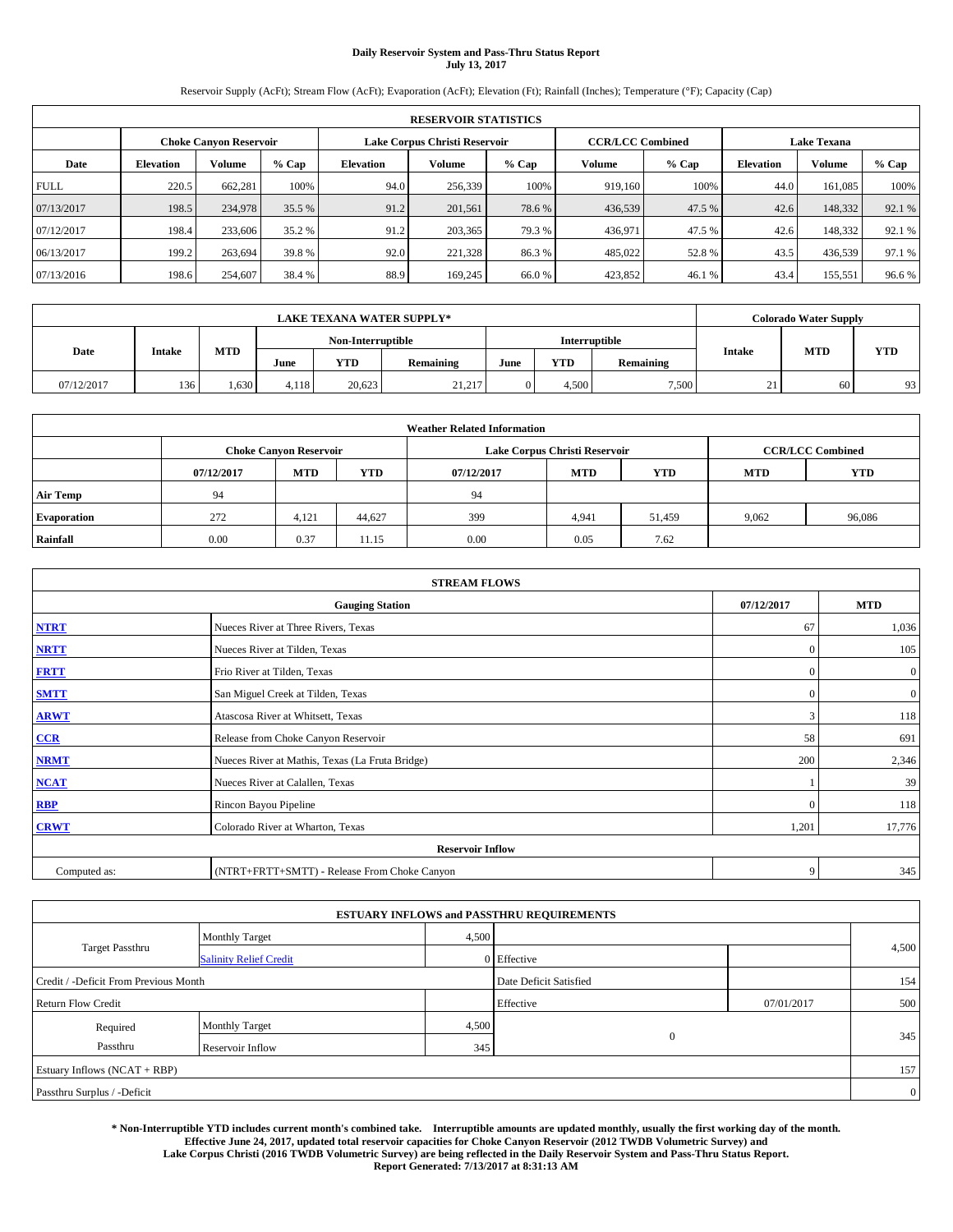# **Daily Reservoir System and Pass-Thru Status Report July 14, 2017**

Reservoir Supply (AcFt); Stream Flow (AcFt); Evaporation (AcFt); Elevation (Ft); Rainfall (Inches); Temperature (°F); Capacity (Cap)

|             | <b>RESERVOIR STATISTICS</b>   |               |        |                               |         |         |                         |         |                    |         |        |
|-------------|-------------------------------|---------------|--------|-------------------------------|---------|---------|-------------------------|---------|--------------------|---------|--------|
|             | <b>Choke Canvon Reservoir</b> |               |        | Lake Corpus Christi Reservoir |         |         | <b>CCR/LCC Combined</b> |         | <b>Lake Texana</b> |         |        |
| Date        | <b>Elevation</b>              | <b>Volume</b> | % Cap  | <b>Elevation</b>              | Volume  | $%$ Cap | Volume                  | $%$ Cap | <b>Elevation</b>   | Volume  | % Cap  |
| <b>FULL</b> | 220.5                         | 662.281       | 100%   | 94.0                          | 256,339 | 100%    | 919,160                 | 100%    | 44.0               | 161.085 | 100%   |
| 07/14/2017  | 198.4                         | 234,978       | 35.5 % | 91.2                          | 203,365 | 79.3 %  | 438,343                 | 47.7 %  | 42.5               | 147,442 | 91.5 % |
| 07/13/2017  | 198.5                         | 234,978       | 35.5 % | 91.2                          | 201.561 | 78.6 %  | 436,539                 | 47.5 %  | 42.6               | 148.332 | 92.1 % |
| 06/14/2017  | 199.1                         | 262,516       | 39.6 % | 92.0                          | 220,803 | 86.1 %  | 483,319                 | 52.6 %  | 43.4               | 438,343 | 96.6%  |
| 07/14/2016  | 198.6                         | 254,174       | 38.3%  | 88.9                          | 168,602 | 65.8%   | 422,776                 | 46.0%   | 43.4               | 155,551 | 96.6%  |

|            | <b>LAKE TEXANA WATER SUPPLY*</b> |            |       |                   |           |               |                                                 |            |    |    | <b>Colorado Water Supply</b> |  |  |
|------------|----------------------------------|------------|-------|-------------------|-----------|---------------|-------------------------------------------------|------------|----|----|------------------------------|--|--|
|            |                                  |            |       | Non-Interruptible |           | Interruptible |                                                 |            |    |    |                              |  |  |
| Date       | <b>Intake</b>                    | <b>MTD</b> | June  | <b>YTD</b>        | Remaining | June          | <b>MTD</b><br>Intake<br><b>YTD</b><br>Remaining | <b>YTD</b> |    |    |                              |  |  |
| 07/13/2017 | 136                              | 766        | 4.118 | 20.758            | 21,082    |               | 4.500                                           | 7,500      | 23 | 83 | 116                          |  |  |

| <b>Weather Related Information</b> |            |                                                                                  |        |      |                               |                         |       |        |  |  |
|------------------------------------|------------|----------------------------------------------------------------------------------|--------|------|-------------------------------|-------------------------|-------|--------|--|--|
|                                    |            | <b>Choke Canyon Reservoir</b>                                                    |        |      | Lake Corpus Christi Reservoir | <b>CCR/LCC Combined</b> |       |        |  |  |
|                                    | 07/13/2017 | <b>YTD</b><br><b>MTD</b><br><b>MTD</b><br><b>YTD</b><br>07/13/2017<br><b>MTD</b> |        |      |                               |                         |       |        |  |  |
| <b>Air Temp</b>                    | 95         |                                                                                  |        | 93   |                               |                         |       |        |  |  |
| <b>Evaporation</b>                 | 192        | 4,313                                                                            | 44.819 | 220  | 5,161                         | 51,679                  | 9,474 | 96,498 |  |  |
| Rainfall                           | 0.03       | 0.65                                                                             | 11.43  | 0.16 | 0.21                          | 7.78                    |       |        |  |  |

| <b>STREAM FLOWS</b> |                                                 |              |                  |  |  |  |  |  |  |  |
|---------------------|-------------------------------------------------|--------------|------------------|--|--|--|--|--|--|--|
|                     | <b>Gauging Station</b>                          | 07/13/2017   | <b>MTD</b>       |  |  |  |  |  |  |  |
| <b>NTRT</b>         | Nueces River at Three Rivers, Texas             | 64           | 1,100            |  |  |  |  |  |  |  |
| <b>NRTT</b>         | Nueces River at Tilden, Texas                   | $\mathbf{0}$ | 106              |  |  |  |  |  |  |  |
| <b>FRTT</b>         | Frio River at Tilden, Texas                     | $\mathbf{0}$ | $\boldsymbol{0}$ |  |  |  |  |  |  |  |
| <b>SMTT</b>         | San Miguel Creek at Tilden, Texas               | $\mathbf{0}$ | $\overline{0}$   |  |  |  |  |  |  |  |
| <b>ARWT</b>         | Atascosa River at Whitsett, Texas               | 3            | 120              |  |  |  |  |  |  |  |
| CCR                 | Release from Choke Canyon Reservoir             | 58           | 748              |  |  |  |  |  |  |  |
| <b>NRMT</b>         | Nueces River at Mathis, Texas (La Fruta Bridge) | 200          | 2,547            |  |  |  |  |  |  |  |
| <b>NCAT</b>         | Nueces River at Calallen, Texas                 | $\mathbf{0}$ | 39               |  |  |  |  |  |  |  |
| RBP                 | Rincon Bayou Pipeline                           | $\Omega$     | 118              |  |  |  |  |  |  |  |
| <b>CRWT</b>         | Colorado River at Wharton, Texas                | 1,173        | 18,949           |  |  |  |  |  |  |  |
|                     | <b>Reservoir Inflow</b>                         |              |                  |  |  |  |  |  |  |  |
| Computed as:        | (NTRT+FRTT+SMTT) - Release From Choke Canyon    | 6            | 352              |  |  |  |  |  |  |  |

|                                       |                               |       | <b>ESTUARY INFLOWS and PASSTHRU REQUIREMENTS</b> |            |                |
|---------------------------------------|-------------------------------|-------|--------------------------------------------------|------------|----------------|
|                                       | <b>Monthly Target</b>         | 4,500 |                                                  |            |                |
| Target Passthru                       | <b>Salinity Relief Credit</b> |       | $0$ Effective                                    |            | 4,500          |
| Credit / -Deficit From Previous Month |                               |       | Date Deficit Satisfied                           |            | 154            |
| <b>Return Flow Credit</b>             |                               |       | Effective                                        | 07/01/2017 | 500            |
| Required                              | <b>Monthly Target</b>         | 4,500 |                                                  |            |                |
| Passthru                              | Reservoir Inflow              | 352   | $\overline{0}$                                   |            | 352            |
| Estuary Inflows (NCAT + RBP)          |                               |       |                                                  |            | 157            |
| Passthru Surplus / -Deficit           |                               |       |                                                  |            | $\overline{0}$ |

**\* Non-Interruptible YTD includes current month's combined take. Interruptible amounts are updated monthly, usually the first working day of the month. Effective June 24, 2017, updated total reservoir capacities for Choke Canyon Reservoir (2012 TWDB Volumetric Survey) and Lake Corpus Christi (2016 TWDB Volumetric Survey) are being reflected in the Daily Reservoir System and Pass-Thru Status Report. Report Generated: 7/14/2017 at 8:37:50 AM**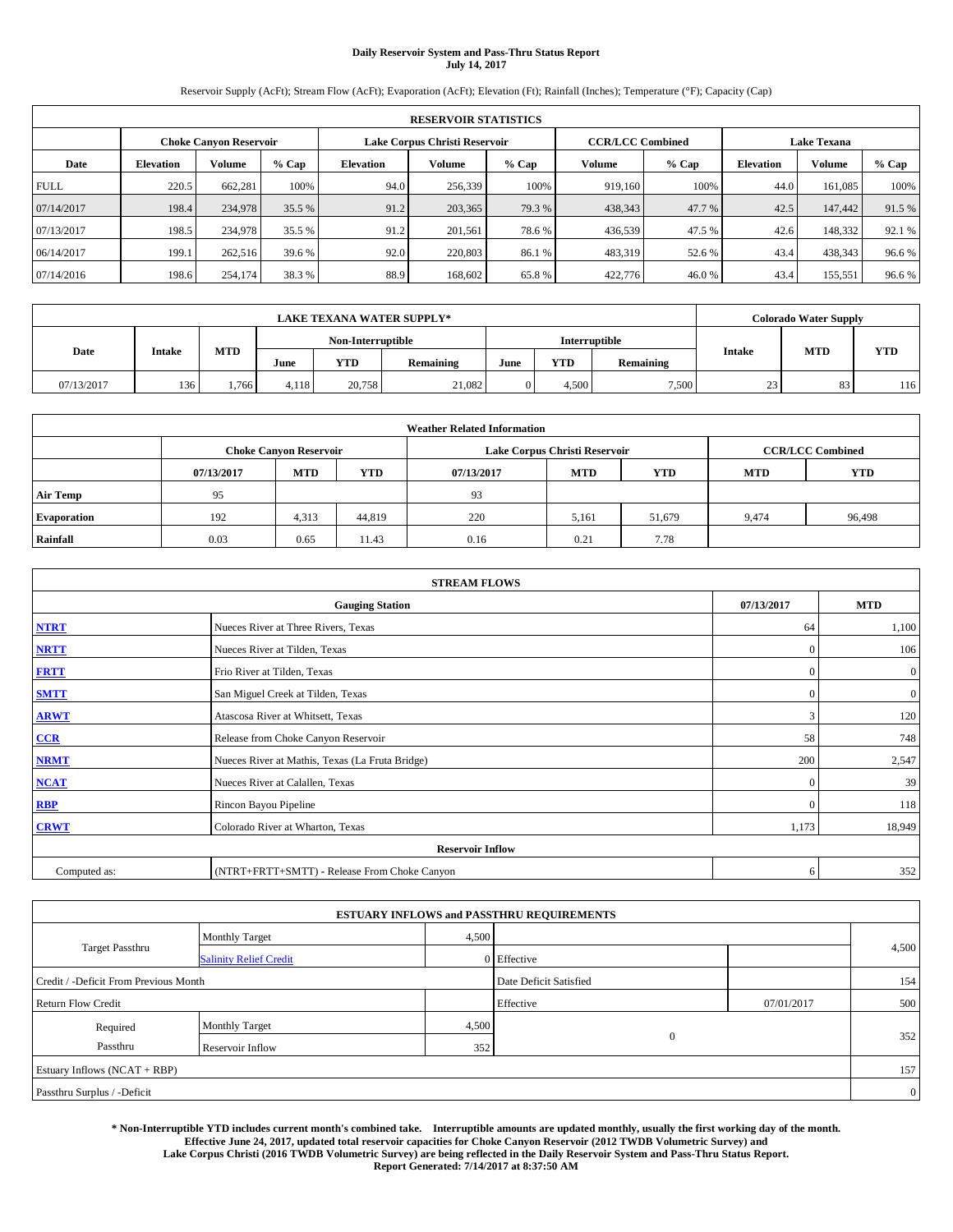# **Daily Reservoir System and Pass-Thru Status Report July 15, 2017**

Reservoir Supply (AcFt); Stream Flow (AcFt); Evaporation (AcFt); Elevation (Ft); Rainfall (Inches); Temperature (°F); Capacity (Cap)

|             | <b>RESERVOIR STATISTICS</b>   |               |        |                               |         |        |                         |                             |                    |               |        |
|-------------|-------------------------------|---------------|--------|-------------------------------|---------|--------|-------------------------|-----------------------------|--------------------|---------------|--------|
|             | <b>Choke Canvon Reservoir</b> |               |        | Lake Corpus Christi Reservoir |         |        | <b>CCR/LCC Combined</b> |                             | <b>Lake Texana</b> |               |        |
| Date        | <b>Elevation</b>              | <b>Volume</b> | % Cap  | <b>Elevation</b>              | Volume  | % Cap  | Volume                  | $%$ Cap<br><b>Elevation</b> |                    | <b>Volume</b> | % Cap  |
| <b>FULL</b> | 220.5                         | 662.281       | 100%   | 94.0                          | 256,339 | 100%   | 919.160                 | 100%                        | 44.0               | 161,085       | 100%   |
| 07/15/2017  | 198.4                         | 233,606       | 35.2 % | 91.2                          | 203,365 | 79.3 % | 436,971                 | 47.5 %                      | 42.5               | 147,442       | 91.5%  |
| 07/14/2017  | 198.4                         | 234,978       | 35.5 % | 91.2                          | 203,365 | 79.3 % | 438,343                 | 47.7 %                      | 42.5               | 147,442       | 91.5 % |
| 06/15/2017  | 199.1                         | 262,369       | 39.6 % | 91.9                          | 220,279 | 85.9%  | 482.648                 | 52.5 %                      | 43.4               | 436,971       | 96.6%  |
| 07/15/2016  | 198.5                         | 253,740       | 38.3%  | 88.8                          | 167,959 | 65.5 % | 421,699                 | 45.9%                       | 43.3               | 154,639       | 96.0%  |

|            | <b>LAKE TEXANA WATER SUPPLY*</b> |            |       |                   |           |      |                      |           |               |            | <b>Colorado Water Supply</b> |  |  |
|------------|----------------------------------|------------|-------|-------------------|-----------|------|----------------------|-----------|---------------|------------|------------------------------|--|--|
|            |                                  |            |       | Non-Interruptible |           |      | <b>Interruptible</b> |           |               |            |                              |  |  |
| Date       | <b>Intake</b>                    | <b>MTD</b> | June  | <b>YTD</b>        | Remaining | June | <b>YTD</b>           | Remaining | <b>Intake</b> | <b>MTD</b> | <b>YTD</b>                   |  |  |
| 07/14/2017 | 136                              | 1.901      | 4,118 | 20,894            | 20,946    |      | 4,500                | 7,500     | 23            | 106        | 139                          |  |  |

| <b>Weather Related Information</b> |            |                               |            |            |                               |                         |            |            |  |
|------------------------------------|------------|-------------------------------|------------|------------|-------------------------------|-------------------------|------------|------------|--|
|                                    |            | <b>Choke Canyon Reservoir</b> |            |            | Lake Corpus Christi Reservoir | <b>CCR/LCC Combined</b> |            |            |  |
|                                    | 07/14/2017 | <b>MTD</b>                    | <b>YTD</b> | 07/14/2017 | <b>MTD</b>                    | <b>YTD</b>              | <b>MTD</b> | <b>YTD</b> |  |
| <b>Air Temp</b>                    | 99         |                               |            | 97         |                               |                         |            |            |  |
| <b>Evaporation</b>                 | 239        | 4,552                         | 45,058     | 400        | 5,561                         | 52,079                  | 10,113     | 97,137     |  |
| Rainfall                           | 0.00       | 0.65                          | 11.43      | 0.00       | 0.21                          | 7.78                    |            |            |  |

| <b>STREAM FLOWS</b> |                                                 |              |                |  |  |  |  |  |  |
|---------------------|-------------------------------------------------|--------------|----------------|--|--|--|--|--|--|
|                     | 07/14/2017                                      | <b>MTD</b>   |                |  |  |  |  |  |  |
| <b>NTRT</b>         | Nueces River at Three Rivers, Texas             | 66           | 1,166          |  |  |  |  |  |  |
| <b>NRTT</b>         | Nueces River at Tilden, Texas                   | $\Omega$     | 106            |  |  |  |  |  |  |
| <b>FRTT</b>         | Frio River at Tilden, Texas                     | $\mathbf{0}$ | $\mathbf{0}$   |  |  |  |  |  |  |
| <b>SMTT</b>         | San Miguel Creek at Tilden, Texas               | $\mathbf{0}$ | $\overline{0}$ |  |  |  |  |  |  |
| <b>ARWT</b>         | Atascosa River at Whitsett, Texas               | 3            | 123            |  |  |  |  |  |  |
| CCR                 | Release from Choke Canyon Reservoir             | 58           | 806            |  |  |  |  |  |  |
| <b>NRMT</b>         | Nueces River at Mathis, Texas (La Fruta Bridge) | 184          | 2,731          |  |  |  |  |  |  |
| <b>NCAT</b>         | Nueces River at Calallen, Texas                 | 3            | 42             |  |  |  |  |  |  |
| RBP                 | Rincon Bayou Pipeline                           | $\mathbf{0}$ | 118            |  |  |  |  |  |  |
| <b>CRWT</b>         | Colorado River at Wharton, Texas                | 1,354        | 20,303         |  |  |  |  |  |  |
|                     | <b>Reservoir Inflow</b>                         |              |                |  |  |  |  |  |  |
| Computed as:        | (NTRT+FRTT+SMTT) - Release From Choke Canyon    | 8            | 360            |  |  |  |  |  |  |

|                                       |                               |       | <b>ESTUARY INFLOWS and PASSTHRU REQUIREMENTS</b> |            |                |
|---------------------------------------|-------------------------------|-------|--------------------------------------------------|------------|----------------|
|                                       | <b>Monthly Target</b>         | 4,500 |                                                  |            |                |
| <b>Target Passthru</b>                | <b>Salinity Relief Credit</b> |       | 0 Effective                                      |            | 4,500          |
| Credit / -Deficit From Previous Month |                               |       | Date Deficit Satisfied                           |            | 154            |
| <b>Return Flow Credit</b>             |                               |       | Effective                                        | 07/01/2017 | 500            |
| Required                              | Monthly Target                | 4,500 |                                                  |            |                |
| Passthru                              | Reservoir Inflow              | 360   | $\mathbf{0}$                                     |            | 360            |
| Estuary Inflows (NCAT + RBP)          |                               |       |                                                  |            | 160            |
| Passthru Surplus / -Deficit           |                               |       |                                                  |            | $\overline{0}$ |

**\* Non-Interruptible YTD includes current month's combined take. Interruptible amounts are updated monthly, usually the first working day of the month. Effective June 24, 2017, updated total reservoir capacities for Choke Canyon Reservoir (2012 TWDB Volumetric Survey) and Lake Corpus Christi (2016 TWDB Volumetric Survey) are being reflected in the Daily Reservoir System and Pass-Thru Status Report. Report Generated: 7/15/2017 at 8:12:58 AM**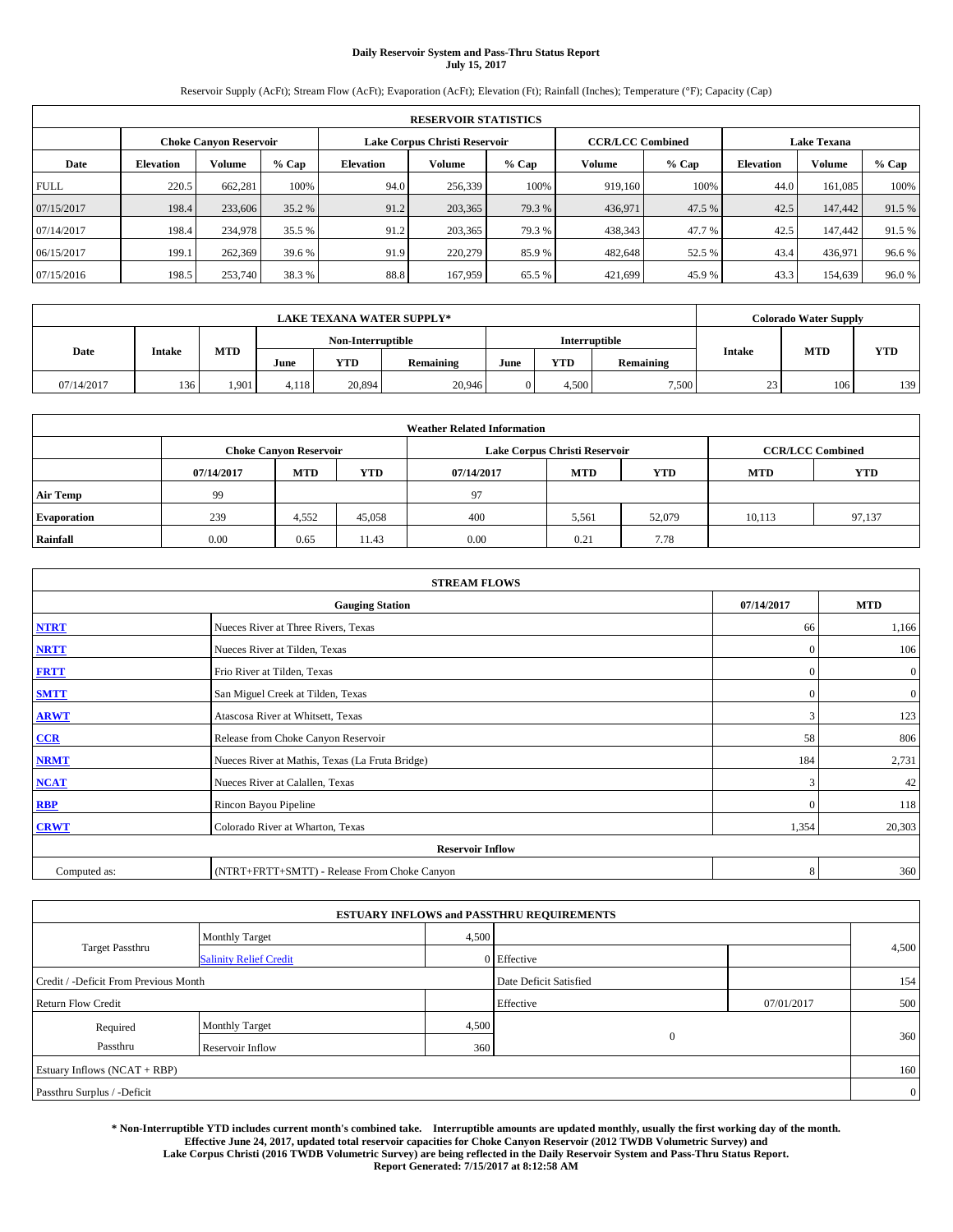# **Daily Reservoir System and Pass-Thru Status Report July 16, 2017**

Reservoir Supply (AcFt); Stream Flow (AcFt); Evaporation (AcFt); Elevation (Ft); Rainfall (Inches); Temperature (°F); Capacity (Cap)

| <b>RESERVOIR STATISTICS</b> |                  |                               |        |           |                               |        |                         |         |                    |               |        |
|-----------------------------|------------------|-------------------------------|--------|-----------|-------------------------------|--------|-------------------------|---------|--------------------|---------------|--------|
|                             |                  | <b>Choke Canyon Reservoir</b> |        |           | Lake Corpus Christi Reservoir |        | <b>CCR/LCC Combined</b> |         | <b>Lake Texana</b> |               |        |
| Date                        | <b>Elevation</b> | <b>Volume</b>                 | % Cap  | Elevation | Volume                        | % Cap  | Volume                  | $%$ Cap | <b>Elevation</b>   | <b>Volume</b> | % Cap  |
| <b>FULL</b>                 | 220.5            | 662.281                       | 100%   | 94.0      | 256,339                       | 100%   | 919,160                 | 100%    | 44.0               | 161,085       | 100%   |
| 07/16/2017                  | 198.4            | 233,606                       | 35.2 % | 91.2      | 203,365                       | 79.3 % | 436,971                 | 47.5 %  | 42.5               | 147,442       | 91.5%  |
| 07/15/2017                  | 198.4            | 233,606                       | 35.2 % | 91.2      | 203,365                       | 79.3 % | 436.971                 | 47.5 %  | 42.5               | 147,442       | 91.5 % |
| 06/16/2017                  | 199.1            | 261.478                       | 39.4 % | 91.9      | 219,406                       | 85.6 % | 480,884                 | 52.3 %  | 43.3               | 436,971       | 96.0%  |
| 07/16/2016                  | 198.6            | 254,463                       | 38.4 % | 88.8      | 167,799                       | 65.5 % | 422.262                 | 45.9%   | 43.2               | 153,730       | 95.4 % |

| <b>LAKE TEXANA WATER SUPPLY*</b> |               |            |                   |        |           |      |            |                            |  | Colorado Water Supply |            |
|----------------------------------|---------------|------------|-------------------|--------|-----------|------|------------|----------------------------|--|-----------------------|------------|
|                                  |               |            | Non-Interruptible |        |           |      |            | Interruptible              |  |                       |            |
| Date                             | <b>Intake</b> | <b>MTD</b> | June              | YTD    | Remaining | June | <b>YTD</b> | <b>Intake</b><br>Remaining |  | <b>MTD</b>            | <b>YTD</b> |
| 07/15/2017                       | 129           | 2.030      | 4.118             | 21,023 | 20,817    |      | 4.500      | 7,500                      |  | 106                   | 139        |

| <b>Weather Related Information</b> |            |                               |            |            |                               |                         |            |            |  |
|------------------------------------|------------|-------------------------------|------------|------------|-------------------------------|-------------------------|------------|------------|--|
|                                    |            | <b>Choke Canyon Reservoir</b> |            |            | Lake Corpus Christi Reservoir | <b>CCR/LCC Combined</b> |            |            |  |
|                                    | 07/15/2017 | <b>MTD</b>                    | <b>YTD</b> | 07/15/2017 | <b>MTD</b>                    | <b>YTD</b>              | <b>MTD</b> | <b>YTD</b> |  |
| <b>Air Temp</b>                    | 100        |                               |            | 98         |                               |                         |            |            |  |
| <b>Evaporation</b>                 | 311        | 4,863                         | 45,369     | 466        | 6,027                         | 52,545                  | 10,890     | 97,914     |  |
| Rainfall                           | 0.65       | 1.30                          | 12.08      | 0.53       | 0.74                          | 8.31                    |            |            |  |

| <b>STREAM FLOWS</b> |                                                 |              |                |  |  |  |  |  |  |
|---------------------|-------------------------------------------------|--------------|----------------|--|--|--|--|--|--|
|                     | 07/15/2017                                      | <b>MTD</b>   |                |  |  |  |  |  |  |
| <b>NTRT</b>         | Nueces River at Three Rivers, Texas             | 66           | 1,232          |  |  |  |  |  |  |
| <b>NRTT</b>         | Nueces River at Tilden, Texas                   | $\mathbf{0}$ | 106            |  |  |  |  |  |  |
| <b>FRTT</b>         | Frio River at Tilden, Texas                     | $\mathbf{0}$ | $\mathbf{0}$   |  |  |  |  |  |  |
| <b>SMTT</b>         | San Miguel Creek at Tilden, Texas               | $\mathbf{0}$ | $\overline{0}$ |  |  |  |  |  |  |
| <b>ARWT</b>         | Atascosa River at Whitsett, Texas               | 3            | 126            |  |  |  |  |  |  |
| $CCR$               | Release from Choke Canyon Reservoir             | 58           | 863            |  |  |  |  |  |  |
| <b>NRMT</b>         | Nueces River at Mathis, Texas (La Fruta Bridge) | 175          | 2,905          |  |  |  |  |  |  |
| <b>NCAT</b>         | Nueces River at Calallen, Texas                 | 5            | 46             |  |  |  |  |  |  |
| <b>RBP</b>          | Rincon Bayou Pipeline                           | $\mathbf{0}$ | 118            |  |  |  |  |  |  |
| <b>CRWT</b>         | Colorado River at Wharton, Texas                | 1,572        | 21,875         |  |  |  |  |  |  |
|                     | <b>Reservoir Inflow</b>                         |              |                |  |  |  |  |  |  |
| Computed as:        | (NTRT+FRTT+SMTT) - Release From Choke Canyon    | 9            | 369            |  |  |  |  |  |  |

|                                       |                               |       | <b>ESTUARY INFLOWS and PASSTHRU REQUIREMENTS</b> |            |                |  |  |  |
|---------------------------------------|-------------------------------|-------|--------------------------------------------------|------------|----------------|--|--|--|
|                                       | <b>Monthly Target</b>         | 4,500 |                                                  |            |                |  |  |  |
| <b>Target Passthru</b>                | <b>Salinity Relief Credit</b> |       | 0 Effective                                      |            | 4,500          |  |  |  |
| Credit / -Deficit From Previous Month |                               |       | Date Deficit Satisfied                           |            | 154            |  |  |  |
| <b>Return Flow Credit</b>             |                               |       | Effective                                        | 07/01/2017 | 500            |  |  |  |
| Required                              | <b>Monthly Target</b>         | 4,500 |                                                  |            |                |  |  |  |
| Passthru                              | Reservoir Inflow              | 369   | $\mathbf{0}$                                     |            | 369            |  |  |  |
| Estuary Inflows (NCAT + RBP)          |                               |       |                                                  |            |                |  |  |  |
| Passthru Surplus / -Deficit           |                               |       |                                                  |            | $\overline{0}$ |  |  |  |

**\* Non-Interruptible YTD includes current month's combined take. Interruptible amounts are updated monthly, usually the first working day of the month. Effective June 24, 2017, updated total reservoir capacities for Choke Canyon Reservoir (2012 TWDB Volumetric Survey) and Lake Corpus Christi (2016 TWDB Volumetric Survey) are being reflected in the Daily Reservoir System and Pass-Thru Status Report. Report Generated: 7/16/2017 at 7:56:47 AM**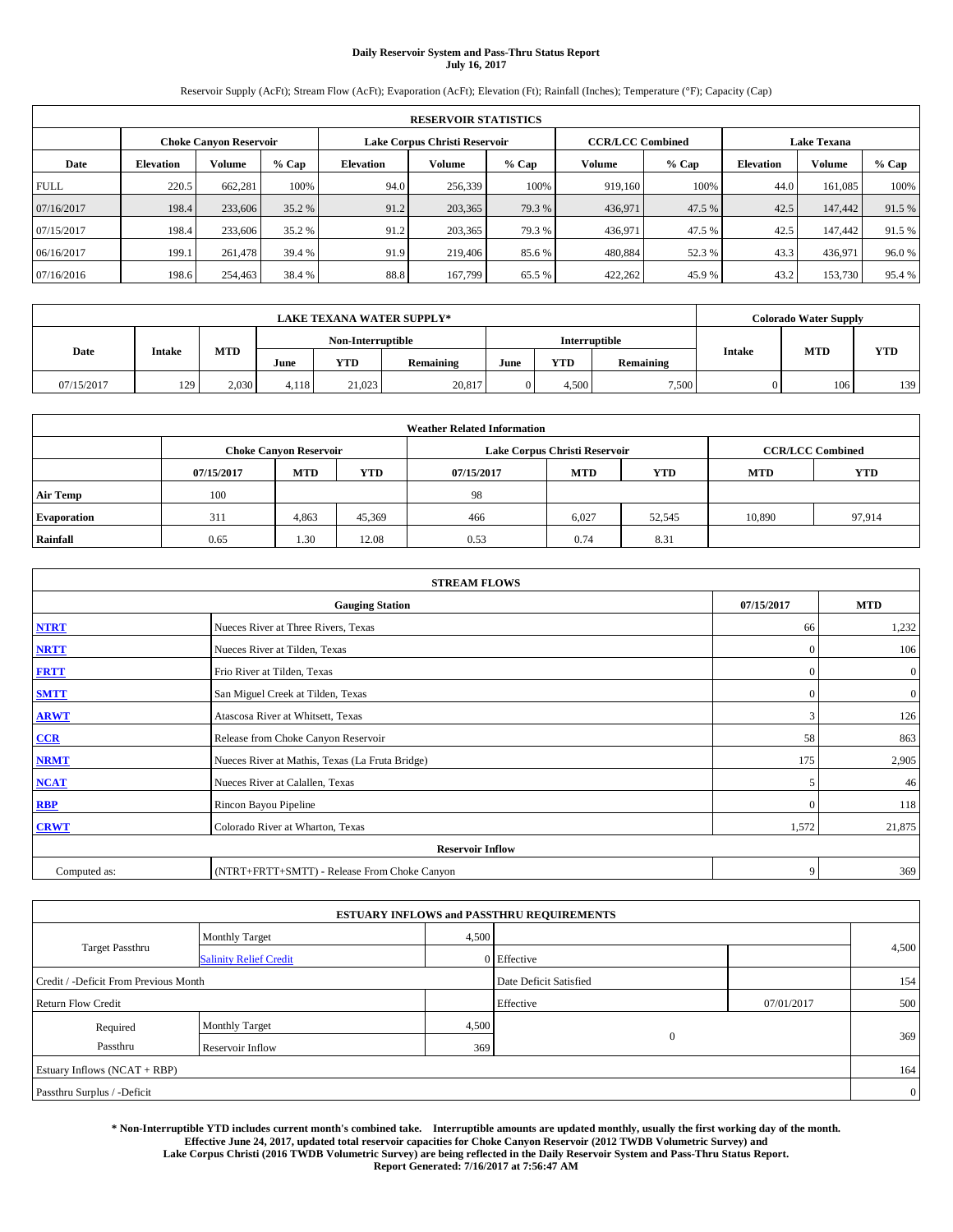# **Daily Reservoir System and Pass-Thru Status Report July 17, 2017**

Reservoir Supply (AcFt); Stream Flow (AcFt); Evaporation (AcFt); Elevation (Ft); Rainfall (Inches); Temperature (°F); Capacity (Cap)

| <b>RESERVOIR STATISTICS</b> |                  |                               |        |                  |                               |        |                         |         |                    |               |        |
|-----------------------------|------------------|-------------------------------|--------|------------------|-------------------------------|--------|-------------------------|---------|--------------------|---------------|--------|
|                             |                  | <b>Choke Canvon Reservoir</b> |        |                  | Lake Corpus Christi Reservoir |        | <b>CCR/LCC Combined</b> |         | <b>Lake Texana</b> |               |        |
| Date                        | <b>Elevation</b> | <b>Volume</b>                 | % Cap  | <b>Elevation</b> | Volume                        | % Cap  | Volume                  | $%$ Cap | <b>Elevation</b>   | <b>Volume</b> | % Cap  |
| <b>FULL</b>                 | 220.5            | 662.281                       | 100%   | 94.0             | 256,339                       | 100%   | 919.160                 | 100%    | 44.0               | 161,085       | 100%   |
| 07/17/2017                  | 198.4            | 233,606                       | 35.2 % | 91.1             | 201,561                       | 78.6%  | 435,167                 | 47.3 %  | 42.5               | 147,442       | 91.5%  |
| 07/16/2017                  | 198.4            | 233,606                       | 35.2 % | 91.2             | 203,365                       | 79.3 % | 436,971                 | 47.5 %  | 42.5               | 147.442       | 91.5 % |
| 06/17/2017                  | 199.0            | 260,583                       | 39.3 % | 91.8             | 218,708                       | 85.3 % | 479,291                 | 52.1 %  | 43.2               | 435,167       | 95.4 % |
| 07/17/2016                  | 198.6            | 254,029                       | 38.3%  | 88.8             | 167,478                       | 65.3 % | 421,507                 | 45.9%   | 43.2               | 153,730       | 95.4 % |

| <b>LAKE TEXANA WATER SUPPLY*</b> |               |       |                                                |                   |            |           |               |               |            | Colorado Water Supply |     |
|----------------------------------|---------------|-------|------------------------------------------------|-------------------|------------|-----------|---------------|---------------|------------|-----------------------|-----|
|                                  |               |       |                                                | Non-Interruptible |            |           |               | Interruptible |            |                       |     |
| Date                             | <b>Intake</b> |       | <b>MTD</b><br>YTD<br>Remaining<br>June<br>June |                   | <b>YTD</b> | Remaining | <b>Intake</b> | <b>MTD</b>    | <b>YTD</b> |                       |     |
| 07/16/2017                       | 134           | 2.165 | 4.118                                          | 21.157            | 20,683     |           | 4.500         | 7,500         |            | 106                   | 139 |

| <b>Weather Related Information</b> |            |                               |            |            |                               |                         |            |            |  |
|------------------------------------|------------|-------------------------------|------------|------------|-------------------------------|-------------------------|------------|------------|--|
|                                    |            | <b>Choke Canyon Reservoir</b> |            |            | Lake Corpus Christi Reservoir | <b>CCR/LCC Combined</b> |            |            |  |
|                                    | 07/16/2017 | <b>MTD</b>                    | <b>YTD</b> | 07/16/2017 | <b>MTD</b>                    | <b>YTD</b>              | <b>MTD</b> | <b>YTD</b> |  |
| <b>Air Temp</b>                    | 95         |                               |            | 92         |                               |                         |            |            |  |
| <b>Evaporation</b>                 | 343        | 5,206                         | 45,712     | 315        | 6,342                         | 52,860                  | 11,548     | 98,572     |  |
| Rainfall                           | 0.00       | 1.30                          | 12.08      | 0.00       | 0.74                          | 8.31                    |            |            |  |

| <b>STREAM FLOWS</b> |                                                 |                |                  |  |  |  |  |  |  |
|---------------------|-------------------------------------------------|----------------|------------------|--|--|--|--|--|--|
|                     | 07/16/2017                                      | <b>MTD</b>     |                  |  |  |  |  |  |  |
| <b>NTRT</b>         | Nueces River at Three Rivers, Texas             | 68             | 1,301            |  |  |  |  |  |  |
| <b>NRTT</b>         | Nueces River at Tilden, Texas                   | $\mathbf{0}$   | 106              |  |  |  |  |  |  |
| <b>FRTT</b>         | Frio River at Tilden, Texas                     | $\mathbf{0}$   | $\boldsymbol{0}$ |  |  |  |  |  |  |
| <b>SMTT</b>         | San Miguel Creek at Tilden, Texas               | $\mathbf{0}$   | $\overline{0}$   |  |  |  |  |  |  |
| <b>ARWT</b>         | Atascosa River at Whitsett, Texas               | $\overline{2}$ | 128              |  |  |  |  |  |  |
| CCR                 | Release from Choke Canyon Reservoir             | 58             | 921              |  |  |  |  |  |  |
| <b>NRMT</b>         | Nueces River at Mathis, Texas (La Fruta Bridge) | 157            | 3,062            |  |  |  |  |  |  |
| <b>NCAT</b>         | Nueces River at Calallen, Texas                 |                | 50               |  |  |  |  |  |  |
| RBP                 | Rincon Bayou Pipeline                           | $\Omega$       | 118              |  |  |  |  |  |  |
| <b>CRWT</b>         | Colorado River at Wharton, Texas                | 1,858          | 23,733           |  |  |  |  |  |  |
|                     | <b>Reservoir Inflow</b>                         |                |                  |  |  |  |  |  |  |
| Computed as:        | (NTRT+FRTT+SMTT) - Release From Choke Canyon    | 11             | 380              |  |  |  |  |  |  |

|                                       |                               |       | <b>ESTUARY INFLOWS and PASSTHRU REQUIREMENTS</b> |            |                |
|---------------------------------------|-------------------------------|-------|--------------------------------------------------|------------|----------------|
|                                       | <b>Monthly Target</b>         | 4,500 |                                                  |            |                |
| Target Passthru                       | <b>Salinity Relief Credit</b> |       | $0$ Effective                                    |            | 4,500          |
| Credit / -Deficit From Previous Month |                               |       | Date Deficit Satisfied                           |            | 154            |
| <b>Return Flow Credit</b>             |                               |       | Effective                                        | 07/01/2017 | 500            |
| Required                              | <b>Monthly Target</b>         | 4,500 |                                                  |            |                |
| Passthru                              | Reservoir Inflow              | 380   | $\overline{0}$                                   |            | 380            |
| Estuary Inflows (NCAT + RBP)          |                               |       |                                                  |            | 168            |
| Passthru Surplus / -Deficit           |                               |       |                                                  |            | $\overline{0}$ |

**\* Non-Interruptible YTD includes current month's combined take. Interruptible amounts are updated monthly, usually the first working day of the month. Effective June 24, 2017, updated total reservoir capacities for Choke Canyon Reservoir (2012 TWDB Volumetric Survey) and Lake Corpus Christi (2016 TWDB Volumetric Survey) are being reflected in the Daily Reservoir System and Pass-Thru Status Report. Report Generated: 7/17/2017 at 8:27:21 AM**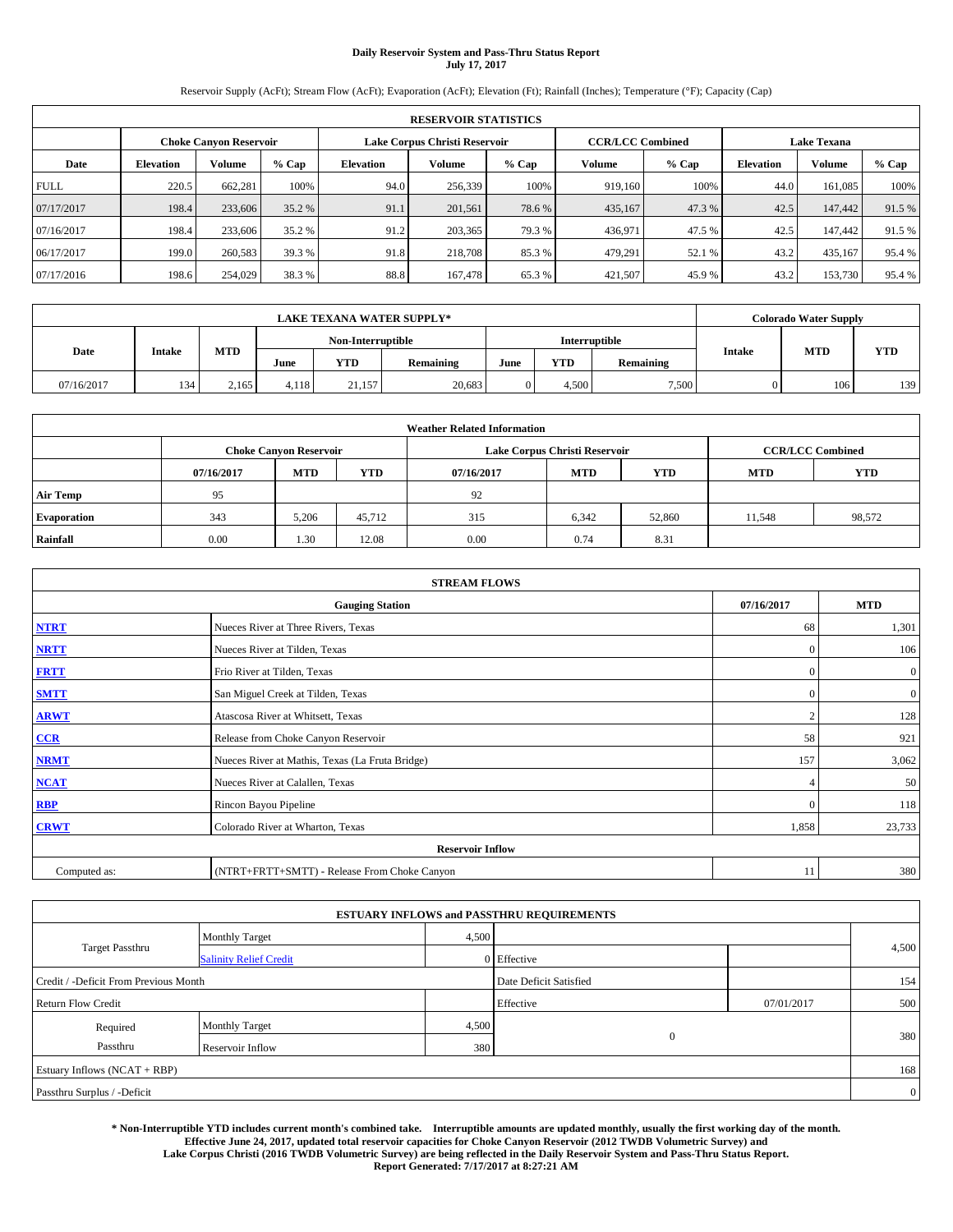# **Daily Reservoir System and Pass-Thru Status Report July 18, 2017**

Reservoir Supply (AcFt); Stream Flow (AcFt); Evaporation (AcFt); Elevation (Ft); Rainfall (Inches); Temperature (°F); Capacity (Cap)

| <b>RESERVOIR STATISTICS</b> |                  |                               |        |           |                               |         |                         |         |                  |                                                                                       |        |
|-----------------------------|------------------|-------------------------------|--------|-----------|-------------------------------|---------|-------------------------|---------|------------------|---------------------------------------------------------------------------------------|--------|
|                             |                  | <b>Choke Canvon Reservoir</b> |        |           | Lake Corpus Christi Reservoir |         | <b>CCR/LCC Combined</b> |         |                  | <b>Lake Texana</b><br>Volume<br>44.0<br>161.085<br>42.5<br>147,442<br>42.5<br>147.442 |        |
| Date                        | <b>Elevation</b> | <b>Volume</b>                 | % Cap  | Elevation | Volume                        | $%$ Cap | Volume                  | $%$ Cap | <b>Elevation</b> |                                                                                       | % Cap  |
| <b>FULL</b>                 | 220.5            | 662.281                       | 100%   | 94.0      | 256,339                       | 100%    | 919,160                 | 100%    |                  |                                                                                       | 100%   |
| 07/18/2017                  | 198.3            | 232,238                       | 35.0 % | 91.1      | 201.561                       | 78.6%   | 433,799                 | 47.2 %  |                  |                                                                                       | 91.5 % |
| 07/17/2017                  | 198.4            | 233,606                       | 35.2 % | 91.1      | 201.561                       | 78.6 %  | 435,167                 | 47.3 %  |                  |                                                                                       | 91.5 % |
| 06/18/2017                  | 199.0            | 260,142                       | 39.2 % | 91.8      | 218,185                       | 85.1 %  | 478,327                 | 52.0 %  | 43.2             | 433,799                                                                               | 95.4%  |
| 07/18/2016                  | 198.5            | 253,306                       | 38.2 % | 88.7      | 166,677                       | 65.0%   | 419,983                 | 45.7 %  | 43.2             | 153,730                                                                               | 95.4 % |

|            | <b>LAKE TEXANA WATER SUPPLY*</b> |            |                                    |            |           |      |            |           | <b>Colorado Water Supply</b> |            |            |
|------------|----------------------------------|------------|------------------------------------|------------|-----------|------|------------|-----------|------------------------------|------------|------------|
| Date       |                                  |            | Interruptible<br>Non-Interruptible |            |           |      |            |           |                              |            |            |
|            | <b>Intake</b>                    | <b>MTD</b> | June                               | <b>YTD</b> | Remaining | June | <b>YTD</b> | Remaining | <b>Intake</b>                | <b>MTD</b> | <b>YTD</b> |
| 07/17/2017 | 134                              | 2.299      | 4.118                              | 21,291     | 20,549    |      | 4.500      | 7,500     |                              | 106        | 139        |

| <b>Weather Related Information</b> |            |                               |            |      |                               |        |        |                         |  |  |
|------------------------------------|------------|-------------------------------|------------|------|-------------------------------|--------|--------|-------------------------|--|--|
|                                    |            | <b>Choke Canyon Reservoir</b> |            |      | Lake Corpus Christi Reservoir |        |        | <b>CCR/LCC Combined</b> |  |  |
|                                    | 07/17/2017 | <b>MTD</b>                    | <b>YTD</b> |      |                               |        |        |                         |  |  |
| <b>Air Temp</b>                    | 95         |                               |            | 92   |                               |        |        |                         |  |  |
| <b>Evaporation</b>                 | 262        | 5,468                         | 45,974     | 336  | 6,678                         | 53,196 | 12.146 | 99,170                  |  |  |
| Rainfall                           | 0.00       | 1.30                          | 12.08      | 0.00 | 0.74                          | 8.31   |        |                         |  |  |

| <b>STREAM FLOWS</b> |                                                 |                |                  |  |  |  |  |  |  |
|---------------------|-------------------------------------------------|----------------|------------------|--|--|--|--|--|--|
|                     | <b>Gauging Station</b>                          | 07/17/2017     | <b>MTD</b>       |  |  |  |  |  |  |
| <b>NTRT</b>         | Nueces River at Three Rivers, Texas             | 65             | 1,366            |  |  |  |  |  |  |
| <b>NRTT</b>         | Nueces River at Tilden, Texas                   | $\Omega$       | 106              |  |  |  |  |  |  |
| <b>FRTT</b>         | Frio River at Tilden, Texas                     | $\mathbf{0}$   | $\boldsymbol{0}$ |  |  |  |  |  |  |
| <b>SMTT</b>         | San Miguel Creek at Tilden, Texas               | $\mathbf{0}$   | $\overline{0}$   |  |  |  |  |  |  |
| <b>ARWT</b>         | Atascosa River at Whitsett, Texas               | $\overline{2}$ | 130              |  |  |  |  |  |  |
| $CCR$               | Release from Choke Canyon Reservoir             | 58             | 979              |  |  |  |  |  |  |
| <b>NRMT</b>         | Nueces River at Mathis, Texas (La Fruta Bridge) | 143            | 3,205            |  |  |  |  |  |  |
| <b>NCAT</b>         | Nueces River at Calallen, Texas                 | $\mathcal{L}$  | 52               |  |  |  |  |  |  |
| RBP                 | Rincon Bayou Pipeline                           | $\Omega$       | 118              |  |  |  |  |  |  |
| <b>CRWT</b>         | Colorado River at Wharton, Texas                | 2,025          | 25,757           |  |  |  |  |  |  |
|                     | <b>Reservoir Inflow</b>                         |                |                  |  |  |  |  |  |  |
| Computed as:        | (NTRT+FRTT+SMTT) - Release From Choke Canyon    | 8              | 388              |  |  |  |  |  |  |

|                                       |                               |       | <b>ESTUARY INFLOWS and PASSTHRU REQUIREMENTS</b> |            |                |
|---------------------------------------|-------------------------------|-------|--------------------------------------------------|------------|----------------|
|                                       | <b>Monthly Target</b>         | 4,500 |                                                  |            |                |
| Target Passthru                       | <b>Salinity Relief Credit</b> |       | $0$ Effective                                    |            | 4,500          |
| Credit / -Deficit From Previous Month |                               |       | Date Deficit Satisfied                           |            | 154            |
| <b>Return Flow Credit</b>             |                               |       | Effective                                        | 07/01/2017 | 500            |
| Required                              | <b>Monthly Target</b>         | 4,500 |                                                  |            |                |
| Passthru                              | Reservoir Inflow              | 388   | $\theta$                                         |            | 388            |
| Estuary Inflows (NCAT + RBP)          |                               |       |                                                  |            | 170            |
| Passthru Surplus / -Deficit           |                               |       |                                                  |            | $\overline{0}$ |

**\* Non-Interruptible YTD includes current month's combined take. Interruptible amounts are updated monthly, usually the first working day of the month. Effective June 24, 2017, updated total reservoir capacities for Choke Canyon Reservoir (2012 TWDB Volumetric Survey) and Lake Corpus Christi (2016 TWDB Volumetric Survey) are being reflected in the Daily Reservoir System and Pass-Thru Status Report. Report Generated: 7/18/2017 at 8:21:29 AM**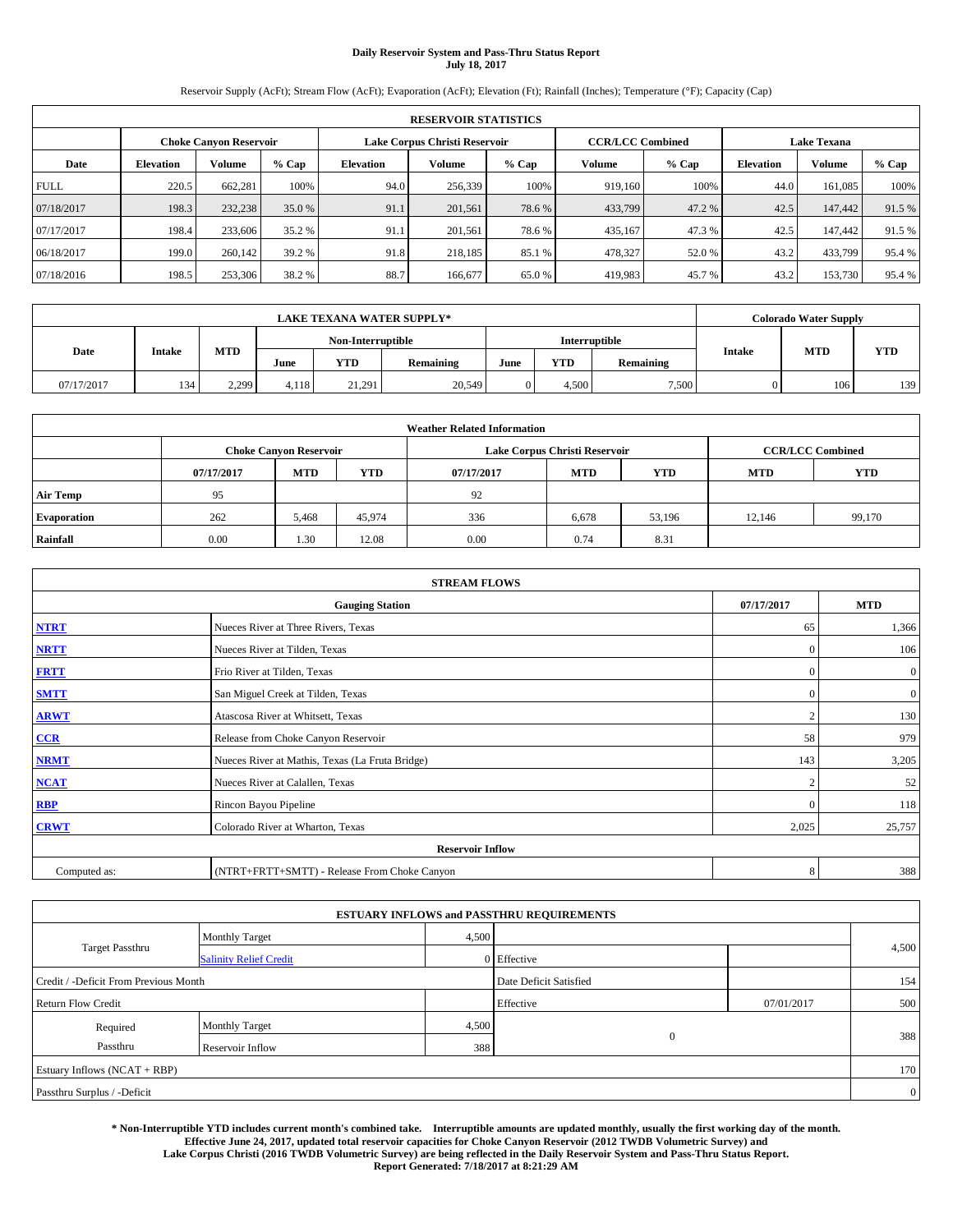# **Daily Reservoir System and Pass-Thru Status Report July 19, 2017**

Reservoir Supply (AcFt); Stream Flow (AcFt); Evaporation (AcFt); Elevation (Ft); Rainfall (Inches); Temperature (°F); Capacity (Cap)

| <b>RESERVOIR STATISTICS</b> |                  |                               |        |           |                               |         |         |                                                                                                                                                                                                                        |      |         |        |
|-----------------------------|------------------|-------------------------------|--------|-----------|-------------------------------|---------|---------|------------------------------------------------------------------------------------------------------------------------------------------------------------------------------------------------------------------------|------|---------|--------|
|                             |                  | <b>Choke Canvon Reservoir</b> |        |           | Lake Corpus Christi Reservoir |         |         | <b>Lake Texana</b><br><b>CCR/LCC Combined</b><br>Volume<br>$%$ Cap<br>Volume<br><b>Elevation</b><br>100%<br>44.0<br>919,160<br>161.085<br>433,799<br>47.2 %<br>42.5<br>147,442<br>433,799<br>47.2 %<br>42.5<br>147.442 |      |         |        |
| Date                        | <b>Elevation</b> | <b>Volume</b>                 | % Cap  | Elevation | Volume                        | $%$ Cap |         |                                                                                                                                                                                                                        |      |         | % Cap  |
| <b>FULL</b>                 | 220.5            | 662.281                       | 100%   | 94.0      | 256,339                       | 100%    |         |                                                                                                                                                                                                                        |      |         | 100%   |
| 07/19/2017                  | 198.3            | 232,238                       | 35.0 % | 91.1      | 201.561                       | 78.6%   |         |                                                                                                                                                                                                                        |      |         | 91.5 % |
| 07/18/2017                  | 198.3            | 232,238                       | 35.0 % | 91.1      | 201.561                       | 78.6 %  |         |                                                                                                                                                                                                                        |      |         | 91.5 % |
| 06/19/2017                  | 199.0            | 261.031                       | 39.4 % | 91.8      | 218,359                       | 85.2 %  | 479,390 | 52.2 %                                                                                                                                                                                                                 | 43.2 | 433,799 | 95.4%  |
| 07/19/2016                  | 198.5            | 253,017                       | 38.2 % | 88.7      | 166,677                       | 65.0%   | 419.694 | 45.7 %                                                                                                                                                                                                                 | 43.1 | 152,823 | 94.9%  |

|            | <b>LAKE TEXANA WATER SUPPLY*</b> |            |       |            |                   |      |            |               | <b>Colorado Water Supply</b> |            |            |  |  |
|------------|----------------------------------|------------|-------|------------|-------------------|------|------------|---------------|------------------------------|------------|------------|--|--|
|            | <b>Intake</b>                    |            |       |            | Non-Interruptible |      |            | Interruptible |                              |            |            |  |  |
| Date       |                                  | <b>MTD</b> | June  | <b>YTD</b> | Remaining         | June | <b>YTD</b> | Remaining     | <b>Intake</b>                | <b>MTD</b> | <b>YTD</b> |  |  |
| 07/18/2017 | 134                              | 2.432      | 4.118 | 21,425     | 20,415            |      | 4.500      | 7,500         |                              | 106        | 139        |  |  |

| <b>Weather Related Information</b> |            |                               |            |      |                               |        |        |                         |  |  |  |
|------------------------------------|------------|-------------------------------|------------|------|-------------------------------|--------|--------|-------------------------|--|--|--|
|                                    |            | <b>Choke Canyon Reservoir</b> |            |      | Lake Corpus Christi Reservoir |        |        | <b>CCR/LCC Combined</b> |  |  |  |
|                                    | 07/18/2017 | <b>MTD</b>                    | <b>YTD</b> |      |                               |        |        |                         |  |  |  |
| <b>Air Temp</b>                    | 98         |                               |            | 95   |                               |        |        |                         |  |  |  |
| <b>Evaporation</b>                 | 374        | 5.842                         | 46,348     | 420  | 7,098                         | 53,616 | 12.940 | 99,964                  |  |  |  |
| Rainfall                           | 0.00       | 1.30                          | 12.08      | 0.00 | 0.74                          | 8.31   |        |                         |  |  |  |

| <b>STREAM FLOWS</b> |                                                 |                |                |  |  |  |  |  |  |
|---------------------|-------------------------------------------------|----------------|----------------|--|--|--|--|--|--|
|                     | <b>Gauging Station</b>                          | 07/18/2017     | <b>MTD</b>     |  |  |  |  |  |  |
| <b>NTRT</b>         | Nueces River at Three Rivers, Texas             | 65             | 1,431          |  |  |  |  |  |  |
| <b>NRTT</b>         | Nueces River at Tilden, Texas                   | $\mathbf{0}$   | 106            |  |  |  |  |  |  |
| <b>FRTT</b>         | Frio River at Tilden, Texas                     | $\mathbf{0}$   | $\mathbf{0}$   |  |  |  |  |  |  |
| <b>SMTT</b>         | San Miguel Creek at Tilden, Texas               | $\mathbf{0}$   | $\overline{0}$ |  |  |  |  |  |  |
| <b>ARWT</b>         | Atascosa River at Whitsett, Texas               | $\overline{2}$ | 132            |  |  |  |  |  |  |
| $CCR$               | Release from Choke Canyon Reservoir             | 58             | 1,036          |  |  |  |  |  |  |
| <b>NRMT</b>         | Nueces River at Mathis, Texas (La Fruta Bridge) | 137            | 3,342          |  |  |  |  |  |  |
| <b>NCAT</b>         | Nueces River at Calallen, Texas                 | $\Omega$       | 52             |  |  |  |  |  |  |
| <b>RBP</b>          | Rincon Bayou Pipeline                           | $\mathbf{0}$   | 118            |  |  |  |  |  |  |
| <b>CRWT</b>         | Colorado River at Wharton, Texas                | 2,025          | 27,782         |  |  |  |  |  |  |
|                     | <b>Reservoir Inflow</b>                         |                |                |  |  |  |  |  |  |
| Computed as:        | (NTRT+FRTT+SMTT) - Release From Choke Canyon    | 8              | 395            |  |  |  |  |  |  |

|                                       |                               |       | <b>ESTUARY INFLOWS and PASSTHRU REQUIREMENTS</b> |            |                |
|---------------------------------------|-------------------------------|-------|--------------------------------------------------|------------|----------------|
|                                       | <b>Monthly Target</b>         | 4,500 |                                                  |            |                |
| Target Passthru                       | <b>Salinity Relief Credit</b> |       | $0$ Effective                                    |            | 4,500          |
| Credit / -Deficit From Previous Month |                               |       | Date Deficit Satisfied                           |            | 154            |
| <b>Return Flow Credit</b>             |                               |       | Effective                                        | 07/01/2017 | 500            |
| Required                              | <b>Monthly Target</b>         | 4,500 |                                                  |            |                |
| Passthru                              | Reservoir Inflow              | 395   | $\theta$                                         |            | 395            |
| Estuary Inflows (NCAT + RBP)          |                               |       |                                                  |            | 170            |
| Passthru Surplus / -Deficit           |                               |       |                                                  |            | $\overline{0}$ |

**\* Non-Interruptible YTD includes current month's combined take. Interruptible amounts are updated monthly, usually the first working day of the month. Effective June 24, 2017, updated total reservoir capacities for Choke Canyon Reservoir (2012 TWDB Volumetric Survey) and Lake Corpus Christi (2016 TWDB Volumetric Survey) are being reflected in the Daily Reservoir System and Pass-Thru Status Report. Report Generated: 7/19/2017 at 8:11:25 AM**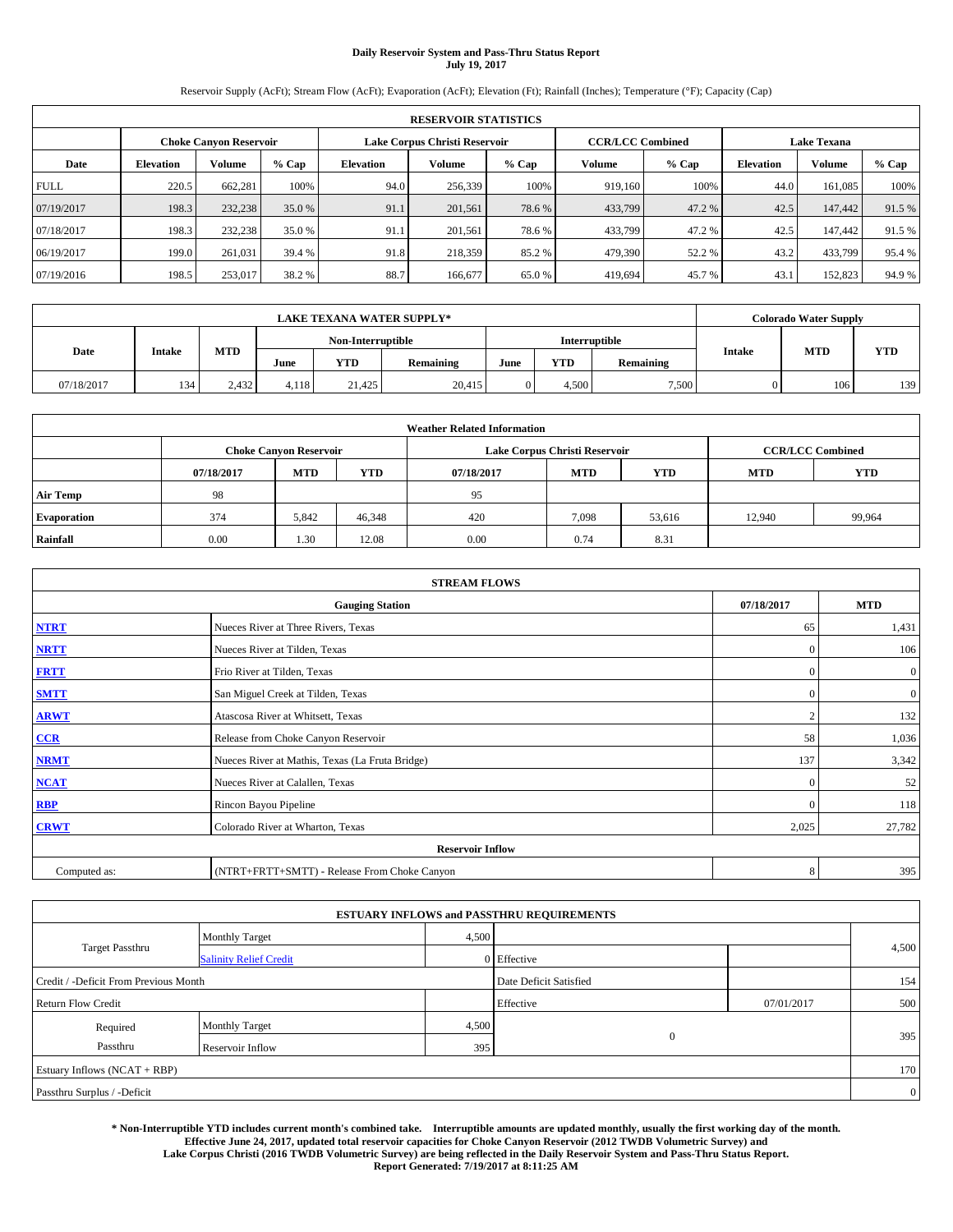# **Daily Reservoir System and Pass-Thru Status Report July 20, 2017**

Reservoir Supply (AcFt); Stream Flow (AcFt); Evaporation (AcFt); Elevation (Ft); Rainfall (Inches); Temperature (°F); Capacity (Cap)

| <b>RESERVOIR STATISTICS</b> |                  |                               |        |           |                               |         |                         |         |                  |                    |        |
|-----------------------------|------------------|-------------------------------|--------|-----------|-------------------------------|---------|-------------------------|---------|------------------|--------------------|--------|
|                             |                  | <b>Choke Canvon Reservoir</b> |        |           | Lake Corpus Christi Reservoir |         | <b>CCR/LCC Combined</b> |         |                  | <b>Lake Texana</b> |        |
| Date                        | <b>Elevation</b> | <b>Volume</b>                 | % Cap  | Elevation | Volume                        | $%$ Cap | Volume                  | $%$ Cap | <b>Elevation</b> | Volume             | % Cap  |
| <b>FULL</b>                 | 220.5            | 662.281                       | 100%   | 94.0      | 256,339                       | 100%    | 919,160                 | 100%    | 44.0             | 161.085            | 100%   |
| 07/20/2017                  | 198.3            | 232,238                       | 35.0 % | 91.0      | 199,764                       | 77.9 %  | 432,002                 | 47.0 %  | 42.5             | 147,442            | 91.5 % |
| 07/19/2017                  | 198.3            | 232,238                       | 35.0 % | 91.1      | 201.561                       | 78.6 %  | 433,799                 | 47.2 %  | 42.5             | 147.442            | 91.5 % |
| 06/20/2017                  | 199.0            | 260,289                       | 39.3 % | 91.8      | 218,359                       | 85.2 %  | 478,648                 | 52.1 %  | 43.1             | 432,002            | 94.9%  |
| 07/20/2016                  | 198.5            | 252,728                       | 38.1 % | 88.7      | 166,197                       | 64.8%   | 418,925                 | 45.6 %  | 43.1             | 152,823            | 94.9%  |

|            | <b>LAKE TEXANA WATER SUPPLY*</b> |            |       |                   |           |      |            |               |               | <b>Colorado Water Supply</b> |            |
|------------|----------------------------------|------------|-------|-------------------|-----------|------|------------|---------------|---------------|------------------------------|------------|
|            |                                  |            |       | Non-Interruptible |           |      |            | Interruptible |               | <b>MTD</b>                   |            |
| Date       | <b>Intake</b>                    | <b>MTD</b> | June  | <b>YTD</b>        | Remaining | June | <b>YTD</b> | Remaining     | <b>Intake</b> |                              | <b>YTD</b> |
| 07/19/2017 | 133                              | 2.566      | 4.118 | 21,558            | 20,282    |      | 4.500      | 7,500         |               | 106                          | 139        |

|                    | <b>Weather Related Information</b> |                               |            |            |                               |                         |            |            |  |  |  |  |
|--------------------|------------------------------------|-------------------------------|------------|------------|-------------------------------|-------------------------|------------|------------|--|--|--|--|
|                    |                                    | <b>Choke Canyon Reservoir</b> |            |            | Lake Corpus Christi Reservoir | <b>CCR/LCC Combined</b> |            |            |  |  |  |  |
|                    | 07/19/2017                         | <b>MTD</b>                    | <b>YTD</b> | 07/19/2017 | <b>MTD</b>                    | <b>YTD</b>              | <b>MTD</b> | <b>YTD</b> |  |  |  |  |
| <b>Air Temp</b>    | 99                                 |                               |            | 96         |                               |                         |            |            |  |  |  |  |
| <b>Evaporation</b> | 366                                | 6.208                         | 46.714     | 386        | 7,484                         | 54,002                  | 13,692     | 100,716    |  |  |  |  |
| Rainfall           | 0.00                               | 1.30                          | 12.08      | 0.16       | 0.90                          | 8.47                    |            |            |  |  |  |  |

| <b>STREAM FLOWS</b> |                                                 |              |                |  |  |  |  |  |
|---------------------|-------------------------------------------------|--------------|----------------|--|--|--|--|--|
|                     | <b>Gauging Station</b>                          | 07/19/2017   | <b>MTD</b>     |  |  |  |  |  |
| <b>NTRT</b>         | Nueces River at Three Rivers, Texas             | 65           | 1,496          |  |  |  |  |  |
| <b>NRTT</b>         | Nueces River at Tilden, Texas                   | $\mathbf{0}$ | 106            |  |  |  |  |  |
| <b>FRTT</b>         | Frio River at Tilden, Texas                     | $\mathbf{0}$ | $\mathbf{0}$   |  |  |  |  |  |
| <b>SMTT</b>         | San Miguel Creek at Tilden, Texas               | $\mathbf{0}$ | $\overline{0}$ |  |  |  |  |  |
| <b>ARWT</b>         | Atascosa River at Whitsett, Texas               | 3            | 135            |  |  |  |  |  |
| $CCR$               | Release from Choke Canyon Reservoir             | 58           | 1,094          |  |  |  |  |  |
| <b>NRMT</b>         | Nueces River at Mathis, Texas (La Fruta Bridge) | 151          | 3,492          |  |  |  |  |  |
| <b>NCAT</b>         | Nueces River at Calallen, Texas                 | $\Omega$     | 52             |  |  |  |  |  |
| <b>RBP</b>          | Rincon Bayou Pipeline                           | $\mathbf{0}$ | 118            |  |  |  |  |  |
| <b>CRWT</b>         | Colorado River at Wharton, Texas                | 2,045        | 29,827         |  |  |  |  |  |
|                     | <b>Reservoir Inflow</b>                         |              |                |  |  |  |  |  |
| Computed as:        | (NTRT+FRTT+SMTT) - Release From Choke Canyon    | $\tau$       | 402            |  |  |  |  |  |

|                                       |                               |       | <b>ESTUARY INFLOWS and PASSTHRU REQUIREMENTS</b> |            |                |
|---------------------------------------|-------------------------------|-------|--------------------------------------------------|------------|----------------|
|                                       | <b>Monthly Target</b>         | 4,500 |                                                  |            |                |
| Target Passthru                       | <b>Salinity Relief Credit</b> |       | $0$ Effective                                    |            | 4,500          |
| Credit / -Deficit From Previous Month |                               |       | Date Deficit Satisfied                           |            | 154            |
| <b>Return Flow Credit</b>             |                               |       | Effective                                        | 07/01/2017 | 500            |
| Required                              | <b>Monthly Target</b>         | 4,500 |                                                  |            |                |
| Passthru                              | Reservoir Inflow              | 402   | $\theta$                                         |            | 402            |
| Estuary Inflows (NCAT + RBP)          |                               |       |                                                  |            | 170            |
| Passthru Surplus / -Deficit           |                               |       |                                                  |            | $\overline{0}$ |

**\* Non-Interruptible YTD includes current month's combined take. Interruptible amounts are updated monthly, usually the first working day of the month. Effective June 24, 2017, updated total reservoir capacities for Choke Canyon Reservoir (2012 TWDB Volumetric Survey) and Lake Corpus Christi (2016 TWDB Volumetric Survey) are being reflected in the Daily Reservoir System and Pass-Thru Status Report. Report Generated: 7/20/2017 at 8:07:53 AM**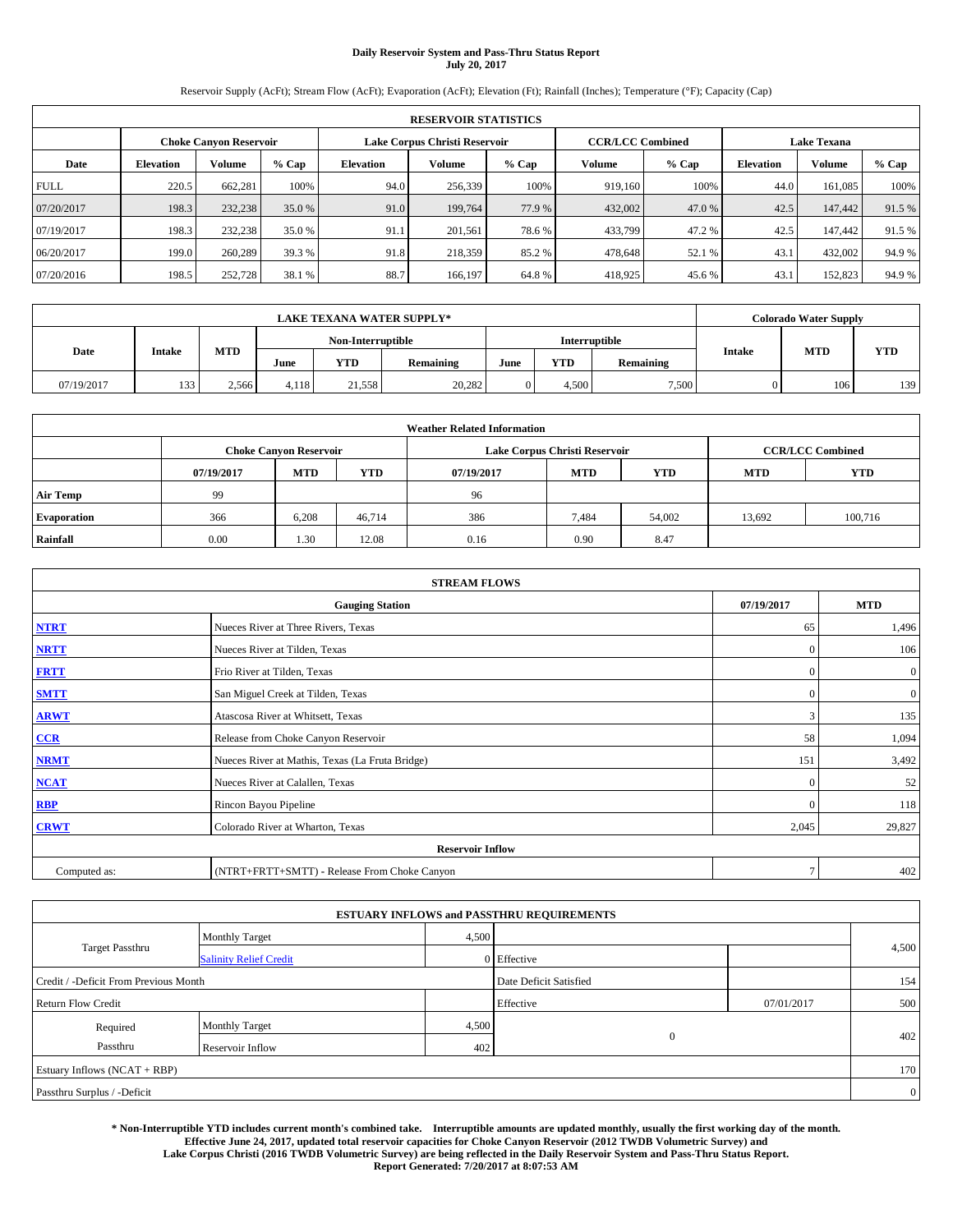# **Daily Reservoir System and Pass-Thru Status Report July 21, 2017**

Reservoir Supply (AcFt); Stream Flow (AcFt); Evaporation (AcFt); Elevation (Ft); Rainfall (Inches); Temperature (°F); Capacity (Cap)

|             | <b>RESERVOIR STATISTICS</b> |                               |        |           |                               |        |                         |         |                    |               |        |  |  |
|-------------|-----------------------------|-------------------------------|--------|-----------|-------------------------------|--------|-------------------------|---------|--------------------|---------------|--------|--|--|
|             |                             | <b>Choke Canvon Reservoir</b> |        |           | Lake Corpus Christi Reservoir |        | <b>CCR/LCC Combined</b> |         | <b>Lake Texana</b> |               |        |  |  |
| Date        | <b>Elevation</b>            | <b>Volume</b>                 | % Cap  | Elevation | Volume                        | % Cap  | Volume                  | $%$ Cap | <b>Elevation</b>   | <b>Volume</b> | % Cap  |  |  |
| <b>FULL</b> | 220.5                       | 662,281                       | 100%   | 94.0      | 256,339                       | 100%   | 919,160                 | 100%    | 44.0               | 161,085       | 100%   |  |  |
| 07/21/2017  | 198.3                       | 232,238                       | 35.0%  | 91.0      | 199,764                       | 77.9 % | 432,002                 | 47.0%   | 42.5               | 147,442       | 91.5%  |  |  |
| 07/20/2017  | 198.3                       | 232,238                       | 35.0 % | 91.0      | 199,764                       | 77.9 % | 432,002                 | 47.0%   | 42.5               | 147.442       | 91.5 % |  |  |
| 06/21/2017  | 198.9                       | 259,408                       | 39.1 % | 91.8      | 217,837                       | 85.0%  | 477,245                 | 51.9%   | 43.0               | 432,002       | 94.3%  |  |  |
| 07/21/2016  | 198.4                       | 252,294                       | 38.1 % | 88.7      | 165,398                       | 64.5 % | 417,692                 | 45.4 %  | 43.0               | 151,919       | 94.3%  |  |  |

|            | <b>LAKE TEXANA WATER SUPPLY*</b> |       |       |                   |                  |      |            |               |               | <b>Colorado Water Supply</b> |            |
|------------|----------------------------------|-------|-------|-------------------|------------------|------|------------|---------------|---------------|------------------------------|------------|
|            |                                  |       |       | Non-Interruptible |                  |      |            | Interruptible |               | <b>MTD</b>                   |            |
| Date       | <b>Intake</b>                    | MTD   | June  | YTD               | <b>Remaining</b> | June | <b>YTD</b> | Remaining     | <b>Intake</b> |                              | <b>YTD</b> |
| 07/20/2017 | 133                              | 2.699 | 4.118 | 21.692            | 20,148           |      | 4.500      | 7,500         |               | 106                          | 139        |

|                    | <b>Weather Related Information</b> |                               |            |            |                               |                         |            |            |  |  |  |  |
|--------------------|------------------------------------|-------------------------------|------------|------------|-------------------------------|-------------------------|------------|------------|--|--|--|--|
|                    |                                    | <b>Choke Canyon Reservoir</b> |            |            | Lake Corpus Christi Reservoir | <b>CCR/LCC Combined</b> |            |            |  |  |  |  |
|                    | 07/20/2017                         | <b>MTD</b>                    | <b>YTD</b> | 07/20/2017 | <b>MTD</b>                    | <b>YTD</b>              | <b>MTD</b> | <b>YTD</b> |  |  |  |  |
| <b>Air Temp</b>    | 100                                |                               |            | 98         |                               |                         |            |            |  |  |  |  |
| <b>Evaporation</b> | 382                                | 6,590                         | 47,096     | 470        | 7,954                         | 54,472                  | 14,544     | 101,568    |  |  |  |  |
| Rainfall           | 0.00                               | 1.30                          | 12.08      | 0.00       | 0.90                          | 8.47                    |            |            |  |  |  |  |

| <b>STREAM FLOWS</b> |                                                 |                |                  |  |  |  |  |  |
|---------------------|-------------------------------------------------|----------------|------------------|--|--|--|--|--|
|                     | <b>Gauging Station</b>                          | 07/20/2017     | <b>MTD</b>       |  |  |  |  |  |
| <b>NTRT</b>         | Nueces River at Three Rivers, Texas             | 64             | 1,560            |  |  |  |  |  |
| <b>NRTT</b>         | Nueces River at Tilden, Texas                   | $\Omega$       | 106              |  |  |  |  |  |
| <b>FRTT</b>         | Frio River at Tilden, Texas                     | $\mathbf{0}$   | $\boldsymbol{0}$ |  |  |  |  |  |
| <b>SMTT</b>         | San Miguel Creek at Tilden, Texas               | $\mathbf{0}$   | $\mathbf{0}$     |  |  |  |  |  |
| <b>ARWT</b>         | Atascosa River at Whitsett, Texas               | $\overline{2}$ | 137              |  |  |  |  |  |
| $CCR$               | Release from Choke Canyon Reservoir             | 58             | 1,151            |  |  |  |  |  |
| <b>NRMT</b>         | Nueces River at Mathis, Texas (La Fruta Bridge) | 161            | 3,654            |  |  |  |  |  |
| <b>NCAT</b>         | Nueces River at Calallen, Texas                 | $\mathbf{0}$   | 52               |  |  |  |  |  |
| RBP                 | Rincon Bayou Pipeline                           | $\Omega$       | 118              |  |  |  |  |  |
| <b>CRWT</b>         | Colorado River at Wharton, Texas                | 1,985          | 31,812           |  |  |  |  |  |
|                     | <b>Reservoir Inflow</b>                         |                |                  |  |  |  |  |  |
| Computed as:        | (NTRT+FRTT+SMTT) - Release From Choke Canyon    | $\tau$         | 409              |  |  |  |  |  |

|                                       |                               |       | <b>ESTUARY INFLOWS and PASSTHRU REQUIREMENTS</b> |            |                |
|---------------------------------------|-------------------------------|-------|--------------------------------------------------|------------|----------------|
|                                       | <b>Monthly Target</b>         | 4,500 |                                                  |            |                |
| Target Passthru                       | <b>Salinity Relief Credit</b> |       | 0 Effective                                      |            | 4,500          |
| Credit / -Deficit From Previous Month |                               |       | Date Deficit Satisfied                           |            | 154            |
| <b>Return Flow Credit</b>             |                               |       | Effective                                        | 07/01/2017 | 500            |
| Required                              | <b>Monthly Target</b>         | 4,500 |                                                  |            |                |
| Passthru                              | Reservoir Inflow              | 409   | $\theta$                                         |            | 409            |
| Estuary Inflows (NCAT + RBP)          |                               |       |                                                  |            | 170            |
| Passthru Surplus / -Deficit           |                               |       |                                                  |            | $\overline{0}$ |

**\* Non-Interruptible YTD includes current month's combined take. Interruptible amounts are updated monthly, usually the first working day of the month. Effective June 24, 2017, updated total reservoir capacities for Choke Canyon Reservoir (2012 TWDB Volumetric Survey) and Lake Corpus Christi (2016 TWDB Volumetric Survey) are being reflected in the Daily Reservoir System and Pass-Thru Status Report. Report Generated: 7/21/2017 at 8:08:53 AM**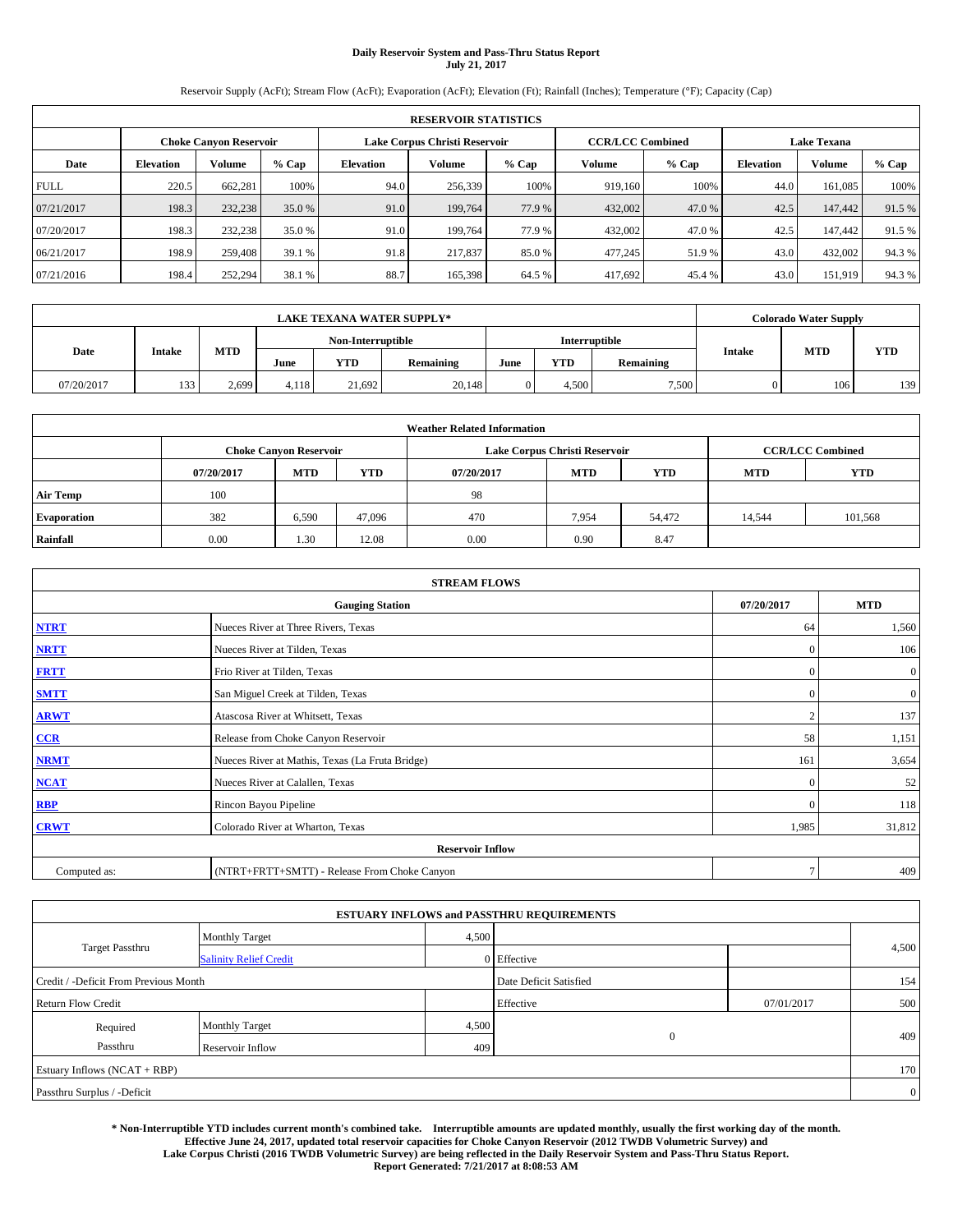# **Daily Reservoir System and Pass-Thru Status Report July 22, 2017**

Reservoir Supply (AcFt); Stream Flow (AcFt); Evaporation (AcFt); Elevation (Ft); Rainfall (Inches); Temperature (°F); Capacity (Cap)

|             | <b>RESERVOIR STATISTICS</b> |                               |        |                               |         |        |                         |         |                    |               |        |  |  |
|-------------|-----------------------------|-------------------------------|--------|-------------------------------|---------|--------|-------------------------|---------|--------------------|---------------|--------|--|--|
|             |                             | <b>Choke Canvon Reservoir</b> |        | Lake Corpus Christi Reservoir |         |        | <b>CCR/LCC Combined</b> |         | <b>Lake Texana</b> |               |        |  |  |
| Date        | <b>Elevation</b>            | <b>Volume</b>                 | % Cap  | <b>Elevation</b>              | Volume  | % Cap  | Volume                  | $%$ Cap | <b>Elevation</b>   | <b>Volume</b> | % Cap  |  |  |
| <b>FULL</b> | 220.5                       | 662.281                       | 100%   | 94.0                          | 256,339 | 100%   | 919.160                 | 100%    | 44.0               | 161,085       | 100%   |  |  |
| 07/22/2017  | 198.2                       | 230,875                       | 34.8%  | 91.0                          | 199,764 | 77.9 % | 430,639                 | 46.9%   | 42.5               | 147,442       | 91.5%  |  |  |
| 07/21/2017  | 198.3                       | 232,238                       | 35.0 % | 91.0                          | 199,764 | 77.9 % | 432,002                 | 47.0 %  | 42.5               | 147,442       | 91.5 % |  |  |
| 06/22/2017  | 198.9                       | 258.673                       | 39.0 % | 91.7                          | 216,618 | 84.5 % | 475.291                 | 51.7 %  | 43.0               | 430,639       | 94.3%  |  |  |
| 07/22/2016  | 198.4                       | 251,860                       | 38.0%  | 88.6                          | 164,920 | 64.3 % | 416,780                 | 45.3 %  | 43.0               | 151,919       | 94.3%  |  |  |

|            | <b>LAKE TEXANA WATER SUPPLY*</b> |            |       |                   |           |      |            |               |               | Colorado Water Supply |            |
|------------|----------------------------------|------------|-------|-------------------|-----------|------|------------|---------------|---------------|-----------------------|------------|
|            |                                  |            |       | Non-Interruptible |           |      |            | Interruptible |               | <b>MTD</b>            |            |
| Date       | <b>Intake</b>                    | <b>MTD</b> | June  | YTD               | Remaining | June | <b>YTD</b> | Remaining     | <b>Intake</b> |                       | <b>YTD</b> |
| 07/21/2017 | 133                              | 2.833      | 4.118 | 21,825            | 20,015    |      | 4.500      | 7,500         |               | 106                   | 139        |

|                    | <b>Weather Related Information</b> |                               |            |            |                               |                         |            |            |  |  |  |  |
|--------------------|------------------------------------|-------------------------------|------------|------------|-------------------------------|-------------------------|------------|------------|--|--|--|--|
|                    |                                    | <b>Choke Canyon Reservoir</b> |            |            | Lake Corpus Christi Reservoir | <b>CCR/LCC Combined</b> |            |            |  |  |  |  |
|                    | 07/21/2017                         | <b>MTD</b>                    | <b>YTD</b> | 07/21/2017 | <b>MTD</b>                    | <b>YTD</b>              | <b>MTD</b> | <b>YTD</b> |  |  |  |  |
| <b>Air Temp</b>    | 99                                 |                               |            | 98         |                               |                         |            |            |  |  |  |  |
| <b>Evaporation</b> | 412                                | 7.002                         | 47.508     | 470        | 8,424                         | 54,942                  | 15.426     | 102,450    |  |  |  |  |
| Rainfall           | 0.00                               | 1.30                          | 12.08      | 0.00       | 0.90                          | 8.47                    |            |            |  |  |  |  |

| <b>STREAM FLOWS</b> |                                                 |              |                  |  |  |  |  |  |  |  |
|---------------------|-------------------------------------------------|--------------|------------------|--|--|--|--|--|--|--|
|                     | <b>Gauging Station</b>                          |              |                  |  |  |  |  |  |  |  |
| <b>NTRT</b>         | Nueces River at Three Rivers, Texas             | 64           | 1,624            |  |  |  |  |  |  |  |
| <b>NRTT</b>         | Nueces River at Tilden, Texas                   | $\Omega$     | 106              |  |  |  |  |  |  |  |
| <b>FRTT</b>         | Frio River at Tilden, Texas                     | $\mathbf{0}$ | $\boldsymbol{0}$ |  |  |  |  |  |  |  |
| <b>SMTT</b>         | San Miguel Creek at Tilden, Texas               | $\mathbf{0}$ | $\mathbf{0}$     |  |  |  |  |  |  |  |
| <b>ARWT</b>         | Atascosa River at Whitsett, Texas               |              |                  |  |  |  |  |  |  |  |
| $CCR$               | Release from Choke Canyon Reservoir             |              |                  |  |  |  |  |  |  |  |
| <b>NRMT</b>         | Nueces River at Mathis, Texas (La Fruta Bridge) | 186          | 3,840            |  |  |  |  |  |  |  |
| <b>NCAT</b>         | Nueces River at Calallen, Texas                 | $\Omega$     | 52               |  |  |  |  |  |  |  |
| RBP                 | Rincon Bayou Pipeline                           | $\Omega$     | 118              |  |  |  |  |  |  |  |
| <b>CRWT</b>         | Colorado River at Wharton, Texas                | 1,790        | 33,602           |  |  |  |  |  |  |  |
|                     | <b>Reservoir Inflow</b>                         |              |                  |  |  |  |  |  |  |  |
| Computed as:        | (NTRT+FRTT+SMTT) - Release From Choke Canyon    |              |                  |  |  |  |  |  |  |  |

|                                       |                               |       | <b>ESTUARY INFLOWS and PASSTHRU REQUIREMENTS</b> |            |                |  |
|---------------------------------------|-------------------------------|-------|--------------------------------------------------|------------|----------------|--|
|                                       | <b>Monthly Target</b>         | 4,500 |                                                  |            |                |  |
| <b>Target Passthru</b>                | <b>Salinity Relief Credit</b> |       | $0$ Effective                                    |            | 4,500          |  |
| Credit / -Deficit From Previous Month |                               |       | Date Deficit Satisfied                           |            | 154            |  |
| <b>Return Flow Credit</b>             |                               |       | Effective                                        | 07/01/2017 | 500            |  |
| Required                              | <b>Monthly Target</b>         | 4,500 |                                                  |            |                |  |
| Passthru                              | Reservoir Inflow              | 415   | $\theta$                                         |            | 415            |  |
| Estuary Inflows (NCAT + RBP)          |                               |       |                                                  |            | 170            |  |
| Passthru Surplus / -Deficit           |                               |       |                                                  |            | $\overline{0}$ |  |

**\* Non-Interruptible YTD includes current month's combined take. Interruptible amounts are updated monthly, usually the first working day of the month. Effective June 24, 2017, updated total reservoir capacities for Choke Canyon Reservoir (2012 TWDB Volumetric Survey) and Lake Corpus Christi (2016 TWDB Volumetric Survey) are being reflected in the Daily Reservoir System and Pass-Thru Status Report. Report Generated: 7/22/2017 at 8:19:13 AM**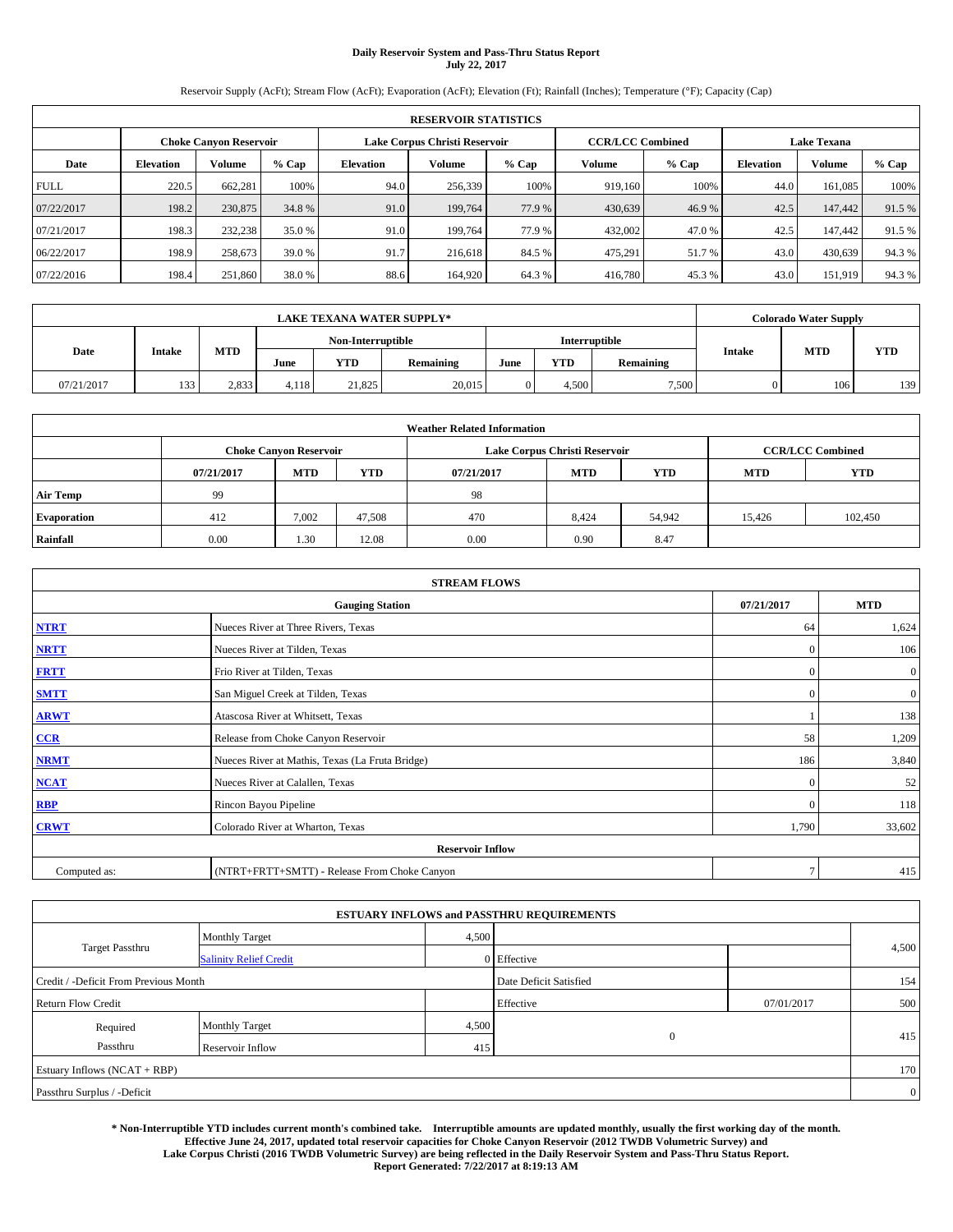# **Daily Reservoir System and Pass-Thru Status Report July 23, 2017**

Reservoir Supply (AcFt); Stream Flow (AcFt); Evaporation (AcFt); Elevation (Ft); Rainfall (Inches); Temperature (°F); Capacity (Cap)

| <b>RESERVOIR STATISTICS</b> |                  |                               |        |                  |                               |        |                         |         |                  |                    |        |
|-----------------------------|------------------|-------------------------------|--------|------------------|-------------------------------|--------|-------------------------|---------|------------------|--------------------|--------|
|                             |                  | <b>Choke Canvon Reservoir</b> |        |                  | Lake Corpus Christi Reservoir |        | <b>CCR/LCC Combined</b> |         |                  | <b>Lake Texana</b> |        |
| Date                        | <b>Elevation</b> | <b>Volume</b>                 | % Cap  | <b>Elevation</b> | Volume                        | % Cap  | Volume                  | $%$ Cap | <b>Elevation</b> | <b>Volume</b>      | % Cap  |
| <b>FULL</b>                 | 220.5            | 662.281                       | 100%   | 94.0             | 256,339                       | 100%   | 919.160                 | 100%    | 44.0             | 161,085            | 100%   |
| 07/23/2017                  | 198.2            | 230,875                       | 34.8%  | 90.9             | 197,976                       | 77.2 % | 428,851                 | 46.7 %  | 42.5             | 147,442            | 91.5%  |
| 07/22/2017                  | 198.2            | 230,875                       | 34.8%  | 91.0             | 199,764                       | 77.9 % | 430.639                 | 46.9%   | 42.5             | 147,442            | 91.5 % |
| 06/23/2017                  | 198.8            | 258,233                       | 39.0 % | 91.7             | 215,402                       | 84.0%  | 473,635                 | 51.5 %  | 42.9             | 428.851            | 93.8%  |
| 07/23/2016                  | 198.4            | 251,148                       | 37.9 % | 88.6             | 164.283                       | 64.1 % | 415,431                 | 45.2 %  | 43.0             | 151,919            | 94.3%  |

| <b>LAKE TEXANA WATER SUPPLY*</b> |               |            |                   |        |               |      |            |           | <b>Colorado Water Supply</b> |            |            |
|----------------------------------|---------------|------------|-------------------|--------|---------------|------|------------|-----------|------------------------------|------------|------------|
|                                  |               |            | Non-Interruptible |        | Interruptible |      |            |           |                              |            |            |
| Date                             | <b>Intake</b> | <b>MTD</b> | June              | YTD    | Remaining     | June | <b>YTD</b> | Remaining | <b>Intake</b>                | <b>MTD</b> | <b>YTD</b> |
| 07/22/2017                       | 134           | 2.966      | 4.118             | 21.959 | 19,881        |      | 4.500      | 7,500     |                              | 106        | 139        |

| <b>Weather Related Information</b> |            |                               |            |            |                               |                         |            |            |  |  |
|------------------------------------|------------|-------------------------------|------------|------------|-------------------------------|-------------------------|------------|------------|--|--|
|                                    |            | <b>Choke Canyon Reservoir</b> |            |            | Lake Corpus Christi Reservoir | <b>CCR/LCC Combined</b> |            |            |  |  |
|                                    | 07/22/2017 | <b>MTD</b>                    | <b>YTD</b> | 07/22/2017 | <b>MTD</b>                    | <b>YTD</b>              | <b>MTD</b> | <b>YTD</b> |  |  |
| <b>Air Temp</b>                    | 102        |                               |            | 99         |                               |                         |            |            |  |  |
| <b>Evaporation</b>                 | 365        | 7,367                         | 47.873     | 551        | 8,975                         | 55,493                  | 16,342     | 103,366    |  |  |
| Rainfall                           | 0.00       | 1.30                          | 12.08      | 0.00       | 0.90                          | 8.47                    |            |            |  |  |

| <b>STREAM FLOWS</b> |                                                 |              |                  |  |  |  |  |  |  |
|---------------------|-------------------------------------------------|--------------|------------------|--|--|--|--|--|--|
|                     | <b>Gauging Station</b>                          |              |                  |  |  |  |  |  |  |
| <b>NTRT</b>         | Nueces River at Three Rivers, Texas             |              |                  |  |  |  |  |  |  |
| <b>NRTT</b>         | Nueces River at Tilden, Texas                   | $\mathbf{0}$ | 106              |  |  |  |  |  |  |
| <b>FRTT</b>         | Frio River at Tilden, Texas                     | $\mathbf{0}$ | $\boldsymbol{0}$ |  |  |  |  |  |  |
| <b>SMTT</b>         | San Miguel Creek at Tilden, Texas               | $\mathbf{0}$ | $\overline{0}$   |  |  |  |  |  |  |
| <b>ARWT</b>         | Atascosa River at Whitsett, Texas               |              |                  |  |  |  |  |  |  |
| $CCR$               | Release from Choke Canyon Reservoir             | 58           | 1,266            |  |  |  |  |  |  |
| <b>NRMT</b>         | Nueces River at Mathis, Texas (La Fruta Bridge) | 208          | 4,048            |  |  |  |  |  |  |
| <b>NCAT</b>         | Nueces River at Calallen, Texas                 | $\mathbf{0}$ | 52               |  |  |  |  |  |  |
| RBP                 | Rincon Bayou Pipeline                           | $\Omega$     | 118              |  |  |  |  |  |  |
| <b>CRWT</b>         | Colorado River at Wharton, Texas                | 1,519        | 35,121           |  |  |  |  |  |  |
|                     | <b>Reservoir Inflow</b>                         |              |                  |  |  |  |  |  |  |
| Computed as:        | (NTRT+FRTT+SMTT) - Release From Choke Canyon    | 6            | 422              |  |  |  |  |  |  |

| <b>ESTUARY INFLOWS and PASSTHRU REQUIREMENTS</b> |                               |       |                        |            |                |  |  |  |  |  |
|--------------------------------------------------|-------------------------------|-------|------------------------|------------|----------------|--|--|--|--|--|
|                                                  | <b>Monthly Target</b>         | 4,500 |                        |            |                |  |  |  |  |  |
| <b>Target Passthru</b>                           | <b>Salinity Relief Credit</b> |       | 0 Effective            |            | 4,500          |  |  |  |  |  |
| Credit / -Deficit From Previous Month            |                               |       | Date Deficit Satisfied |            | 154            |  |  |  |  |  |
| <b>Return Flow Credit</b>                        |                               |       | Effective              | 07/01/2017 | 500            |  |  |  |  |  |
| Required                                         | <b>Monthly Target</b>         | 4,500 |                        |            |                |  |  |  |  |  |
| Passthru                                         | Reservoir Inflow              | 422   | $\mathbf{0}$           |            | 422            |  |  |  |  |  |
| Estuary Inflows (NCAT + RBP)                     |                               |       |                        |            | 170            |  |  |  |  |  |
| Passthru Surplus / -Deficit                      |                               |       |                        |            | $\overline{0}$ |  |  |  |  |  |

**\* Non-Interruptible YTD includes current month's combined take. Interruptible amounts are updated monthly, usually the first working day of the month. Effective June 24, 2017, updated total reservoir capacities for Choke Canyon Reservoir (2012 TWDB Volumetric Survey) and Lake Corpus Christi (2016 TWDB Volumetric Survey) are being reflected in the Daily Reservoir System and Pass-Thru Status Report. Report Generated: 7/23/2017 at 8:34:29 AM**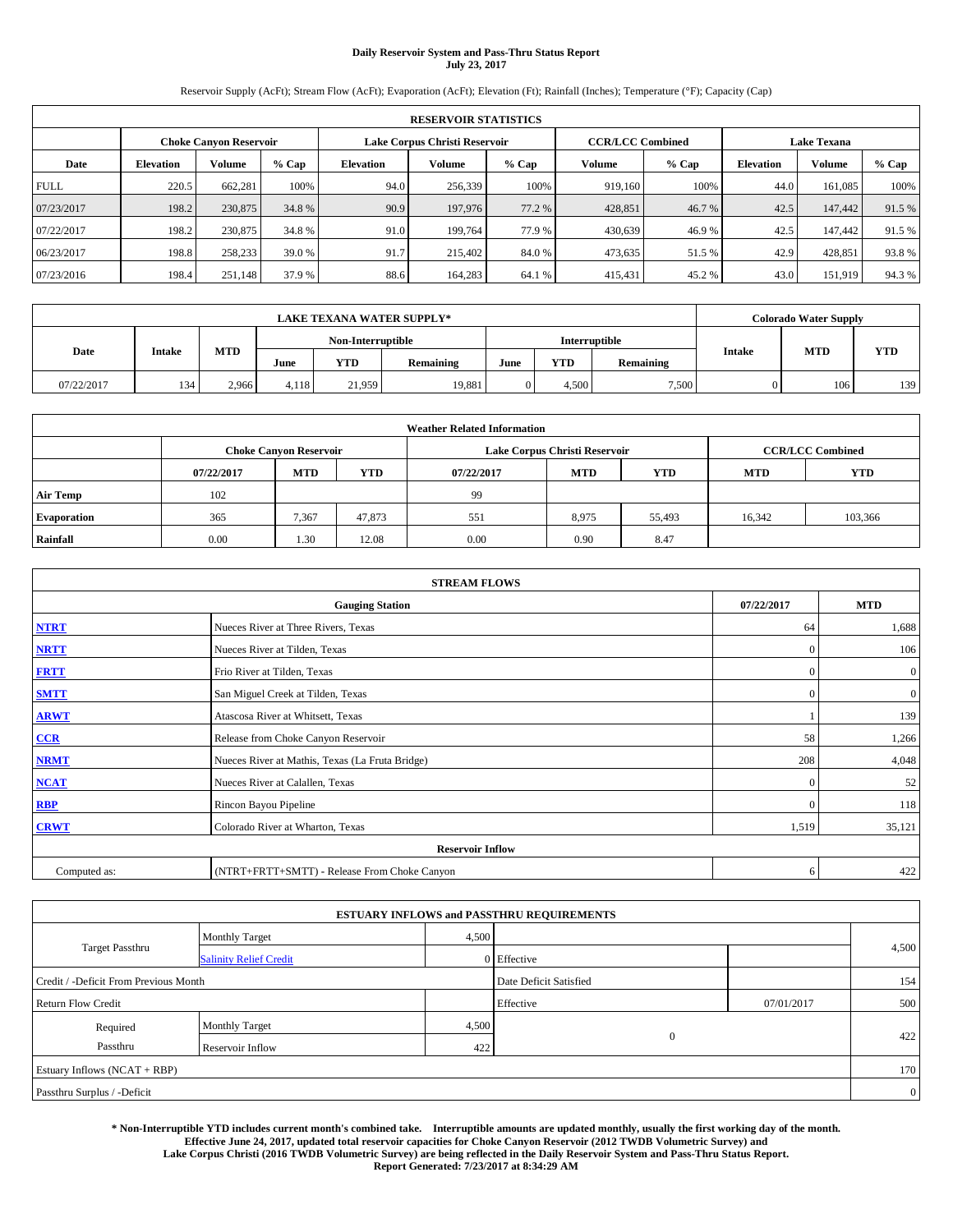# **Daily Reservoir System and Pass-Thru Status Report July 24, 2017**

Reservoir Supply (AcFt); Stream Flow (AcFt); Evaporation (AcFt); Elevation (Ft); Rainfall (Inches); Temperature (°F); Capacity (Cap)

| <b>RESERVOIR STATISTICS</b> |                  |                               |        |                  |                               |        |                         |         |                  |                    |        |
|-----------------------------|------------------|-------------------------------|--------|------------------|-------------------------------|--------|-------------------------|---------|------------------|--------------------|--------|
|                             |                  | <b>Choke Canvon Reservoir</b> |        |                  | Lake Corpus Christi Reservoir |        | <b>CCR/LCC Combined</b> |         |                  | <b>Lake Texana</b> |        |
| Date                        | <b>Elevation</b> | <b>Volume</b>                 | % Cap  | <b>Elevation</b> | Volume                        | % Cap  | Volume                  | $%$ Cap | <b>Elevation</b> | <b>Volume</b>      | % Cap  |
| <b>FULL</b>                 | 220.5            | 662.281                       | 100%   | 94.0             | 256,339                       | 100%   | 919.160                 | 100%    | 44.0             | 161,085            | 100%   |
| 07/24/2017                  | 198.1            | 229,517                       | 34.6 % | 90.9             | 197,976                       | 77.2 % | 427,493                 | 46.5 %  | 42.5             | 147,442            | 91.5%  |
| 07/23/2017                  | 198.2            | 230,875                       | 34.8%  | 90.9             | 197,976                       | 77.2 % | 428.851                 | 46.7 %  | 42.5             | 147,442            | 91.5 % |
| 06/24/2017                  | 198.8            | 239,125                       | 36.1 % | 91.7             | 212,485                       | 82.9 % | 451,610                 | 49.1 %  | 42.9             | 427.493            | 93.8%  |
| 07/24/2016                  | 198.3            | 250.294                       | 37.8 % | 88.5             | 163.488                       | 63.8%  | 413,782                 | 45.0%   | 43.0             | 151,919            | 94.3%  |

| <b>LAKE TEXANA WATER SUPPLY*</b> |               |            |       |                   |           |      |            | Colorado Water Supply |               |            |            |
|----------------------------------|---------------|------------|-------|-------------------|-----------|------|------------|-----------------------|---------------|------------|------------|
|                                  |               |            |       | Non-Interruptible |           |      |            | Interruptible         |               |            |            |
| Date                             | <b>Intake</b> | <b>MTD</b> | June  | YTD               | Remaining | June | <b>YTD</b> | Remaining             | <b>Intake</b> | <b>MTD</b> | <b>YTD</b> |
| 07/23/2017                       | 134           | 3.100      | 4.118 | 22,092            | 19,748    |      | 4.500      | 7,500                 |               | 106        | 139        |

| <b>Weather Related Information</b> |            |                               |            |            |                               |                         |            |            |  |  |
|------------------------------------|------------|-------------------------------|------------|------------|-------------------------------|-------------------------|------------|------------|--|--|
|                                    |            | <b>Choke Canyon Reservoir</b> |            |            | Lake Corpus Christi Reservoir | <b>CCR/LCC Combined</b> |            |            |  |  |
|                                    | 07/23/2017 | <b>MTD</b>                    | <b>YTD</b> | 07/23/2017 | <b>MTD</b>                    | <b>YTD</b>              | <b>MTD</b> | <b>YTD</b> |  |  |
| <b>Air Temp</b>                    | 101        |                               |            | 103        |                               |                         |            |            |  |  |
| <b>Evaporation</b>                 | 419        | 7,786                         | 48.292     | 395        | 9,370                         | 55,888                  | 17.156     | 104,180    |  |  |
| Rainfall                           | 0.00       | 1.30                          | 12.08      | 0.00       | 0.90                          | 8.47                    |            |            |  |  |

| <b>STREAM FLOWS</b> |                                                 |              |                  |  |  |  |  |  |  |
|---------------------|-------------------------------------------------|--------------|------------------|--|--|--|--|--|--|
|                     | <b>Gauging Station</b>                          |              |                  |  |  |  |  |  |  |
| <b>NTRT</b>         | Nueces River at Three Rivers, Texas             |              |                  |  |  |  |  |  |  |
| <b>NRTT</b>         | Nueces River at Tilden, Texas                   | $\mathbf{0}$ | 106              |  |  |  |  |  |  |
| <b>FRTT</b>         | Frio River at Tilden, Texas                     | $\mathbf{0}$ | $\boldsymbol{0}$ |  |  |  |  |  |  |
| <b>SMTT</b>         | San Miguel Creek at Tilden, Texas               | $\mathbf{0}$ | $\overline{0}$   |  |  |  |  |  |  |
| <b>ARWT</b>         | Atascosa River at Whitsett, Texas               |              |                  |  |  |  |  |  |  |
| $CCR$               | Release from Choke Canyon Reservoir             | 58           | 1,324            |  |  |  |  |  |  |
| <b>NRMT</b>         | Nueces River at Mathis, Texas (La Fruta Bridge) | 218          | 4,267            |  |  |  |  |  |  |
| <b>NCAT</b>         | Nueces River at Calallen, Texas                 | $\mathbf{0}$ | 52               |  |  |  |  |  |  |
| RBP                 | Rincon Bayou Pipeline                           | $\Omega$     | 118              |  |  |  |  |  |  |
| <b>CRWT</b>         | Colorado River at Wharton, Texas                | 1,255        | 36,375           |  |  |  |  |  |  |
|                     | <b>Reservoir Inflow</b>                         |              |                  |  |  |  |  |  |  |
| Computed as:        | 6                                               | 428          |                  |  |  |  |  |  |  |

|                                       |                               |       | <b>ESTUARY INFLOWS and PASSTHRU REQUIREMENTS</b> |            |                |
|---------------------------------------|-------------------------------|-------|--------------------------------------------------|------------|----------------|
|                                       | <b>Monthly Target</b>         | 4,500 |                                                  |            |                |
| Target Passthru                       | <b>Salinity Relief Credit</b> |       | $0$ Effective                                    |            | 4,500          |
| Credit / -Deficit From Previous Month |                               |       | Date Deficit Satisfied                           |            | 154            |
| <b>Return Flow Credit</b>             |                               |       | Effective                                        | 07/01/2017 | 500            |
| Required                              | <b>Monthly Target</b>         | 4,500 |                                                  |            |                |
| Passthru                              | Reservoir Inflow              | 428   | $\theta$                                         |            | 428            |
| Estuary Inflows (NCAT + RBP)          |                               |       |                                                  |            | 170            |
| Passthru Surplus / -Deficit           |                               |       |                                                  |            | $\overline{0}$ |

**\* Non-Interruptible YTD includes current month's combined take. Interruptible amounts are updated monthly, usually the first working day of the month. Effective June 24, 2017, updated total reservoir capacities for Choke Canyon Reservoir (2012 TWDB Volumetric Survey) and Lake Corpus Christi (2016 TWDB Volumetric Survey) are being reflected in the Daily Reservoir System and Pass-Thru Status Report. Report Generated: 7/24/2017 at 8:59:58 AM**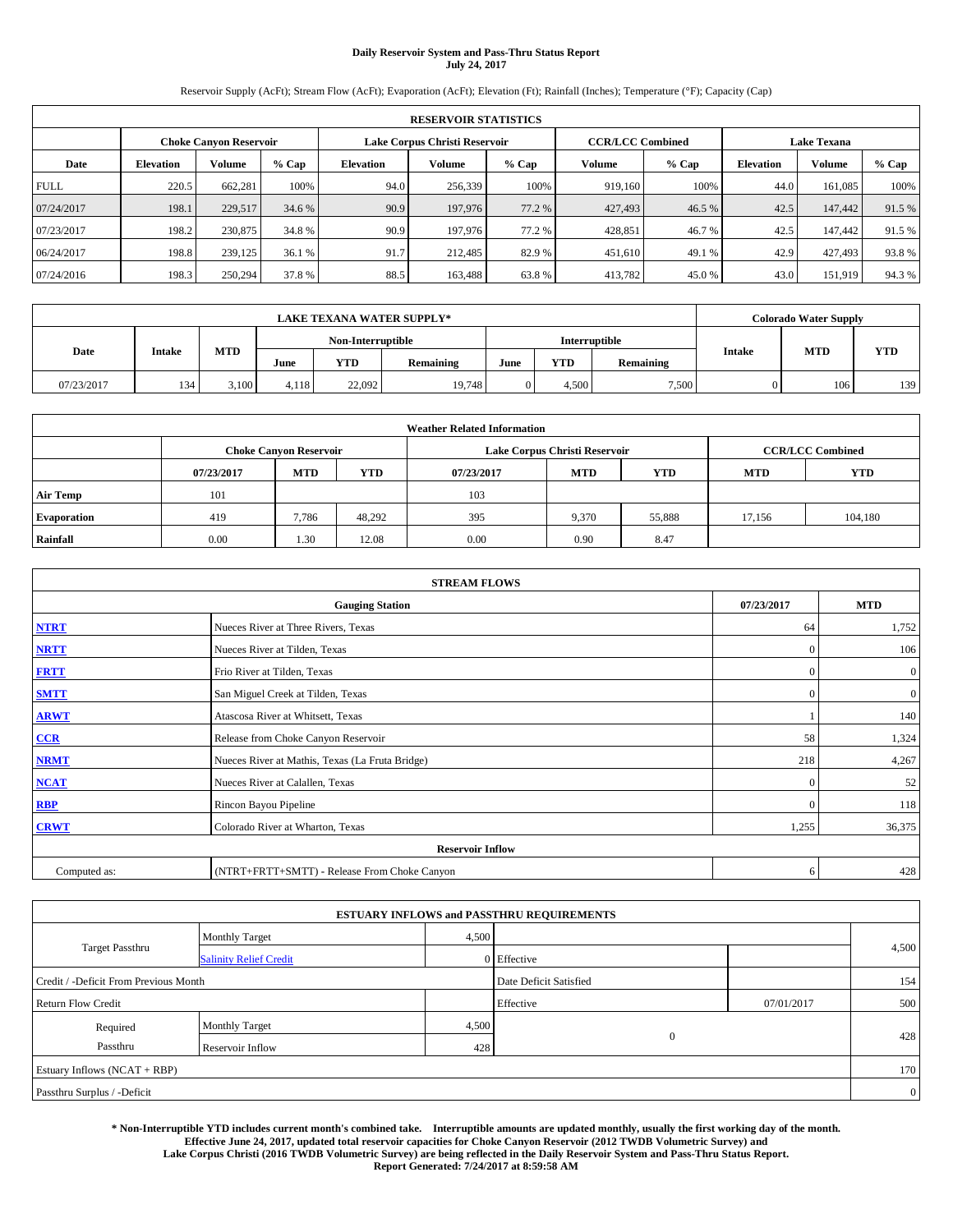# **Daily Reservoir System and Pass-Thru Status Report July 25, 2017**

Reservoir Supply (AcFt); Stream Flow (AcFt); Evaporation (AcFt); Elevation (Ft); Rainfall (Inches); Temperature (°F); Capacity (Cap)

|             | <b>RESERVOIR STATISTICS</b>   |               |        |           |                               |        |                         |         |                  |                    |        |  |
|-------------|-------------------------------|---------------|--------|-----------|-------------------------------|--------|-------------------------|---------|------------------|--------------------|--------|--|
|             | <b>Choke Canyon Reservoir</b> |               |        |           | Lake Corpus Christi Reservoir |        | <b>CCR/LCC Combined</b> |         |                  | <b>Lake Texana</b> |        |  |
| Date        | <b>Elevation</b>              | <b>Volume</b> | % Cap  | Elevation | Volume                        | % Cap  | Volume                  | $%$ Cap | <b>Elevation</b> | <b>Volume</b>      | % Cap  |  |
| <b>FULL</b> | 220.5                         | 662.281       | 100%   | 94.0      | 256,339                       | 100%   | 919,160                 | 100%    | 44.0             | 161,085            | 100%   |  |
| 07/25/2017  | 198.1                         | 229,517       | 34.6 % | 90.8      | 196.197                       | 76.5 % | 425,714                 | 46.3%   | 42.4             | 146,555            | 91.0%  |  |
| 07/24/2017  | 198.1                         | 229.517       | 34.6 % | 90.9      | 197,976                       | 77.2 % | 427,493                 | 46.5 %  | 42.5             | 147,442            | 91.5 % |  |
| 06/25/2017  | 198.8                         | 239,125       | 36.1 % | 91.6      | 210,649                       | 82.2 % | 449,774                 | 48.9%   | 42.9             | 425,714            | 93.8%  |  |
| 07/25/2016  | 198.3                         | 250,436       | 37.8%  | 88.5      | 163,170                       | 63.7 % | 413,606                 | 45.0%   | 43.0             | 151,919            | 94.3%  |  |

|            | <b>LAKE TEXANA WATER SUPPLY*</b> |            |       |                   |           |      |            |               |               | Colorado Water Supply |            |  |
|------------|----------------------------------|------------|-------|-------------------|-----------|------|------------|---------------|---------------|-----------------------|------------|--|
|            |                                  |            |       | Non-Interruptible |           |      |            | Interruptible |               |                       |            |  |
| Date       | <b>Intake</b>                    | <b>MTD</b> | June  | YTD               | Remaining | June | <b>YTD</b> | Remaining     | <b>Intake</b> | <b>MTD</b>            | <b>YTD</b> |  |
| 07/24/2017 | 134                              | 3.234      | 4.118 | 22,226            | 19.614    |      | 4.500      | 7,500         |               | 106                   | 139        |  |

| <b>Weather Related Information</b> |                               |            |            |            |                               |                         |            |            |  |  |
|------------------------------------|-------------------------------|------------|------------|------------|-------------------------------|-------------------------|------------|------------|--|--|
|                                    | <b>Choke Canyon Reservoir</b> |            |            |            | Lake Corpus Christi Reservoir | <b>CCR/LCC Combined</b> |            |            |  |  |
|                                    | 07/24/2017                    | <b>MTD</b> | <b>YTD</b> | 07/24/2017 | <b>MTD</b>                    | <b>YTD</b>              | <b>MTD</b> | <b>YTD</b> |  |  |
| <b>Air Temp</b>                    | 100                           |            |            | 98         |                               |                         |            |            |  |  |
| <b>Evaporation</b>                 | 411                           | 8,197      | 48.703     | 455        | 9,825                         | 56,343                  | 18.022     | 105,046    |  |  |
| Rainfall                           | 0.00                          | 1.30       | 12.08      | 0.00       | 0.90                          | 8.47                    |            |            |  |  |

| <b>STREAM FLOWS</b> |                                                 |              |                |  |  |  |  |  |  |
|---------------------|-------------------------------------------------|--------------|----------------|--|--|--|--|--|--|
|                     | <b>Gauging Station</b>                          | 07/24/2017   | <b>MTD</b>     |  |  |  |  |  |  |
| <b>NTRT</b>         | Nueces River at Three Rivers, Texas             | 63           | 1,814          |  |  |  |  |  |  |
| <b>NRTT</b>         | Nueces River at Tilden, Texas                   | $\mathbf{0}$ | 106            |  |  |  |  |  |  |
| <b>FRTT</b>         | Frio River at Tilden, Texas                     | $\mathbf{0}$ | $\mathbf{0}$   |  |  |  |  |  |  |
| <b>SMTT</b>         | San Miguel Creek at Tilden, Texas               | $\mathbf{0}$ | $\overline{0}$ |  |  |  |  |  |  |
| <b>ARWT</b>         | Atascosa River at Whitsett, Texas               |              | 141            |  |  |  |  |  |  |
| $CCR$               | Release from Choke Canyon Reservoir             | 58           | 1,382          |  |  |  |  |  |  |
| <b>NRMT</b>         | Nueces River at Mathis, Texas (La Fruta Bridge) | 222          | 4,489          |  |  |  |  |  |  |
| <b>NCAT</b>         | Nueces River at Calallen, Texas                 | $\Omega$     | 52             |  |  |  |  |  |  |
| RBP                 | Rincon Bayou Pipeline                           | $\mathbf{0}$ | 118            |  |  |  |  |  |  |
| <b>CRWT</b>         | Colorado River at Wharton, Texas                | 1,187        | 37,562         |  |  |  |  |  |  |
|                     | <b>Reservoir Inflow</b>                         |              |                |  |  |  |  |  |  |
| Computed as:        | (NTRT+FRTT+SMTT) - Release From Choke Canyon    |              |                |  |  |  |  |  |  |

| <b>ESTUARY INFLOWS and PASSTHRU REQUIREMENTS</b> |                               |       |                        |            |                |  |  |  |  |  |
|--------------------------------------------------|-------------------------------|-------|------------------------|------------|----------------|--|--|--|--|--|
|                                                  | <b>Monthly Target</b>         | 4,500 |                        |            |                |  |  |  |  |  |
| <b>Target Passthru</b>                           | <b>Salinity Relief Credit</b> |       | 0 Effective            |            | 4,500          |  |  |  |  |  |
| Credit / -Deficit From Previous Month            |                               |       | Date Deficit Satisfied |            | 154            |  |  |  |  |  |
| <b>Return Flow Credit</b>                        |                               |       | Effective              | 07/01/2017 | 500            |  |  |  |  |  |
| Required                                         | <b>Monthly Target</b>         | 4,500 |                        |            |                |  |  |  |  |  |
| Passthru<br>Reservoir Inflow                     |                               |       | $\mathbf{0}$<br>433    |            | 433            |  |  |  |  |  |
| Estuary Inflows (NCAT + RBP)                     |                               |       |                        |            | 170            |  |  |  |  |  |
| Passthru Surplus / -Deficit                      |                               |       |                        |            | $\overline{0}$ |  |  |  |  |  |

**\* Non-Interruptible YTD includes current month's combined take. Interruptible amounts are updated monthly, usually the first working day of the month. Effective June 24, 2017, updated total reservoir capacities for Choke Canyon Reservoir (2012 TWDB Volumetric Survey) and Lake Corpus Christi (2016 TWDB Volumetric Survey) are being reflected in the Daily Reservoir System and Pass-Thru Status Report. Report Generated: 7/25/2017 at 9:15:08 AM**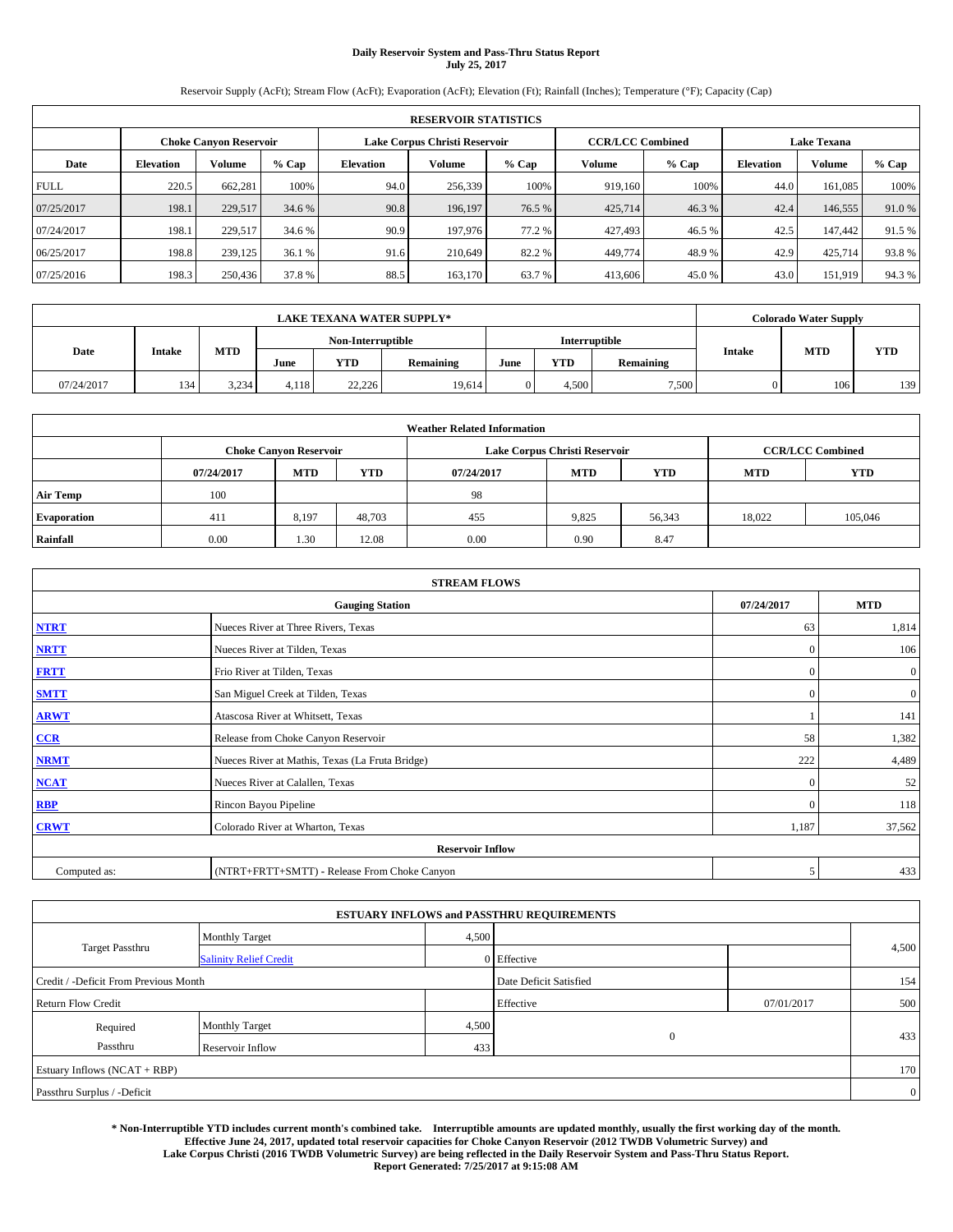# **Daily Reservoir System and Pass-Thru Status Report July 26, 2017**

Reservoir Supply (AcFt); Stream Flow (AcFt); Evaporation (AcFt); Elevation (Ft); Rainfall (Inches); Temperature (°F); Capacity (Cap)

|             | <b>RESERVOIR STATISTICS</b>   |               |        |                               |         |         |                         |         |                    |         |       |
|-------------|-------------------------------|---------------|--------|-------------------------------|---------|---------|-------------------------|---------|--------------------|---------|-------|
|             | <b>Choke Canvon Reservoir</b> |               |        | Lake Corpus Christi Reservoir |         |         | <b>CCR/LCC Combined</b> |         | <b>Lake Texana</b> |         |       |
| Date        | <b>Elevation</b>              | <b>Volume</b> | % Cap  | <b>Elevation</b>              | Volume  | $%$ Cap | Volume                  | $%$ Cap | <b>Elevation</b>   | Volume  | % Cap |
| <b>FULL</b> | 220.5                         | 662.281       | 100%   | 94.0                          | 256,339 | 100%    | 919,160                 | 100%    | 44.0               | 161.085 | 100%  |
| 07/26/2017  | 198.1                         | 229,517       | 34.6 % | 90.8                          | 196,197 | 76.5 %  | 425,714                 | 46.3 %  | 42.4               | 146,555 | 91.0% |
| 07/25/2017  | 198.1                         | 229.517       | 34.6 % | 90.8                          | 196,197 | 76.5 %  | 425,714                 | 46.3 %  | 42.4               | 146,555 | 91.0% |
| 06/26/2017  | 198.9                         | 240.518       | 36.3%  | 91.6                          | 210,649 | 82.2 %  | 451,167                 | 49.1 %  | 42.9               | 425,714 | 93.8% |
| 07/26/2016  | 198.3                         | 249,867       | 37.7 % | 88.5                          | 162,536 | 63.4 %  | 412,403                 | 44.9 %  | 43.0               | 151,919 | 94.3% |

|            | <b>LAKE TEXANA WATER SUPPLY*</b> |            |       |                   |           |                      |            |           |               | <b>Colorado Water Supply</b> |            |  |
|------------|----------------------------------|------------|-------|-------------------|-----------|----------------------|------------|-----------|---------------|------------------------------|------------|--|
|            |                                  |            |       | Non-Interruptible |           | <b>Interruptible</b> |            |           |               |                              |            |  |
| Date       | <b>Intake</b>                    | <b>MTD</b> | June  | <b>YTD</b>        | Remaining | June                 | <b>YTD</b> | Remaining | <b>Intake</b> | <b>MTD</b>                   | <b>YTD</b> |  |
| 07/25/2017 | 134                              | 3.368      | 4.118 | 22,360            | 19,480    |                      | 4.500      | 7,500     |               | 106                          | 139        |  |

| <b>Weather Related Information</b> |                               |                                                                           |        |                               |                         |        |        |            |  |  |
|------------------------------------|-------------------------------|---------------------------------------------------------------------------|--------|-------------------------------|-------------------------|--------|--------|------------|--|--|
|                                    | <b>Choke Canyon Reservoir</b> |                                                                           |        | Lake Corpus Christi Reservoir | <b>CCR/LCC Combined</b> |        |        |            |  |  |
|                                    | 07/25/2017                    | <b>YTD</b><br><b>MTD</b><br>YTD<br><b>MTD</b><br><b>MTD</b><br>07/25/2017 |        |                               |                         |        |        | <b>YTD</b> |  |  |
| <b>Air Temp</b>                    | 99                            |                                                                           |        | 98                            |                         |        |        |            |  |  |
| <b>Evaporation</b>                 | 387                           | 8.584                                                                     | 49,090 | 414                           | 10,239                  | 56,757 | 18,823 | 105,847    |  |  |
| Rainfall                           | 0.00                          | 1.30                                                                      | 12.08  | 0.00                          | 0.90                    | 8.47   |        |            |  |  |

| <b>STREAM FLOWS</b> |                                                 |              |                  |  |  |  |  |  |  |
|---------------------|-------------------------------------------------|--------------|------------------|--|--|--|--|--|--|
|                     | <b>Gauging Station</b>                          | 07/25/2017   | <b>MTD</b>       |  |  |  |  |  |  |
| <b>NTRT</b>         | Nueces River at Three Rivers, Texas             | 63           | 1,877            |  |  |  |  |  |  |
| <b>NRTT</b>         | Nueces River at Tilden, Texas                   | $\mathbf{0}$ | 106              |  |  |  |  |  |  |
| <b>FRTT</b>         | Frio River at Tilden, Texas                     | $\mathbf{0}$ | $\boldsymbol{0}$ |  |  |  |  |  |  |
| <b>SMTT</b>         | San Miguel Creek at Tilden, Texas               | $\mathbf{0}$ | $\overline{0}$   |  |  |  |  |  |  |
| <b>ARWT</b>         | Atascosa River at Whitsett, Texas               |              | 141              |  |  |  |  |  |  |
| $CCR$               | Release from Choke Canyon Reservoir             | 58           | 1,439            |  |  |  |  |  |  |
| <b>NRMT</b>         | Nueces River at Mathis, Texas (La Fruta Bridge) | 232          | 4,721            |  |  |  |  |  |  |
| <b>NCAT</b>         | Nueces River at Calallen, Texas                 | $\mathbf{0}$ | 52               |  |  |  |  |  |  |
| RBP                 | Rincon Bayou Pipeline                           | $\Omega$     | 118              |  |  |  |  |  |  |
| <b>CRWT</b>         | Colorado River at Wharton, Texas                | 1,139        | 38,702           |  |  |  |  |  |  |
|                     | <b>Reservoir Inflow</b>                         |              |                  |  |  |  |  |  |  |
| Computed as:        | (NTRT+FRTT+SMTT) - Release From Choke Canyon    | 5            | 438              |  |  |  |  |  |  |

| <b>ESTUARY INFLOWS and PASSTHRU REQUIREMENTS</b> |                               |                        |              |            |                |  |  |  |  |  |
|--------------------------------------------------|-------------------------------|------------------------|--------------|------------|----------------|--|--|--|--|--|
|                                                  | <b>Monthly Target</b>         | 4,500                  |              |            |                |  |  |  |  |  |
| <b>Target Passthru</b>                           | <b>Salinity Relief Credit</b> |                        | 0 Effective  |            | 4,500          |  |  |  |  |  |
| Credit / -Deficit From Previous Month            |                               | Date Deficit Satisfied |              | 154        |                |  |  |  |  |  |
| <b>Return Flow Credit</b>                        |                               |                        | Effective    | 07/01/2017 | 500            |  |  |  |  |  |
| Required                                         | Monthly Target                | 4,500                  |              |            |                |  |  |  |  |  |
| Passthru                                         | Reservoir Inflow              | 438                    | $\mathbf{0}$ |            | 438            |  |  |  |  |  |
| Estuary Inflows (NCAT + RBP)                     |                               |                        |              |            | 170            |  |  |  |  |  |
| Passthru Surplus / -Deficit                      |                               |                        |              |            | $\overline{0}$ |  |  |  |  |  |

**\* Non-Interruptible YTD includes current month's combined take. Interruptible amounts are updated monthly, usually the first working day of the month. Effective June 24, 2017, updated total reservoir capacities for Choke Canyon Reservoir (2012 TWDB Volumetric Survey) and Lake Corpus Christi (2016 TWDB Volumetric Survey) are being reflected in the Daily Reservoir System and Pass-Thru Status Report. Report Generated: 7/26/2017 at 8:15:27 AM**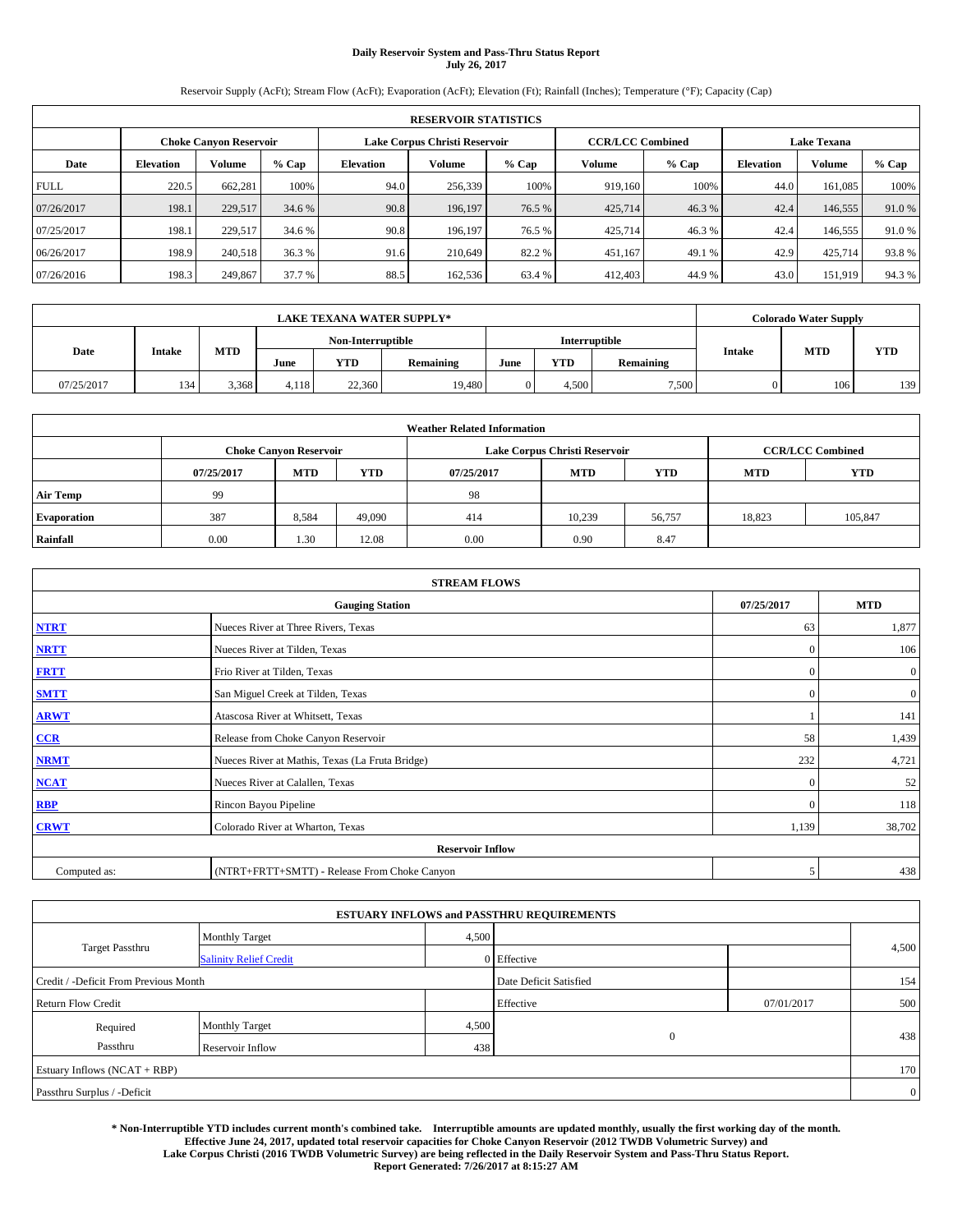# **Daily Reservoir System and Pass-Thru Status Report July 27, 2017**

Reservoir Supply (AcFt); Stream Flow (AcFt); Evaporation (AcFt); Elevation (Ft); Rainfall (Inches); Temperature (°F); Capacity (Cap)

|             | <b>RESERVOIR STATISTICS</b>   |               |        |                               |         |         |         |                         |                  |         |                    |  |
|-------------|-------------------------------|---------------|--------|-------------------------------|---------|---------|---------|-------------------------|------------------|---------|--------------------|--|
|             | <b>Choke Canvon Reservoir</b> |               |        | Lake Corpus Christi Reservoir |         |         |         | <b>CCR/LCC Combined</b> |                  |         | <b>Lake Texana</b> |  |
| Date        | <b>Elevation</b>              | <b>Volume</b> | % Cap  | <b>Elevation</b>              | Volume  | $%$ Cap | Volume  | $%$ Cap                 | <b>Elevation</b> | Volume  | % Cap              |  |
| <b>FULL</b> | 220.5                         | 662.281       | 100%   | 94.0                          | 256,339 | 100%    | 919,160 | 100%                    | 44.0             | 161.085 | 100%               |  |
| 07/27/2017  | 198.1                         | 229,517       | 34.6 % | 90.8                          | 196,197 | 76.5 %  | 425,714 | 46.3 %                  | 42.4             | 146,555 | 91.0%              |  |
| 07/26/2017  | 198.1                         | 229.517       | 34.6 % | 90.8                          | 196,197 | 76.5 %  | 425,714 | 46.3 %                  | 42.4             | 146,555 | 91.0%              |  |
| 06/27/2017  | 198.8                         | 239,125       | 36.1 % | 91.7                          | 212,485 | 82.9 %  | 451.610 | 49.1 %                  | 42.9             | 425,714 | 93.8%              |  |
| 07/27/2016  | 198.2                         | 249,582       | 37.7 % | 88.5                          | 162,695 | 63.5 %  | 412,277 | 44.9 %                  | 43.1             | 152,823 | 94.9%              |  |

|            | <b>LAKE TEXANA WATER SUPPLY*</b> |            |                                    |            |           |      |            |           |               | <b>Colorado Water Supply</b> |            |  |
|------------|----------------------------------|------------|------------------------------------|------------|-----------|------|------------|-----------|---------------|------------------------------|------------|--|
|            |                                  |            | Interruptible<br>Non-Interruptible |            |           |      |            |           |               |                              |            |  |
| Date       | <b>Intake</b>                    | <b>MTD</b> | June                               | <b>YTD</b> | Remaining | June | <b>YTD</b> | Remaining | <b>Intake</b> | <b>MTD</b>                   | <b>YTD</b> |  |
| 07/26/2017 | 134                              | 3.502      | 4.118                              | 22,494     | 19,346    |      | 4.500      | 7,500     |               | 106                          | 139        |  |

| <b>Weather Related Information</b> |            |                                                                           |        |      |                               |                         |        |         |  |
|------------------------------------|------------|---------------------------------------------------------------------------|--------|------|-------------------------------|-------------------------|--------|---------|--|
|                                    |            | <b>Choke Canyon Reservoir</b>                                             |        |      | Lake Corpus Christi Reservoir | <b>CCR/LCC Combined</b> |        |         |  |
|                                    | 07/26/2017 | <b>YTD</b><br><b>MTD</b><br><b>MTD</b><br>YTD<br><b>MTD</b><br>07/26/2017 |        |      |                               |                         |        |         |  |
| <b>Air Temp</b>                    | 100        |                                                                           |        | 99   |                               |                         |        |         |  |
| <b>Evaporation</b>                 | 292        | 8,876                                                                     | 49,382 | 372  | 10.611                        | 57.129                  | 19.487 | 106,511 |  |
| Rainfall                           | 0.00       | 1.30                                                                      | 12.08  | 0.01 | 0.91                          | 8.48                    |        |         |  |

| <b>STREAM FLOWS</b> |                                                 |              |                  |  |  |  |  |  |
|---------------------|-------------------------------------------------|--------------|------------------|--|--|--|--|--|
|                     | 07/26/2017                                      | <b>MTD</b>   |                  |  |  |  |  |  |
| <b>NTRT</b>         | Nueces River at Three Rivers, Texas             | 63           | 1,940            |  |  |  |  |  |
| <b>NRTT</b>         | Nueces River at Tilden, Texas                   | $\mathbf{0}$ | 106              |  |  |  |  |  |
| <b>FRTT</b>         | Frio River at Tilden, Texas                     | $\mathbf{0}$ | $\boldsymbol{0}$ |  |  |  |  |  |
| <b>SMTT</b>         | San Miguel Creek at Tilden, Texas               | $\mathbf{0}$ | $\mathbf{0}$     |  |  |  |  |  |
| <b>ARWT</b>         | Atascosa River at Whitsett, Texas               |              | 142              |  |  |  |  |  |
| $CCR$               | Release from Choke Canyon Reservoir             | 58           | 1,497            |  |  |  |  |  |
| <b>NRMT</b>         | Nueces River at Mathis, Texas (La Fruta Bridge) | 226          | 4,948            |  |  |  |  |  |
| <b>NCAT</b>         | Nueces River at Calallen, Texas                 | $\mathbf{0}$ | 52               |  |  |  |  |  |
| RBP                 | Rincon Bayou Pipeline                           | $\Omega$     | 118              |  |  |  |  |  |
| <b>CRWT</b>         | Colorado River at Wharton, Texas                | 1,008        | 39,710           |  |  |  |  |  |
|                     | <b>Reservoir Inflow</b>                         |              |                  |  |  |  |  |  |
| Computed as:        | (NTRT+FRTT+SMTT) - Release From Choke Canyon    | 5            | 443              |  |  |  |  |  |

|                                       |                               |       | <b>ESTUARY INFLOWS and PASSTHRU REQUIREMENTS</b> |            |                |
|---------------------------------------|-------------------------------|-------|--------------------------------------------------|------------|----------------|
|                                       | <b>Monthly Target</b>         | 4,500 |                                                  |            |                |
| Target Passthru                       | <b>Salinity Relief Credit</b> |       | $0$ Effective                                    |            | 4,500          |
| Credit / -Deficit From Previous Month |                               |       | Date Deficit Satisfied                           |            | 154            |
| <b>Return Flow Credit</b>             |                               |       | Effective                                        | 07/01/2017 | 500            |
| Required                              | <b>Monthly Target</b>         | 4,500 |                                                  |            |                |
| Passthru                              | Reservoir Inflow              | 443   | $\theta$                                         |            | 443            |
| Estuary Inflows (NCAT + RBP)          |                               |       |                                                  |            | 170            |
| Passthru Surplus / -Deficit           |                               |       |                                                  |            | $\overline{0}$ |

**\* Non-Interruptible YTD includes current month's combined take. Interruptible amounts are updated monthly, usually the first working day of the month. Effective June 24, 2017, updated total reservoir capacities for Choke Canyon Reservoir (2012 TWDB Volumetric Survey) and Lake Corpus Christi (2016 TWDB Volumetric Survey) are being reflected in the Daily Reservoir System and Pass-Thru Status Report. Report Generated: 7/27/2017 at 8:52:09 AM**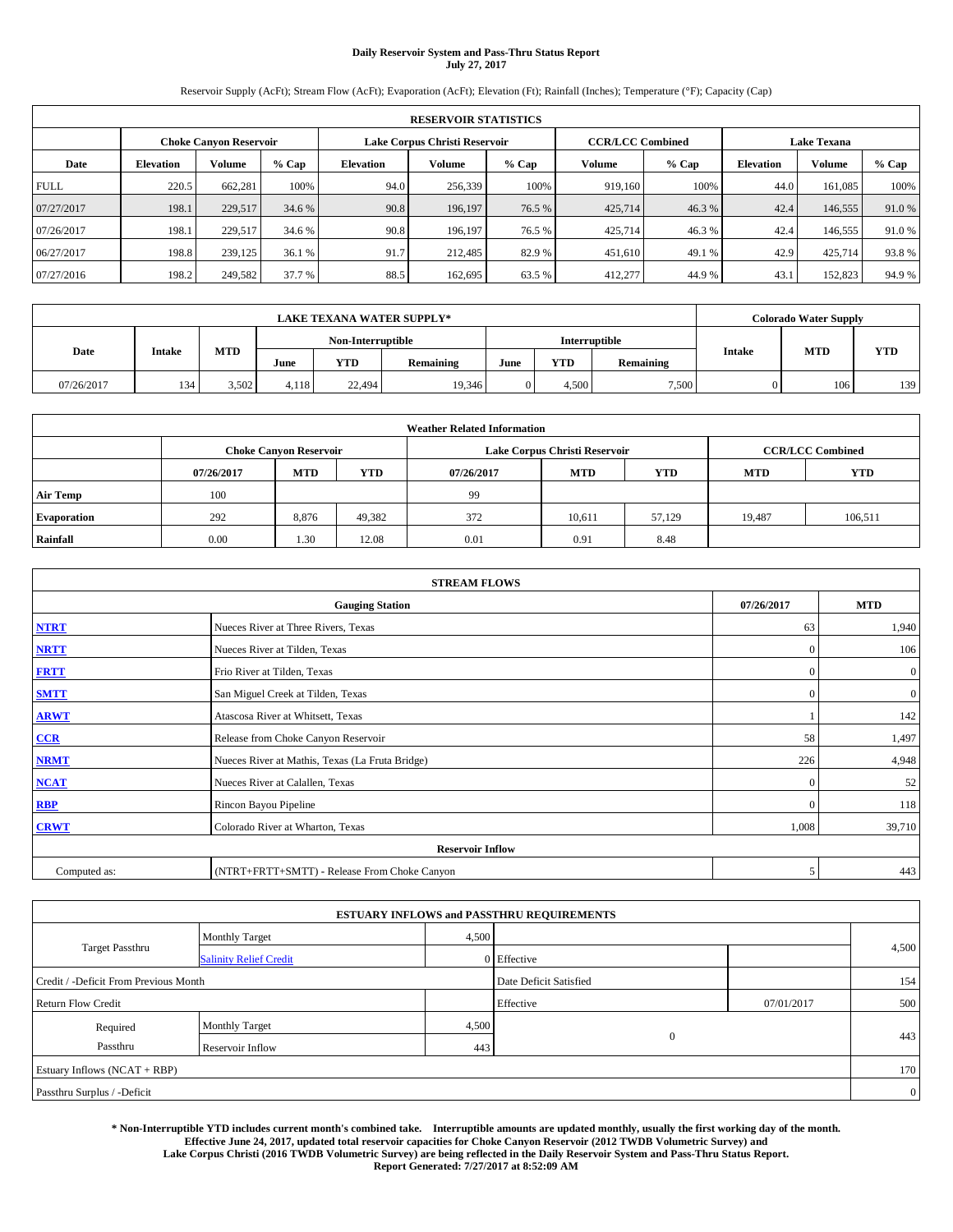# **Daily Reservoir System and Pass-Thru Status Report July 28, 2017**

Reservoir Supply (AcFt); Stream Flow (AcFt); Evaporation (AcFt); Elevation (Ft); Rainfall (Inches); Temperature (°F); Capacity (Cap)

| <b>RESERVOIR STATISTICS</b> |                  |                               |        |           |                               |         |                         |         |                    |         |       |
|-----------------------------|------------------|-------------------------------|--------|-----------|-------------------------------|---------|-------------------------|---------|--------------------|---------|-------|
|                             |                  | <b>Choke Canvon Reservoir</b> |        |           | Lake Corpus Christi Reservoir |         | <b>CCR/LCC Combined</b> |         | <b>Lake Texana</b> |         |       |
| Date                        | <b>Elevation</b> | <b>Volume</b>                 | % Cap  | Elevation | Volume                        | $%$ Cap | Volume                  | $%$ Cap | <b>Elevation</b>   | Volume  | % Cap |
| <b>FULL</b>                 | 220.5            | 662.281                       | 100%   | 94.0      | 256,339                       | 100%    | 919.160                 | 100%    | 44.0               | 161.085 | 100%  |
| 07/28/2017                  | 198.0            | 228,164                       | 34.4 % | 90.7      | 194,426                       | 75.8%   | 422,590                 | 46.0%   | 42.4               | 146,555 | 91.0% |
| 07/27/2017                  | 198.1            | 229.517                       | 34.6 % | 90.8      | 196.197                       | 76.5 %  | 425,714                 | 46.3%   | 42.4               | 146,555 | 91.0% |
| 06/28/2017                  | 198.8            | 239,125                       | 36.1 % | 91.7      | 212,867                       | 83.0%   | 451,992                 | 49.2 %  | 43.0               | 422,590 | 94.3% |
| 07/28/2016                  | 198.2            | 248,453                       | 37.5 % | 88.5      | 162,378                       | 63.3%   | 410,831                 | 44.7 %  | 43.0               | 151,919 | 94.3% |

| <b>LAKE TEXANA WATER SUPPLY*</b> |               |            |       |                                               |        |  |           |               |            | <b>Colorado Water Supply</b> |     |
|----------------------------------|---------------|------------|-------|-----------------------------------------------|--------|--|-----------|---------------|------------|------------------------------|-----|
|                                  |               |            |       | Non-Interruptible                             |        |  |           | Interruptible |            |                              |     |
| Date                             | <b>Intake</b> | <b>MTD</b> | June  | <b>YTD</b><br><b>YTD</b><br>Remaining<br>June |        |  | Remaining | <b>Intake</b> | <b>MTD</b> | <b>YTD</b>                   |     |
| 07/27/2017                       | 134           | 3.636      | 4.118 | 22.628                                        | 19,212 |  | 4.500     | 7,500         |            | 106                          | 139 |

| <b>Weather Related Information</b> |            |                               |            |                                               |                               |                         |        |         |  |  |
|------------------------------------|------------|-------------------------------|------------|-----------------------------------------------|-------------------------------|-------------------------|--------|---------|--|--|
|                                    |            | <b>Choke Canyon Reservoir</b> |            |                                               | Lake Corpus Christi Reservoir | <b>CCR/LCC Combined</b> |        |         |  |  |
|                                    | 07/27/2017 | <b>MTD</b>                    | <b>YTD</b> | YTD<br><b>MTD</b><br><b>MTD</b><br>07/27/2017 |                               |                         |        |         |  |  |
| <b>Air Temp</b>                    | 100        |                               |            | 99                                            |                               |                         |        |         |  |  |
| <b>Evaporation</b>                 | 401        | 9,277                         | 49,783     | 443                                           | 11,054                        | 57,572                  | 20,331 | 107,355 |  |  |
| Rainfall                           | 0.00       | 1.30                          | 12.08      | 0.00                                          | 0.91                          | 8.48                    |        |         |  |  |

| <b>STREAM FLOWS</b>     |                                                 |              |                  |  |  |  |  |  |
|-------------------------|-------------------------------------------------|--------------|------------------|--|--|--|--|--|
|                         | 07/27/2017                                      | <b>MTD</b>   |                  |  |  |  |  |  |
| <b>NTRT</b>             | Nueces River at Three Rivers, Texas             | 50           | 1,990            |  |  |  |  |  |
| <b>NRTT</b>             | Nueces River at Tilden, Texas                   | $\Omega$     | 106              |  |  |  |  |  |
| <b>FRTT</b>             | Frio River at Tilden, Texas                     | $\mathbf{0}$ | $\boldsymbol{0}$ |  |  |  |  |  |
| <b>SMTT</b>             | San Miguel Creek at Tilden, Texas               | $\mathbf{0}$ | $\mathbf{0}$     |  |  |  |  |  |
| <b>ARWT</b>             | Atascosa River at Whitsett, Texas               |              | 143              |  |  |  |  |  |
| $CCR$                   | Release from Choke Canyon Reservoir             | 58           | 1,554            |  |  |  |  |  |
| <b>NRMT</b>             | Nueces River at Mathis, Texas (La Fruta Bridge) | 230          | 5,178            |  |  |  |  |  |
| <b>NCAT</b>             | Nueces River at Calallen, Texas                 | $\Omega$     | 52               |  |  |  |  |  |
| RBP                     | Rincon Bayou Pipeline                           | $\Omega$     | 118              |  |  |  |  |  |
| <b>CRWT</b>             | Colorado River at Wharton, Texas                | 856          | 40,565           |  |  |  |  |  |
| <b>Reservoir Inflow</b> |                                                 |              |                  |  |  |  |  |  |
| Computed as:            | (NTRT+FRTT+SMTT) - Release From Choke Canyon    |              | 444              |  |  |  |  |  |

|                                       |                               |       | <b>ESTUARY INFLOWS and PASSTHRU REQUIREMENTS</b> |            |                |
|---------------------------------------|-------------------------------|-------|--------------------------------------------------|------------|----------------|
|                                       | <b>Monthly Target</b>         | 4,500 |                                                  |            |                |
| Target Passthru                       | <b>Salinity Relief Credit</b> |       | $0$ Effective                                    |            | 4,500          |
| Credit / -Deficit From Previous Month |                               |       | Date Deficit Satisfied                           |            | 154            |
| <b>Return Flow Credit</b>             |                               |       | Effective                                        | 07/01/2017 | 500            |
| Required                              | <b>Monthly Target</b>         | 4,500 |                                                  |            |                |
| Passthru                              | Reservoir Inflow              | 444   | $\theta$                                         |            | 444            |
| Estuary Inflows (NCAT + RBP)          |                               |       |                                                  |            | 170            |
| Passthru Surplus / -Deficit           |                               |       |                                                  |            | $\overline{0}$ |

**\* Non-Interruptible YTD includes current month's combined take. Interruptible amounts are updated monthly, usually the first working day of the month. Effective June 24, 2017, updated total reservoir capacities for Choke Canyon Reservoir (2012 TWDB Volumetric Survey) and Lake Corpus Christi (2016 TWDB Volumetric Survey) are being reflected in the Daily Reservoir System and Pass-Thru Status Report. Report Generated: 7/28/2017 at 8:19:47 AM**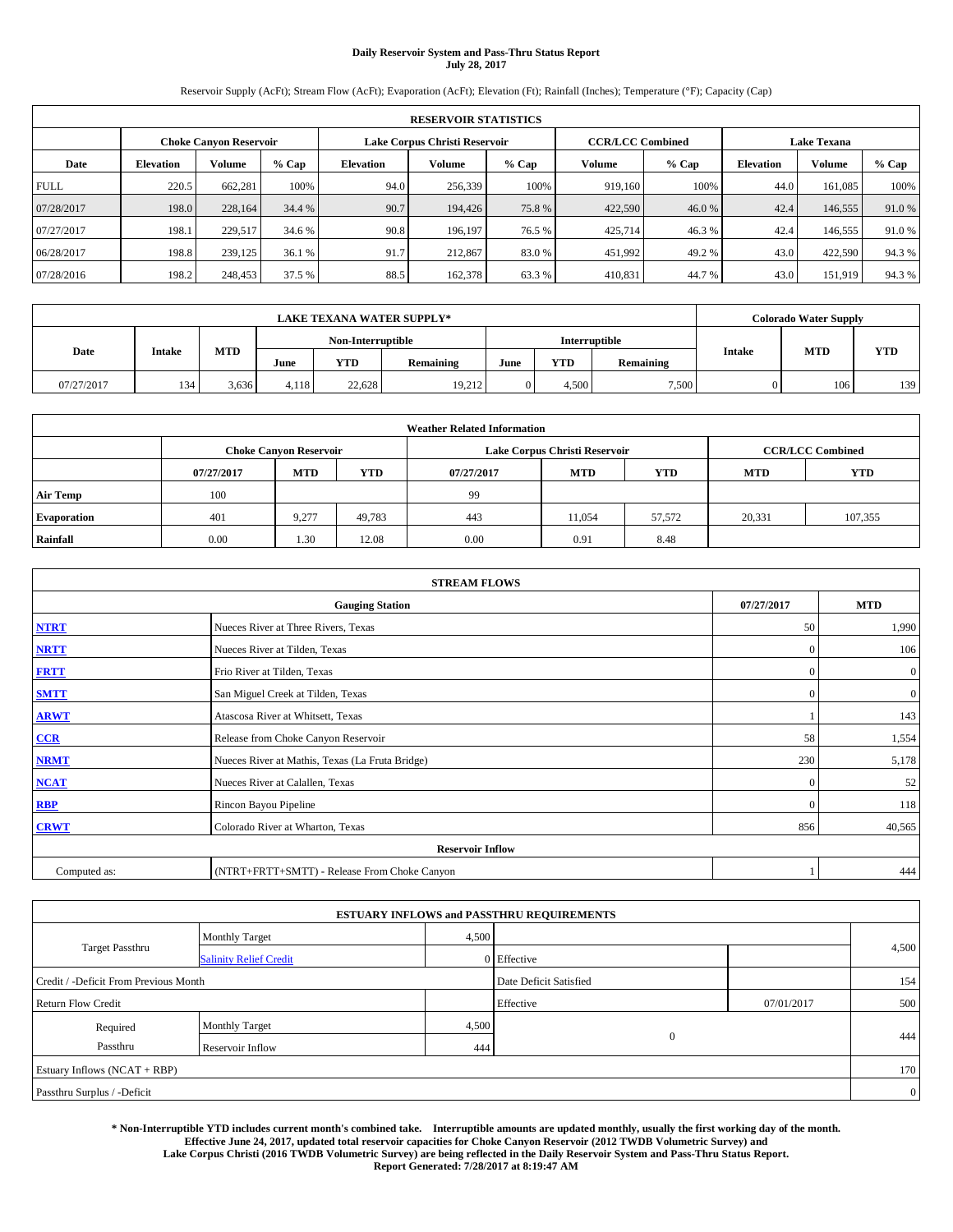# **Daily Reservoir System and Pass-Thru Status Report July 29, 2017**

Reservoir Supply (AcFt); Stream Flow (AcFt); Evaporation (AcFt); Elevation (Ft); Rainfall (Inches); Temperature (°F); Capacity (Cap)

| <b>RESERVOIR STATISTICS</b> |                  |                               |        |           |                               |         |                         |         |                    |         |       |
|-----------------------------|------------------|-------------------------------|--------|-----------|-------------------------------|---------|-------------------------|---------|--------------------|---------|-------|
|                             |                  | <b>Choke Canvon Reservoir</b> |        |           | Lake Corpus Christi Reservoir |         | <b>CCR/LCC Combined</b> |         | <b>Lake Texana</b> |         |       |
| Date                        | <b>Elevation</b> | <b>Volume</b>                 | % Cap  | Elevation | Volume                        | $%$ Cap | Volume                  | $%$ Cap | <b>Elevation</b>   | Volume  | % Cap |
| <b>FULL</b>                 | 220.5            | 662.281                       | 100%   | 94.0      | 256,339                       | 100%    | 919.160                 | 100%    | 44.0               | 161.085 | 100%  |
| 07/29/2017                  | 198.0            | 228,164                       | 34.4 % | 90.7      | 194,426                       | 75.8%   | 422,590                 | 46.0%   | 42.2               | 145,671 | 90.4% |
| 07/28/2017                  | 198.0            | 228.164                       | 34.4 % | 90.7      | 194,426                       | 75.8%   | 422,590                 | 46.0%   | 42.4               | 146,555 | 91.0% |
| 06/29/2017                  | 198.9            | 240.518                       | 36.3 % | 91.6      | 210,649                       | 82.2%   | 451,167                 | 49.1 %  | 43.0               | 422,590 | 94.3% |
| 07/29/2016                  | 198.3            | 249,725                       | 37.7 % | 88.5      | 162,061                       | 63.2 %  | 411,786                 | 44.8%   | 43.0               | 151,919 | 94.3% |

| <b>LAKE TEXANA WATER SUPPLY*</b> |               |            |       |                   |           |      |            |               |                             | <b>Colorado Water Supply</b> |            |
|----------------------------------|---------------|------------|-------|-------------------|-----------|------|------------|---------------|-----------------------------|------------------------------|------------|
|                                  |               |            |       | Non-Interruptible |           |      |            | Interruptible |                             |                              |            |
| Date                             | <b>Intake</b> | <b>MTD</b> | June  | <b>YTD</b>        | Remaining | June | <b>YTD</b> | Remaining     | <b>MTD</b><br><b>Intake</b> |                              | <b>YTD</b> |
| 07/28/2017                       | 134           | 3.770      | 4.118 | 22.763            | 19,077    |      | 4.500      | 7,500         |                             | 106                          | 139        |

| <b>Weather Related Information</b> |            |                               |            |            |                               |                         |        |         |  |
|------------------------------------|------------|-------------------------------|------------|------------|-------------------------------|-------------------------|--------|---------|--|
|                                    |            | <b>Choke Canyon Reservoir</b> |            |            | Lake Corpus Christi Reservoir | <b>CCR/LCC Combined</b> |        |         |  |
|                                    | 07/28/2017 | <b>MTD</b>                    | <b>YTD</b> | 07/28/2017 | <b>YTD</b>                    |                         |        |         |  |
| <b>Air Temp</b>                    | 102        |                               |            | 100        |                               |                         |        |         |  |
| <b>Evaporation</b>                 | 433        | 9.710                         | 50,216     | 494        | 11,548                        | 58,066                  | 21,258 | 108,282 |  |
| Rainfall                           | 0.00       | 1.30                          | 12.08      | 0.00       | 0.91                          | 8.48                    |        |         |  |

| <b>STREAM FLOWS</b> |                                                 |              |                  |  |  |  |  |  |
|---------------------|-------------------------------------------------|--------------|------------------|--|--|--|--|--|
|                     | 07/28/2017                                      | <b>MTD</b>   |                  |  |  |  |  |  |
| <b>NTRT</b>         | Nueces River at Three Rivers, Texas             | 50           | 2,040            |  |  |  |  |  |
| <b>NRTT</b>         | Nueces River at Tilden, Texas                   | $\mathbf{0}$ | 106              |  |  |  |  |  |
| <b>FRTT</b>         | Frio River at Tilden, Texas                     | $\mathbf{0}$ | $\boldsymbol{0}$ |  |  |  |  |  |
| <b>SMTT</b>         | San Miguel Creek at Tilden, Texas               | $\mathbf{0}$ | $\overline{0}$   |  |  |  |  |  |
| <b>ARWT</b>         | Atascosa River at Whitsett, Texas               |              | 143              |  |  |  |  |  |
| $CCR$               | Release from Choke Canyon Reservoir             | 58           | 1,612            |  |  |  |  |  |
| <b>NRMT</b>         | Nueces River at Mathis, Texas (La Fruta Bridge) | 236          | 5,414            |  |  |  |  |  |
| <b>NCAT</b>         | Nueces River at Calallen, Texas                 | $\mathbf{0}$ | 52               |  |  |  |  |  |
| RBP                 | Rincon Bayou Pipeline                           | $\Omega$     | 118              |  |  |  |  |  |
| <b>CRWT</b>         | Colorado River at Wharton, Texas                | 844          | 41,409           |  |  |  |  |  |
|                     | <b>Reservoir Inflow</b>                         |              |                  |  |  |  |  |  |
| Computed as:        | (NTRT+FRTT+SMTT) - Release From Choke Canyon    |              | 445              |  |  |  |  |  |

| <b>ESTUARY INFLOWS and PASSTHRU REQUIREMENTS</b> |                               |                        |                |     |       |  |  |  |  |  |
|--------------------------------------------------|-------------------------------|------------------------|----------------|-----|-------|--|--|--|--|--|
|                                                  | <b>Monthly Target</b>         | 4,500                  |                |     |       |  |  |  |  |  |
| <b>Target Passthru</b>                           | <b>Salinity Relief Credit</b> |                        | 0 Effective    |     | 4,500 |  |  |  |  |  |
| Credit / -Deficit From Previous Month            |                               | Date Deficit Satisfied |                | 154 |       |  |  |  |  |  |
| <b>Return Flow Credit</b>                        |                               | Effective              | 07/01/2017     | 500 |       |  |  |  |  |  |
| Required                                         | Monthly Target                | 4,500                  | $\overline{0}$ |     |       |  |  |  |  |  |
| Passthru                                         | Reservoir Inflow              | 445                    |                |     | 445   |  |  |  |  |  |
| Estuary Inflows (NCAT + RBP)                     |                               |                        |                |     |       |  |  |  |  |  |
| Passthru Surplus / -Deficit                      |                               |                        |                |     |       |  |  |  |  |  |

**\* Non-Interruptible YTD includes current month's combined take. Interruptible amounts are updated monthly, usually the first working day of the month. Effective June 24, 2017, updated total reservoir capacities for Choke Canyon Reservoir (2012 TWDB Volumetric Survey) and Lake Corpus Christi (2016 TWDB Volumetric Survey) are being reflected in the Daily Reservoir System and Pass-Thru Status Report. Report Generated: 7/29/2017 at 7:59:33 AM**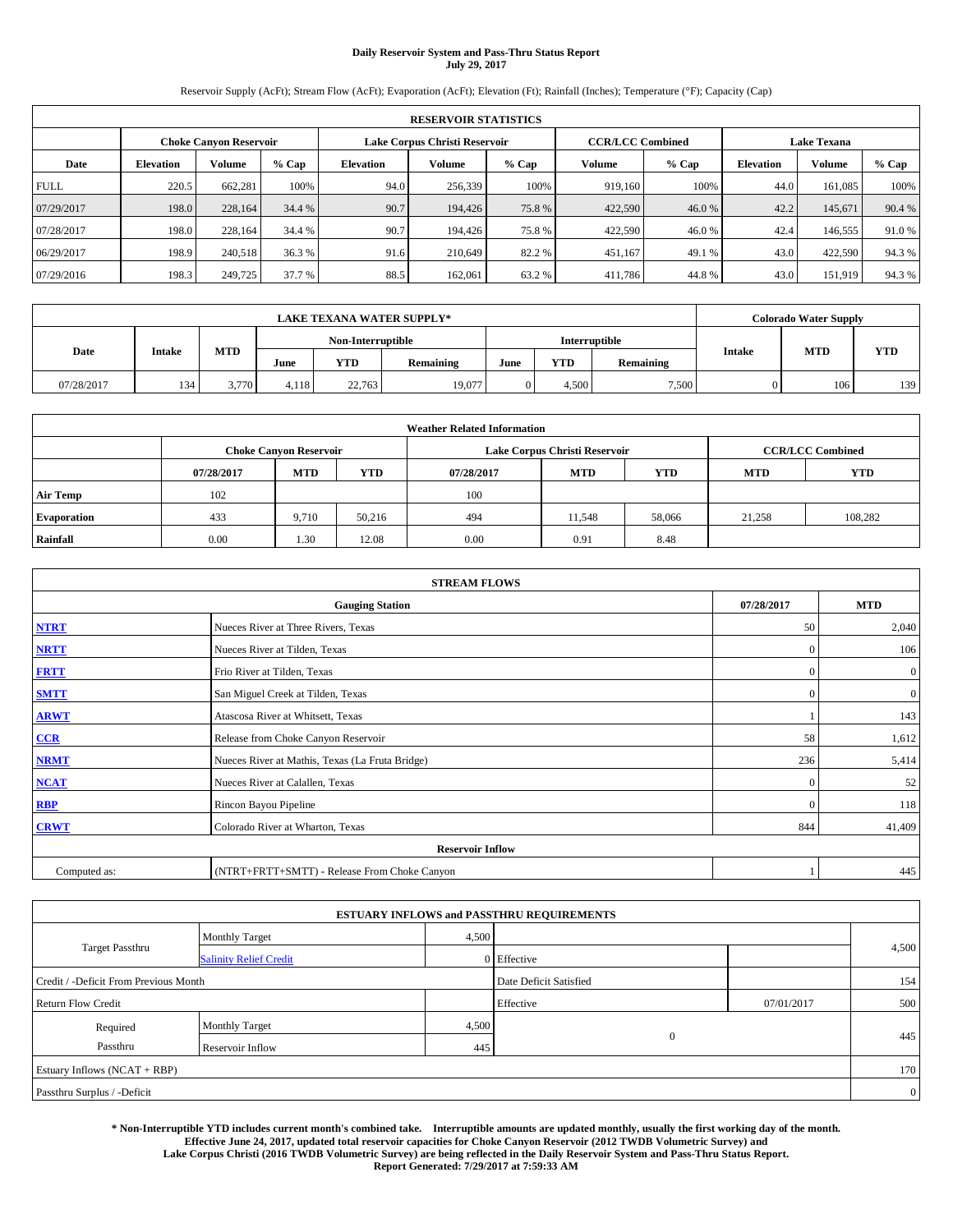# **Daily Reservoir System and Pass-Thru Status Report July 30, 2017**

Reservoir Supply (AcFt); Stream Flow (AcFt); Evaporation (AcFt); Elevation (Ft); Rainfall (Inches); Temperature (°F); Capacity (Cap)

|             | <b>RESERVOIR STATISTICS</b> |                               |        |                               |         |         |                         |         |                    |         |        |  |
|-------------|-----------------------------|-------------------------------|--------|-------------------------------|---------|---------|-------------------------|---------|--------------------|---------|--------|--|
|             |                             | <b>Choke Canvon Reservoir</b> |        | Lake Corpus Christi Reservoir |         |         | <b>CCR/LCC Combined</b> |         | <b>Lake Texana</b> |         |        |  |
| Date        | <b>Elevation</b>            | <b>Volume</b>                 | % Cap  | <b>Elevation</b>              | Volume  | $%$ Cap | Volume                  | $%$ Cap | <b>Elevation</b>   | Volume  | % Cap  |  |
| <b>FULL</b> | 220.5                       | 662.281                       | 100%   | 94.0                          | 256,339 | 100%    | 919,160                 | 100%    | 44.0               | 161.085 | 100%   |  |
| 07/30/2017  | 198.0                       | 228,164                       | 34.4 % | 90.7                          | 194,426 | 75.8%   | 422,590                 | 46.0 %  | 42.2               | 145,671 | 90.4 % |  |
| 07/29/2017  | 198.0                       | 228.164                       | 34.4 % | 90.7                          | 194,426 | 75.8%   | 422,590                 | 46.0%   | 42.3               | 145.671 | 90.4%  |  |
| 06/30/2017  | 198.7                       | 237,738                       | 35.9 % | 91.6                          | 210,649 | 82.2 %  | 448,387                 | 48.8%   | 43.1               | 422,590 | 94.9%  |  |
| 07/30/2016  | 198.2                       | 249,582                       | 37.7 % | 88.4                          | 161.903 | 63.2 %  | 411,485                 | 44.8%   | 43.1               | 152,823 | 94.9%  |  |

| <b>LAKE TEXANA WATER SUPPLY*</b> |               |            |                   |            |           |               |            |           | <b>Colorado Water Supply</b> |            |            |
|----------------------------------|---------------|------------|-------------------|------------|-----------|---------------|------------|-----------|------------------------------|------------|------------|
|                                  |               |            | Non-Interruptible |            |           | Interruptible |            |           |                              |            |            |
| Date                             | <b>Intake</b> | <b>MTD</b> | June              | <b>YTD</b> | Remaining | June          | <b>YTD</b> | Remaining | Intake                       | <b>MTD</b> | <b>YTD</b> |
| 07/29/2017                       | 134           | 3.905      | 4.118             | 22,897     | 18,943    |               | 4.500      | 7,500     |                              | 106        | 139        |

| <b>Weather Related Information</b> |            |                               |            |            |                               |                         |            |            |  |  |
|------------------------------------|------------|-------------------------------|------------|------------|-------------------------------|-------------------------|------------|------------|--|--|
|                                    |            | <b>Choke Canyon Reservoir</b> |            |            | Lake Corpus Christi Reservoir | <b>CCR/LCC Combined</b> |            |            |  |  |
|                                    | 07/29/2017 | <b>MTD</b>                    | <b>YTD</b> | 07/29/2017 | <b>MTD</b>                    | YTD                     | <b>MTD</b> | <b>YTD</b> |  |  |
| <b>Air Temp</b>                    | 104        |                               |            | 103        |                               |                         |            |            |  |  |
| <b>Evaporation</b>                 | 441        | 10,151                        | 50,657     | 453        | 12,001                        | 58,519                  | 22.152     | 109,176    |  |  |
| Rainfall                           | 0.00       | 1.30                          | 12.08      | 0.00       | 0.91                          | 8.48                    |            |            |  |  |

| <b>STREAM FLOWS</b> |                                                 |              |                  |  |  |  |  |  |  |
|---------------------|-------------------------------------------------|--------------|------------------|--|--|--|--|--|--|
|                     | 07/29/2017                                      | <b>MTD</b>   |                  |  |  |  |  |  |  |
| <b>NTRT</b>         | Nueces River at Three Rivers, Texas             | 50           | 2,089            |  |  |  |  |  |  |
| <b>NRTT</b>         | Nueces River at Tilden, Texas                   | $\mathbf{0}$ | 106              |  |  |  |  |  |  |
| <b>FRTT</b>         | Frio River at Tilden, Texas                     | $\mathbf{0}$ | $\boldsymbol{0}$ |  |  |  |  |  |  |
| <b>SMTT</b>         | San Miguel Creek at Tilden, Texas               | $\mathbf{0}$ | $\overline{0}$   |  |  |  |  |  |  |
| <b>ARWT</b>         | Atascosa River at Whitsett, Texas               |              |                  |  |  |  |  |  |  |
| $CCR$               | Release from Choke Canyon Reservoir             |              |                  |  |  |  |  |  |  |
| <b>NRMT</b>         | Nueces River at Mathis, Texas (La Fruta Bridge) | 240          | 5,654            |  |  |  |  |  |  |
| <b>NCAT</b>         | Nueces River at Calallen, Texas                 | $\mathbf{0}$ | 52               |  |  |  |  |  |  |
| RBP                 | Rincon Bayou Pipeline                           | $\Omega$     | 118              |  |  |  |  |  |  |
| <b>CRWT</b>         | Colorado River at Wharton, Texas                | 893          | 42,302           |  |  |  |  |  |  |
|                     | <b>Reservoir Inflow</b>                         |              |                  |  |  |  |  |  |  |
| Computed as:        | (NTRT+FRTT+SMTT) - Release From Choke Canyon    |              |                  |  |  |  |  |  |  |

|                                       |                               |       | <b>ESTUARY INFLOWS and PASSTHRU REQUIREMENTS</b> |            |                |  |
|---------------------------------------|-------------------------------|-------|--------------------------------------------------|------------|----------------|--|
|                                       | <b>Monthly Target</b>         | 4,500 |                                                  |            |                |  |
| Target Passthru                       | <b>Salinity Relief Credit</b> |       | $0$ Effective                                    |            | 4,500          |  |
| Credit / -Deficit From Previous Month |                               |       | Date Deficit Satisfied                           |            | 154            |  |
| <b>Return Flow Credit</b>             |                               |       | Effective                                        | 07/01/2017 | 500            |  |
| Required                              | <b>Monthly Target</b>         | 4,500 |                                                  |            |                |  |
| Passthru                              | Reservoir Inflow              | 445   | $\theta$                                         |            | 445            |  |
| Estuary Inflows (NCAT + RBP)          |                               |       |                                                  |            | 170            |  |
| Passthru Surplus / -Deficit           |                               |       |                                                  |            | $\overline{0}$ |  |

**\* Non-Interruptible YTD includes current month's combined take. Interruptible amounts are updated monthly, usually the first working day of the month. Effective June 24, 2017, updated total reservoir capacities for Choke Canyon Reservoir (2012 TWDB Volumetric Survey) and Lake Corpus Christi (2016 TWDB Volumetric Survey) are being reflected in the Daily Reservoir System and Pass-Thru Status Report. Report Generated: 7/30/2017 at 8:15:56 AM**